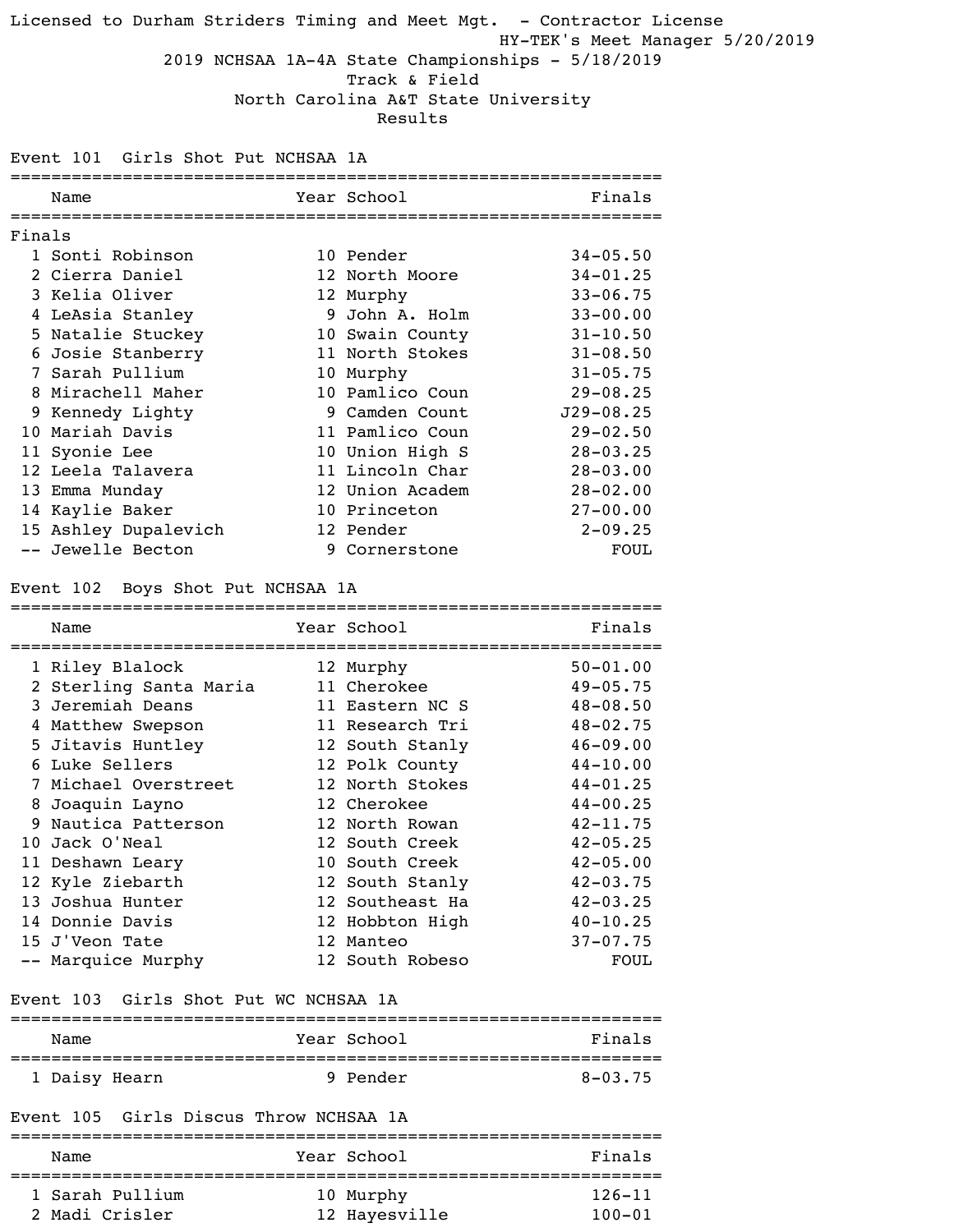| 3 Maliya Wright   | 11 North Stokes | $99 - 03$ |
|-------------------|-----------------|-----------|
| 4 Kelia Oliver    | 12 Murphy       | $97 - 10$ |
| 5 Josie Stanberry | 11 North Stokes | $97 - 09$ |
| 6 Zion Davis      | 12 Pamlico Coun | $94 - 01$ |
| 7 Anna Perdue     | 9 Lejeune       | $92 - 04$ |
| 8 Emma Munday     | 12 Union Academ | $91 - 07$ |
| 9 Karcee Dooley   | 10 Robbinsville | $90 - 03$ |
| 10 Lillian Raby   | 10 Riverside (1 | $81 - 09$ |
| 11 Sydnie Morgan  | 9 Granville Ce  | $80 - 10$ |
| 12 Melvia Puac    | 10 North Duplin | $79 - 04$ |
| 13 Alexis Keith   | 10 Pender       | $78 - 03$ |
| 14 Nikkita Perry  | 11 North Edgeco | $76 - 04$ |
| 15 Danika Ray     | 11 Gray Stone D | $74 - 01$ |
| 16 Taylor Branch  | 12 Louisburg    | $71 - 00$ |
|                   |                 |           |

### Event 106 Boys Discus Throw NCHSAA 1A

| Name                 | Year School     | Finals     |
|----------------------|-----------------|------------|
| 1 Matthew Swepson    | 11 Research Tri | $149 - 08$ |
| 2 Jitavis Huntley    | 12 South Stanly | $148 - 02$ |
| 3 Jake McTaggart     | 9 Hayesville    | $141 - 05$ |
| 4 Joaquin Layno      | 12 Cherokee     | $137 - 04$ |
| 5 Adrian Rudisell    | 11 North Rowan  | $128 - 05$ |
| 6 Sam Christensen    | 10 Andrews      | $126 - 04$ |
| 7 Dylan Sawyers      | 12 East Surry   | $123 - 09$ |
| 8 J'Veon Tate        | 12 Manteo       | $121 - 04$ |
| 9 Jahiem Murphy      | 10 Union High S | $118 - 01$ |
| 10 Cardarius Harrell | 12 North Edgeco | $116 - 04$ |
| 11 Stephen Falkner   | 9 Louisburg     | $113 - 08$ |
| 12 Isaac Washington  | 10 East Surry   | $113 - 04$ |
| 13 William Royal     | 12 Camden Count | $111 - 03$ |
| 14 Kyle Soles        | Manteo          | $107 - 02$ |
| -- Isaiah Evans      | 12 Cherokee     | FOUL       |

### Event 107 Girls Discus Throw WC Wheelchair NCHSAA 1A

| Name          | Year School | Finals    |
|---------------|-------------|-----------|
| 1 Daisy Hearn | 9 Pender    | $19 - 03$ |

# Event 109 Girls High Jump NCHSAA 1A

| Name                 | Year School     | Finals       |
|----------------------|-----------------|--------------|
| 1 Kathlyn Mauck      | 11 Mount Airy   | $5 - 02.00$  |
| 2 Brook Connolly     | 10 Princeton    | $5 - 00.00$  |
| 2 Lakayla Birst      | 12 North Rowan  | $5 - 00.00$  |
| 2 Faith Lana         | 11 Pender       | $5 - 00.00$  |
| 5 Rashauna Grant     | 12 Northampton  | $J5 - 00.00$ |
| 6 Rebekah Partin     | 11 Rosman       | $J5 - 00.00$ |
| 7 Tierra Benders     | 12 East Cartere | $4 - 10.00$  |
| 7 Torin Rogers       | 9 Murphy        | $4 - 10.00$  |
| 9 Brim Kyia          | 9 North Stokes  | $4 - 08.00$  |
| 10 Kiana Sherrod     | 12 Tarboro      | $4 - 06.00$  |
| 10 Mackenzie Stalcup | 9 Andrews       | $4 - 06.00$  |
| 12 Jameela Rod       | 10 Lejeune      | $J4 - 06.00$ |
| 12 Carlee Dixon      | 11 North Stanly | $J4 - 06.00$ |
| 14 Shalaya Bell      | 11 Hobbton High | $J4 - 06.00$ |
| 14 Brianne Davis     | 12 Bessemer Cit | $J4 - 06.00$ |

### Event 110 Boys High Jump NCHSAA 1A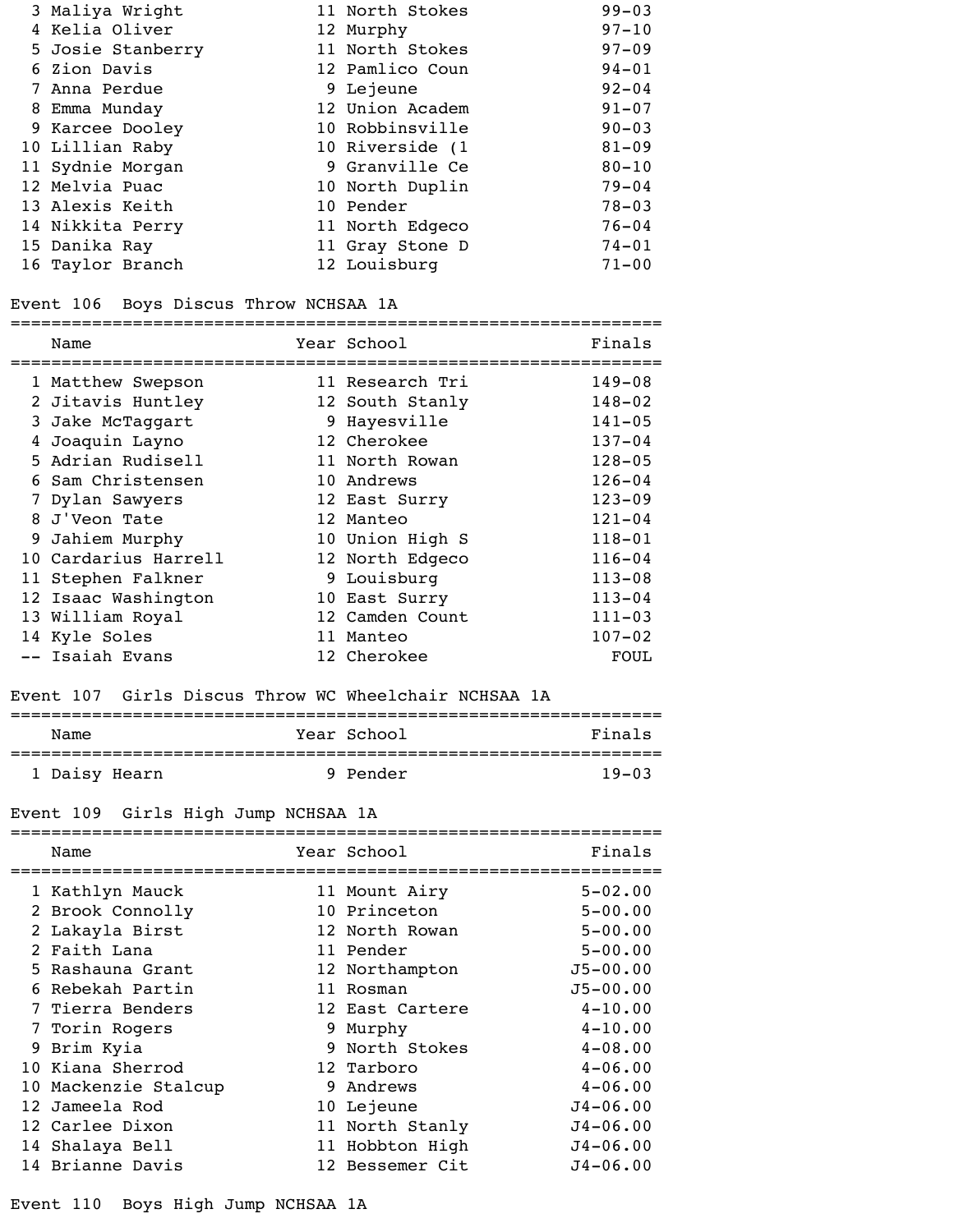| Name               | Year School     | Finals       |
|--------------------|-----------------|--------------|
| 1 Ysade Sykes      | 11 Weldon       | $6 - 04.00$  |
| 2 Malcolm McLean   | 12 Pender       | $J6 - 04.00$ |
| 3 Antonio Burns    | 11 Albemarle    | $6 - 00.00$  |
| 3 Daniel Hasty     | 12 Union Academ | $6 - 00.00$  |
| 5 Erik Barnett     | 12 Robbinsville | $J6 - 00.00$ |
| 6 Chamar Watkins   | 11 North Stanly | $J6 - 00.00$ |
| 7 Brady Shook      | 10 Hayesville   | $J6 - 00.00$ |
| 8 Cole Krehnbrink  | 11 Pine Lake Pr | $5 - 10.00$  |
| 8 Alterek Simpson  | 12 East Columbu | $5 - 10.00$  |
| 10 Eric Robinson   | 11 Northampton  | $J5 - 10.00$ |
| 11 Hunter Laney    | 9 Murphy        | $J5 - 10.00$ |
| 11 Aiden Myers     | 10 Franklin Aca | $J5 - 10.00$ |
| 13 Micah Tucker    | 12 Camden Count | $5 - 08.00$  |
| -- Christian Logan | 12 Lakewood     | NH           |
| -- Lamont Murray   | 12 Pamlico Coun | ΝH           |

### Event 111 Girls Pole Vault NCHSAA 1A

| Name               | Year School     | Finals       |
|--------------------|-----------------|--------------|
| 1 Hallah Panther   | 11 Cherokee     | $10 - 00.00$ |
| 2 Ally Richardson  | 11 Pine Lake Pr | $J10-00.00$  |
| 3 Jenna Marr       | 10 Swain County | $9 - 00.00$  |
| 4 Emily Dotson     | 10 Pine Lake Pr | $8 - 00.00$  |
| 5 Tana Harris      | 11 Polk County  | $7 - 06.00$  |
| 5 Sydney Norris    | 10 Princeton    | $7 - 06.00$  |
| 7 Emalee Reynolds  | 10 Lejeune      | $J7 - 06.00$ |
| 8 Madison Geddings | 10 Polk County  | $J7 - 06.00$ |
| 9 Tessa Sprinkle   | 11 North Stokes | $7 - 00.00$  |
| -- Nasira Jackson  | 9 Princeton     | NH           |
| -- Lauren Hulin    | 10 South Davids | NH           |
| -- Darcy Kampe     | 10 Manteo       | NH           |

### Event 112 Boys Pole Vault NCHSAA 1A

|    | Name                 |   | Year School     | Finals        |
|----|----------------------|---|-----------------|---------------|
|    | Jake Justice         |   | 12 Polk County  | $15 - 01.00$  |
|    | 2 Kyle Baldwin       |   | 11 Lejeune      | $12 - 06.00$  |
| 3  | Jacob Waldroup       |   | 12 Swain County | $J12 - 00.00$ |
| 4  | Jesse Waldroup       |   | 12 Swain County | $J12 - 06.00$ |
| 5. | Bryson Autry         |   | 11 South Stokes | $J12 - 00.00$ |
| 6  | Benjamin Bayles      |   | 12 Princeton    | $10 - 06.00$  |
|    | 7 Dylan Presson      |   | 11 Lejeune      | $J10-06.00$   |
| 7  | Jake Morgan          |   | 9 Pine Lake Pr  | $J10-06.00$   |
|    | 9 Chandler Berry     |   | 10 Avery County | $10 - 00.00$  |
|    | 10 Dylan Hawkins     |   | 10 Lakewood     | $9 - 06.00$   |
|    | 11 Caleb Hayes       |   | 10 Rosewood     | $J9 - 06.00$  |
|    | Emmanuel Tadeo Perez | 9 | Manteo          | NH            |
|    | Hunter Ezell         |   | 12 Princeton    | NH            |
|    | Niklas Cooper        |   | 10 Lejeune      | NH            |
|    | Jakob Goodman        |   | 12 Queens Grant | NH            |
|    | -- Zander Festa      |   | 10 North Stokes | NH            |

#### Event 113 Girls Long Jump NCHSAA 1A

#### ===================================================================== Name Tear School Tear School Finals Wind

| <u>EVAILLE</u> | TOUT DOMOOT     | $1 + 11010$ |     |
|----------------|-----------------|-------------|-----|
|                |                 |             |     |
| 1 Breah Taylor | 12 East Cartere | 17-10.50    | NWI |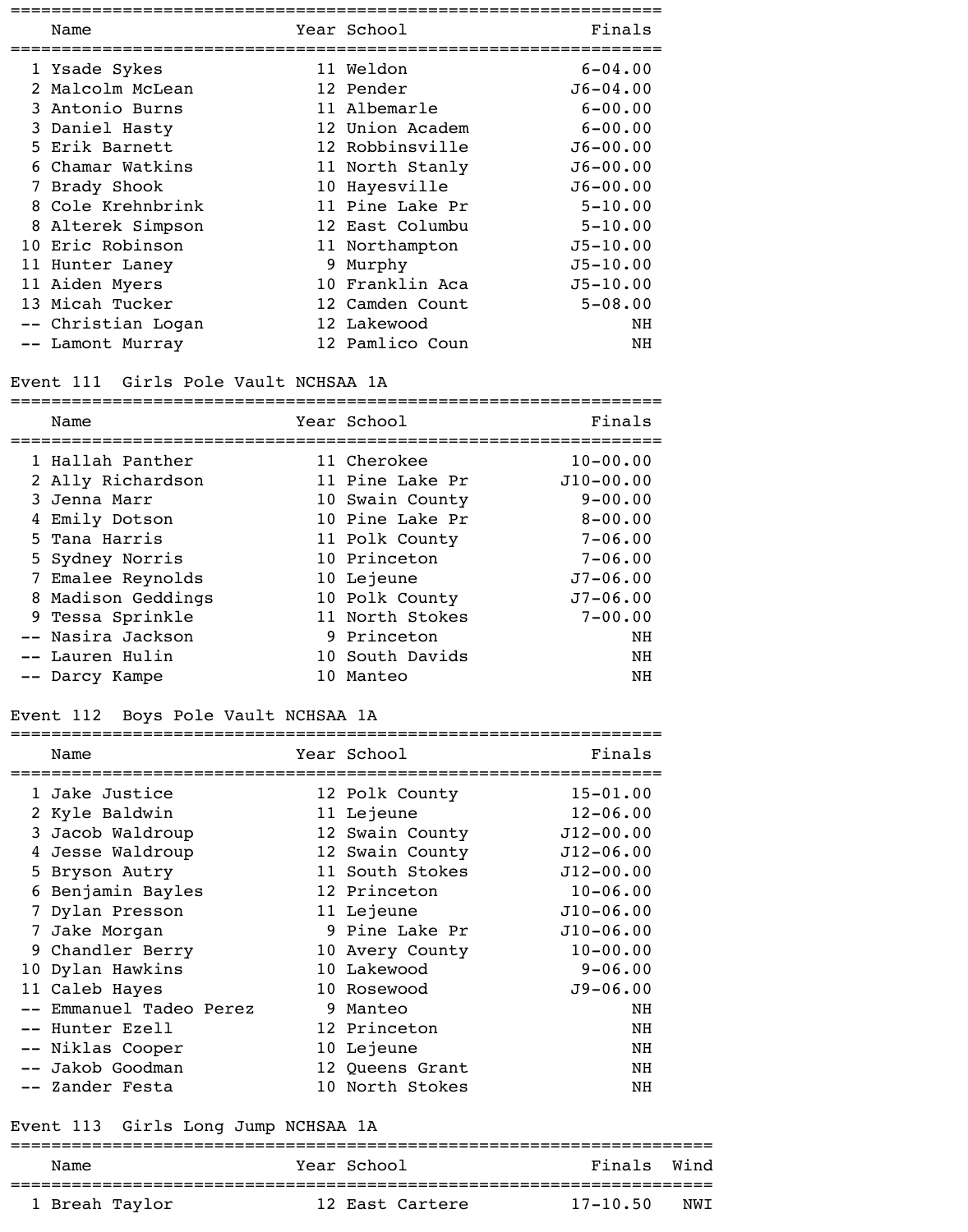| 2 Zahra Bichara       | 10 Mountain Isl | $17 - 03.75$  | <b>NWI</b> |
|-----------------------|-----------------|---------------|------------|
| 3 Latecyia Johnson    | 9 East Cartere  | $16 - 10.00$  | <b>NWI</b> |
| 4 Brianna Moore       | 12 Murphy       | $16 - 09.50$  | <b>NWI</b> |
| 5 Tra'Nijah Pettihome | 12 Pamlico Coun | $16 - 09.00$  | NWI        |
| 6 Zoe Byrd            | 12 Princeton    | $16 - 05.50$  | NWI        |
| 7 Jessica Gakeri      | 10 Winston-Sale | $16 - 05.00$  | NWI        |
| 8 Marissa Twitty      | 10 Polk County  | $16 - 00.00$  | NWI        |
| 9 Tylyia Triggs       | 11 Neuse Charte | $J16 - 00.00$ | NWI        |
| 10 Dallas Garrett     | 9 Robbinsville  | $15 - 10.25$  | <b>NWI</b> |
| 11 Victoria Harris    | 10 Queens Grant | $15 - 08.00$  | NWI        |
| 12 Mary Grace Metz    | 10 Christ the K | $15 - 05.25$  | <b>NWI</b> |
| 13 Jala Whitaker      | 12 Rocky Mount  | $15 - 03.00$  | NWI        |
| 14 Makayla Rogers     | 10 North Stokes | $15 - 02.50$  | NWI        |
| 15 Catherine Slack    | 11 Oxford Prepa | $14 - 04.50$  | NWI        |
| -- Faith Lana         | 11 Pender       | FOUL          |            |

#### Event 114 Boys Long Jump NCHSAA 1A

# =====================================================================

| Name               | Year School     | Finals       | Wind   |
|--------------------|-----------------|--------------|--------|
| 1 Tucker Holloway  | 10 Andrews      | $22 - 04.00$ | $-1.6$ |
| 2 Na'Jae Newsome   | 11 Northampton  | $22 - 00.00$ | $-0.2$ |
| 3 Savone Tutt      | 10 Pamlico Coun | $21 - 04.50$ | 0.8    |
| 4 Cameron Powell   | 11 Tarboro      | $21 - 04.00$ | 0.7    |
| 5 Nakevin Hill     | 12 John A. Holm | $20 - 11.50$ | 1.0    |
| 6 Jake Justice     | 12 Polk County  | $20 - 11.00$ | 1.1    |
| 7 Malcolm McLean   | 12 Pender       | $20 - 08.00$ | $-0.5$ |
| 8 Antonio Burns    | 11 Albemarle    | $20 - 07.50$ | $-0.4$ |
| 9 Joshua Smith     | 11 Albemarle    | $20 - 05.25$ | $-0.1$ |
| 10 Kaulin Smith    | 11 Mount Airy   | $19 - 06.00$ | NWI    |
| 11 Joel Sturdivant | 12 West Columbu | $19 - 03.25$ | $-1.2$ |
| 12 Josef Fullwood  | 10 Pender       | $18 - 11.75$ | 3.1    |
| 13 Reid Beal       | 12 Murphy       | $18 - 07.00$ | 0.9    |
| 14 Joseph Batta    | 10 Research Tri | $18 - 03.50$ | NWI    |
| 15 Kobe Creamer    | 11 Mountain Isl | $17 - 05.00$ | 0.8    |

### Event 117 Girls Triple Jump NCHSAA 1A

|   | Name                 |   | Year School     | Finals       | Wind |
|---|----------------------|---|-----------------|--------------|------|
|   | 1 Breah Taylor       |   | 12 East Cartere | $38 - 09.00$ | 3.1  |
|   | 2 Danyell Hicks      |   | 9 Northside (1  | $36 - 11.00$ | 0.6  |
|   | 3 Zoe Byrd           |   | 12 Princeton    | $35 - 05.00$ | 0.5  |
| 4 | Makayla Rogers       |   | 10 North Stokes | $35 - 01.00$ | 1.1  |
|   | 5 Jessica Gakeri     |   | 10 Winston-Sale | $34 - 11.00$ | 0.7  |
|   | 6 Lauren Pledger     |   | 10 Mountain Isl | $34 - 06.50$ | 1.0  |
|   | Mary Grace Metz      |   | 10 Christ the K | $33 - 06.75$ | 1.7  |
|   | 8 Faith Lana         |   | 11 Pender       | $33 - 00.00$ | 2.0  |
|   | 9 Gracie Butcher     |   | 9 Mount Airy    | $32 - 04.00$ | 0.8  |
|   | 10 Trinity Garrett   |   | 11 Murphy       | $31 - 04.50$ | 3.1  |
|   | 11 Catherine Slack   |   | 11 Oxford Prepa | $31 - 03.50$ | 1.1  |
|   | 12 Christin Foerst   |   | 12 Murphy       | $30 - 11.50$ | 0.1  |
|   | 13 Mackenzie Stalcup | 9 | Andrews         | $30 - 05.50$ | 1.2  |
|   | 14 Amya Williams     |   | 11 Louisburg    | $29 - 08.50$ | 0.6  |
|   | 15 Laquisha Woolard  |   | 10 Southside Hi | $28 - 07.75$ | 0.6  |
|   | -- Tierra Benders    |   | 12 East Cartere | FOUL         |      |

#### Event 118 Boys Triple Jump NCHSAA 1A

# ===================================================================== Name Year School Finals Wind

| 1 Langston Samples |  | 12 Community Sc | $44 - 07.00$ 1.1 |  |
|--------------------|--|-----------------|------------------|--|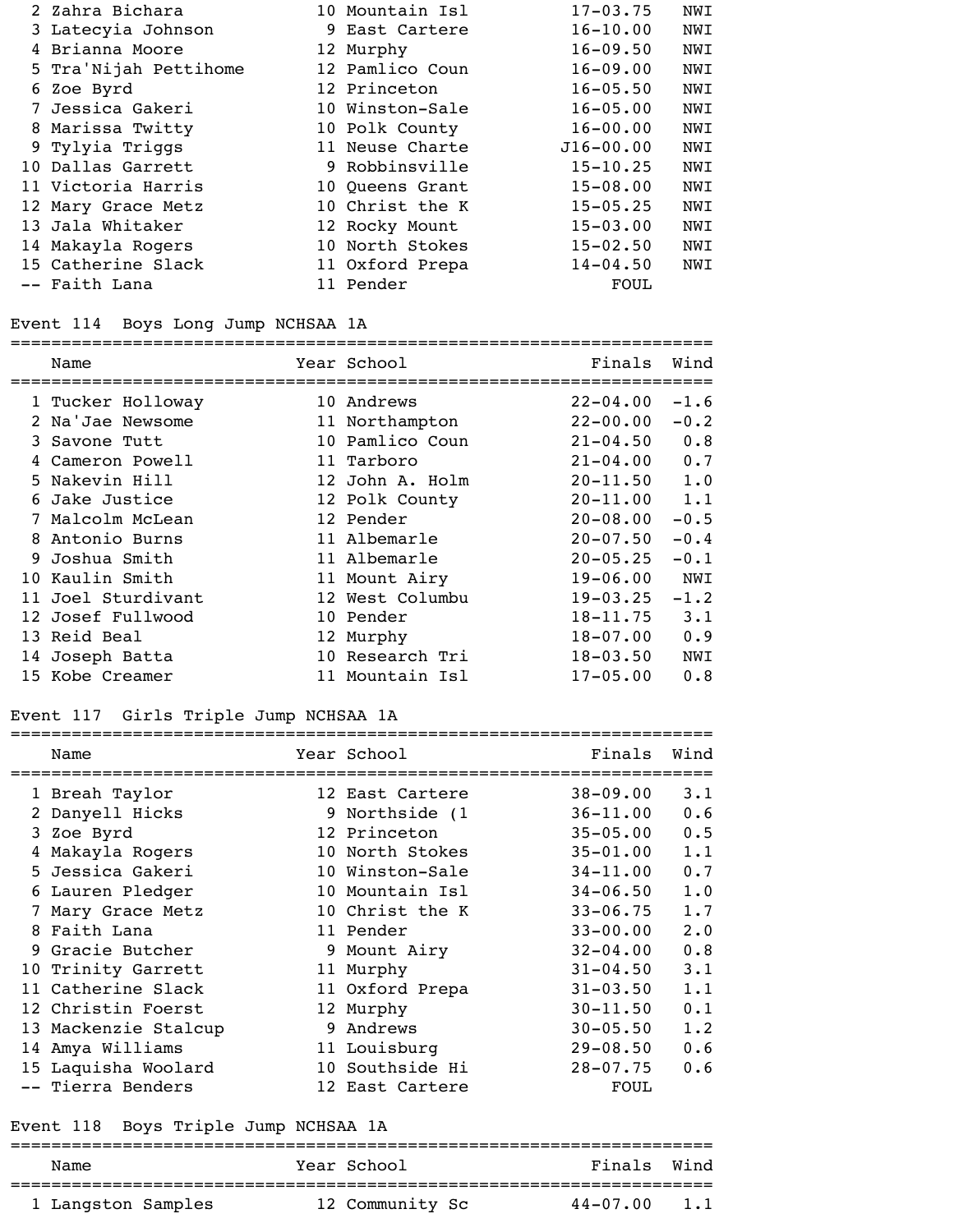| 2 Bryant Keokanya                            | 10 Princeton                     |                     | $44 - 00.00$                 | 2.3        |
|----------------------------------------------|----------------------------------|---------------------|------------------------------|------------|
| 3 Naijuan Kennedy                            | 12 Northampton                   |                     | $43 - 11.50$                 | 1.1        |
| 4 Kabe Ellis                                 | 10 Andrews                       |                     | $43 - 03.00$                 | 2.0        |
| 5 Joel Sturdivant                            | 12 West Columbu                  |                     | $42 - 08.75$                 | 1.3        |
| 6 Erik Barnett                               | 12 Robbinsville                  |                     | $42 - 08.50$                 | 1.1        |
| 7 Tyrrell Holley                             | 12 Gates County                  |                     | $42 - 04.00$                 | 1.1        |
| 8 Derek Young Jr                             | 11 Union Academ                  |                     | $41 - 08.00$                 | 0.2        |
| 9 Nimai Browning                             | 12 South Stokes                  |                     | $41 - 03.50$                 | 1.2        |
| 10 Todd Pledger                              | 10 Mountain Isl                  |                     | $41 - 01.00$                 | 1.9        |
| 11 George Jones                              | 12 Pamlico Coun                  |                     | $40 - 10.50$                 | 1.4        |
| 12 Kaulin Smith<br>13 Kobe Creamer           | 11 Mount Airy<br>11 Mountain Isl |                     | $40 - 09.50$<br>$40 - 05.50$ | 0.6<br>1.7 |
| 14 Josef Fullwood                            | 10 Pender                        |                     | $38 - 09.00$                 | 1.5        |
| -- Kameron Smith                             | 12 East Cartere                  |                     | <b>FOUL</b>                  |            |
|                                              |                                  |                     |                              |            |
| Event 119 Girls 4x800 Meter Relay NCHSAA 1A  |                                  |                     |                              |            |
| School                                       |                                  |                     | Finals                       |            |
| 1 Franklin Academy 'A'                       |                                  |                     | 10:26.82                     |            |
| 1) Caitlyn Burkett 12                        |                                  |                     | 2) Nicole Rafferty 12        |            |
| 3) Taylor Roberts 10                         |                                  | 4) Laurel Lapish 11 |                              |            |
| 2 Polk County 'A'                            |                                  |                     | 10:31.71                     |            |
| 1) Mariah Overholt 12                        |                                  | 2) Tori Thompson 9  |                              |            |
| 3) Izzy Jackson 12                           |                                  |                     | 4) Olivia Overholt 9         |            |
| 3 Lincoln Charter 'A'                        |                                  | 2) Rebecca Wilz 9   | 10:39.87                     |            |
| 1) Emma Lasarsky 11<br>3) Megan Minaudo 12   |                                  | 4) Alyssa Wright 11 |                              |            |
| 4 Camden County 'A'                          |                                  |                     | 10:43.44                     |            |
| 1) Cadence Langton 9                         |                                  | 2) Hannah Healy 11  |                              |            |
| 3) Brookelyn Johnson 12                      |                                  |                     | 4) Keeley Williams 9         |            |
| 5 Community School of Davidson               | $'$ A $'$                        |                     | 10:53.34                     |            |
| 1) Taylor Simoes 9                           |                                  | 2) Mayah McNelly 10 |                              |            |
| 3) Morgan Whiteside 10                       |                                  |                     | 4) Madeline Sullivan 11      |            |
| 6 North Stokes 'A'                           |                                  |                     | 10:55.59                     |            |
| 1) Alana Shark                               |                                  | 2) Cydia Stevens    |                              |            |
| 3) Rachel Overby 10                          |                                  |                     | 4) Abigail Hemric 11         |            |
| 7 Thomas Jefferson Classical Aca             | 'A'                              |                     | 11:01.28                     |            |
| 1) Emma Deviney 9                            |                                  |                     | 2) Lauren Bennett 12         |            |
| 3) Claudia Dearment 9<br>8 Murphy 'A'        |                                  | 4) Kilia Hasty 10   | 11:03.95                     |            |
| 1) Dakota Hogeback 10                        |                                  | 2) Grace Hill 11    |                              |            |
| 3) Madison Worley 11                         |                                  | 4) Georjah Allen 10 |                              |            |
| 9 South Creek 'A'                            |                                  |                     | 11:08.81                     |            |
| 1) Pearl Biggs 10                            |                                  | 2) Enjoli Willet 10 |                              |            |
| 3) Tatiana Andrews 10                        |                                  |                     | 4) Shykiria Bowers 10        |            |
| 10 Southside High School<br>'A'              |                                  |                     | 11:14.78                     |            |
| 1) Alexis Whitehurst 9                       |                                  | 2) Destiny Ward 9   |                              |            |
| 3) Alyssa Ballance 10                        |                                  |                     | 4) Tashonte Ballance 9       |            |
| 11 Lejeune 'A'                               |                                  |                     | 11:17.97                     |            |
| 1) Elizabeth Schwend 10                      |                                  | 2) Taylor Pound 11  |                              |            |
| 3) Skyler Kuncik 10                          |                                  | 4) Georgia Lee 10   |                              |            |
| 12 Pender 'A'                                |                                  |                     | 11:21.91                     |            |
| 1) Alyssa Bell 10                            |                                  | 2) Shyanna Ewing 12 |                              |            |
| 3) Mya Fisher 12<br>13 Bishop McGuinness 'A' |                                  | 4) Maria James 12   | 11:33.27                     |            |
| 1) Monserat Garcia 9                         |                                  | 2) Darcy Barefoot 9 |                              |            |
| 3) Elizabeth Caress 12                       |                                  | 4) McKenzie King 11 |                              |            |
| 14 Raleigh Charter 'A'                       |                                  |                     | 11:34.71                     |            |
| 1) Sammi Tucker                              |                                  | 2) Meg Woodburn     |                              |            |
| 3) Gillian Scott                             |                                  | 4) Evelyn Shea      |                              |            |
| 15 Pine Lake Preparatory<br>'A'              |                                  |                     | 11:43.47                     |            |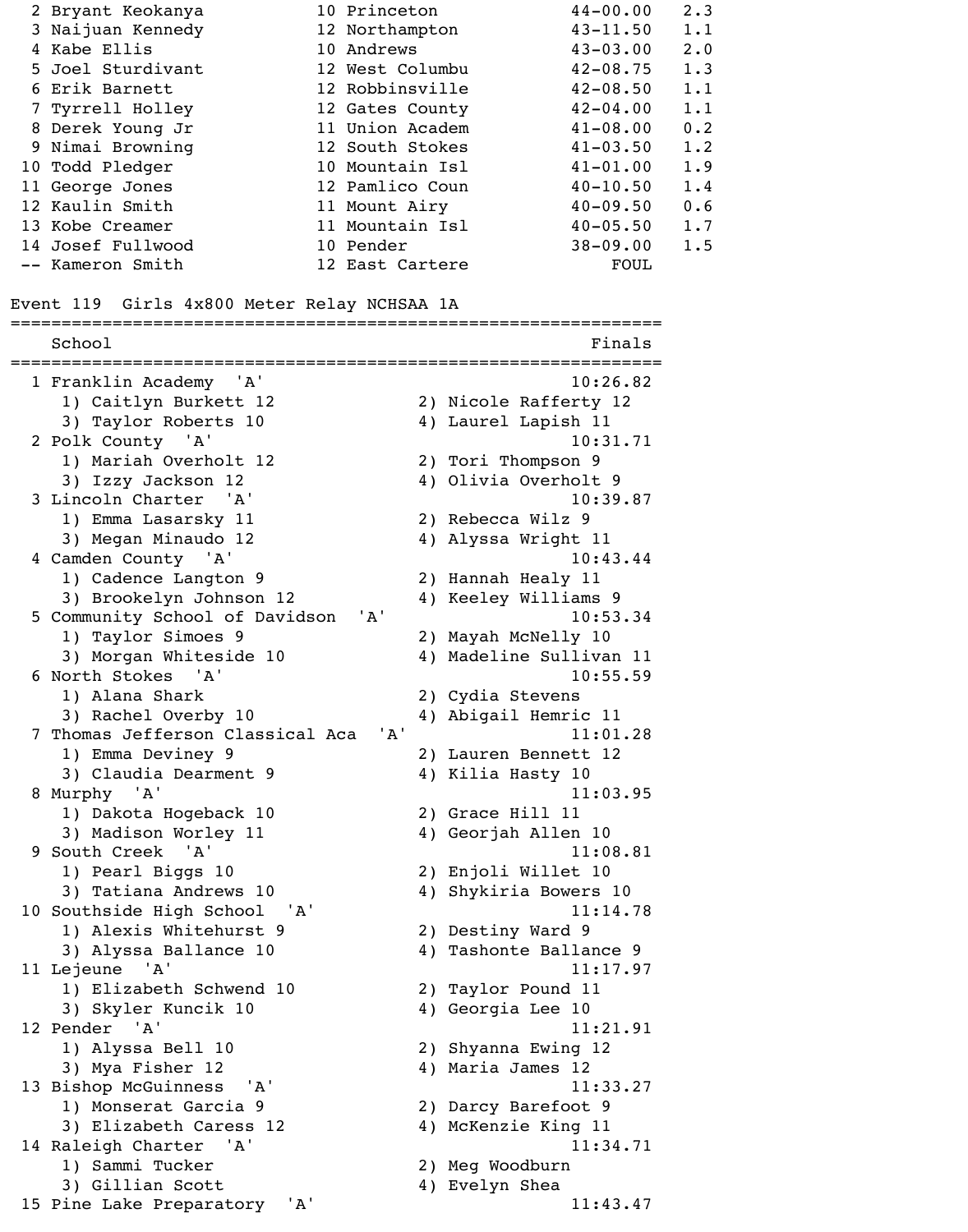1) Mara Vicario 10 2) Mackensie Mastor 12 3) Nicole Aswell 12 4) Emily Dotson 10

- 
- 1) Rachel Bowers 2) Anna Helms
	- 3) McCarty Hudson 10 4) Victoria Swepson 10

#### Event 120 Boys 4x800 Meter Relay NCHSAA 1A

- 
- -- Research Triangle 'A' DQ 2nd exchange b4 zone

================================================================ School Finals ================================================================ 1 Murphy 'A' 8:21.60 1) Alex Haines 12 2) Chase Pierce 10 3) Caleb Jones 10 4) Andrew Bryson 11 2 Lincoln Charter 'A' 8:25.59 1) Drew Zink 11 2) Curtis Herms 12 3) Jonas Guffey 11 4) Jordan Hudson 11 3 Polk County 'A' 8:31.03 1) Caleb Potter 12 2) Matias Akers 10 3) Braxton Edwards 9 4) Jack Derkach 12 4 Bishop McGuinness 'A' 8:38.98 1) Sean Muller 12 2) C J Pacholke 9 3) Jack Herndon 12 4) Jose Hernandez 11 5 Kipp Pride HS 'A' 8:54.07 1) Emmaus Holder 2) Presly Settles 3) Tyler Haith 4) Shamion Nelson 11 6 Mountain Island Charter School 'A' 8:56.84 1) Jaden Fisher 11 2) Jaishaun Boyd 11 3) Sebastian Perna 11 (4) Jacob Laughlin 10 7 Lejeune 'A' 8:59.02 1) Kamrin Wisherd 11 2) Nicholas Presley 10 3) Noah Tungett 11 4) Karl Benson 10 8 Community School of Davidson 'A' 9:00.67 1) Jake Baugher 12 2) Cooper Godwin 12 3) Ryan Hamilton 12 4) Brandon Ellington 12 9 Manteo 'A' 9:01.09 1) William Pendleton 2) Weston Smith 3) Landon Taylor (4) Trent Jones 12 10 Franklin Academy 'B' x9:02.27 1) Marco Rodriguez 10 2) Colby Orr 3) Jeddy Waldon 12 4) Aaron Rovnak 10 11 Granville Central 'A' 9:09.71 1) Jeremias Rush 12 2) Christian Mendoza 10 3) Allen Gonzales 10 4) Jayden Jordan 10 12 South Davidson 'A' 9:20.87 1) Everette Rhymer 12 2) William Lyons 9 3) 4) Jeremiah Ivory 10 13 Queens Grant 'A' 9:21.76 1) Jaden Malone 10 2) Alex Rice 12 3) 4) Joshua Divers 10 14 Princeton 'A' 9:24.10 15 Pender 'A' 9:24.98 1) Isiac Lewis 10 2) Anthony Register 11 3) Samuel Wheeler 9 4) Nick Marshall 11 16 Riverside (1a) 'A' 9:28.01 1) Noah Nicholson 9 2) Deonte Thomas 12 3) Gavin Wester 12 (4) Event 121 Girls 100 Meter Hurdles NCHSAA 1A ======================================================================== 8 Advance: Top 2 Each Heat plus Next 4 Best Times

Name Year School Prelims Wind H# ========================================================================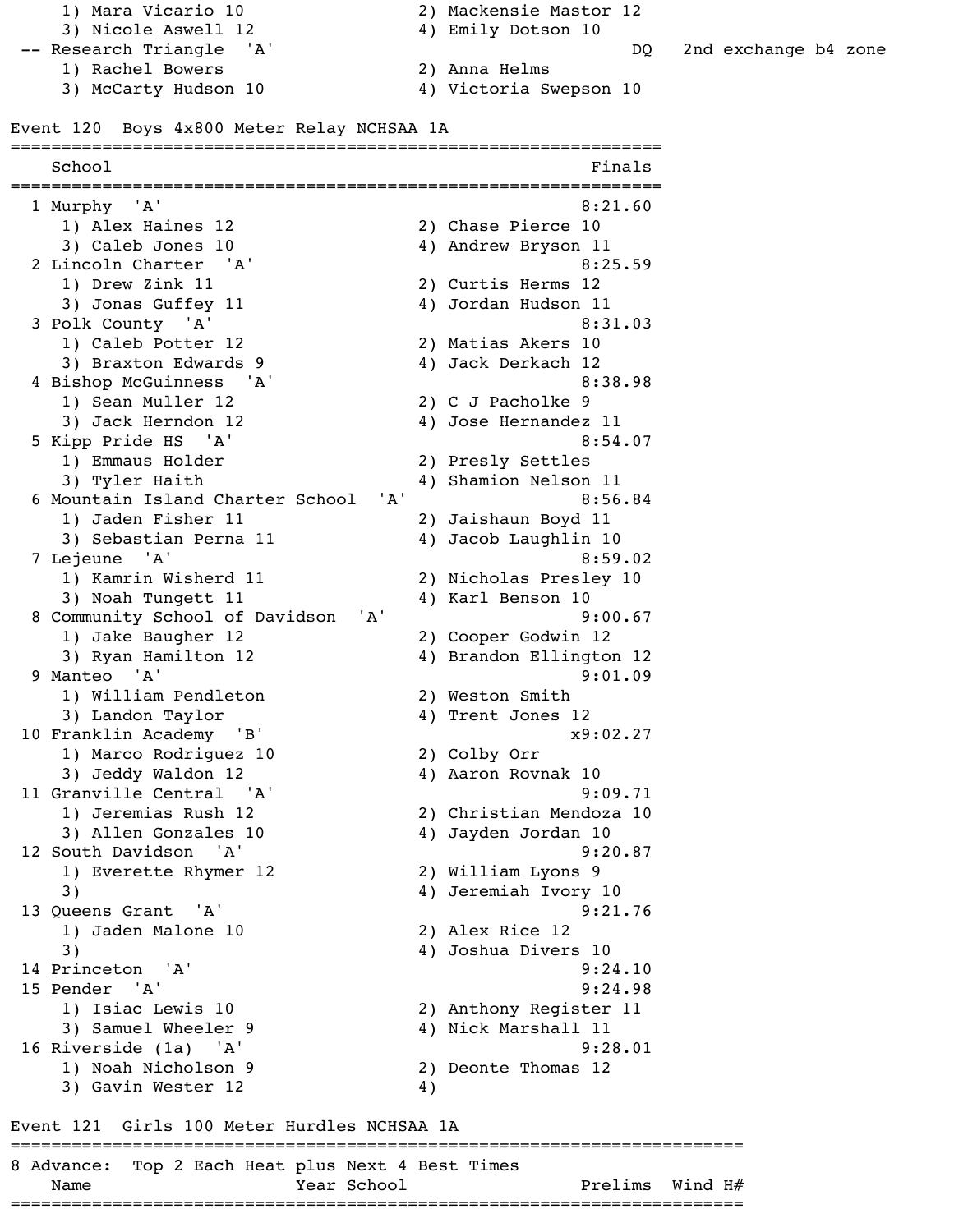|    | Preliminaries                               |                 |                |         |               |
|----|---------------------------------------------|-----------------|----------------|---------|---------------|
|    | 1 Ja'Ciya Guthrie                           | 12 Bessemer Cit | $14.92Q$ 1.0 2 |         |               |
|    | 2 Zoe Byrd                                  | 12 Princeton    | 16.42Q         | 0.9     | $\mathbf{1}$  |
|    | 3 Jessie Lohman                             | 10 Swain County | 16.670         | 1.0     | 2             |
|    | 4 Janey Krehnbrink                          | 12 Pine Lake Pr | 17.240         | 0.9     | 1             |
|    | 5 Mallory Russell                           | 11 North Stanly | 17.18q         | 1.0     | 2             |
|    | Samaryae Snipes                             | 10 Winston-Sale | 17.42q         | 0.9     | $\mathbf{1}$  |
|    | 7 Alexis Ramos                              | 11 Hiwassee Dam | 17.58q         | 0.9     | $\mathbf 1$   |
|    | 8 Kaylin Ellis                              | 9 Andrews       | 17.93q         | 0.9     | $\mathbf 1$   |
|    | 9 Tanayja Green                             | 11 Jones        | 18.05          | 1.0     | $\mathcal{L}$ |
|    | 10 Diamond Spencer                          | 9 Northside (1  | 18.12          | 1.0     | 2             |
| 11 | Jala Whitaker                               | 12 Rocky Mount  | 18.32          | 1.0     | 2             |
|    | 12 Charnazsha Marshall                      | 11 Granville Ce | 18.72          | 0.9     | $\mathbf{1}$  |
|    | 13 Brittany Brooks                          | 12 Chatham Cent | 18.87          | 0.9     | 1             |
|    | 14 Madison Gaines                           | 10 Chatham Cent | 19.64          | 1.0     | -2            |
|    | 15 Makayla Rogers                           | 10 North Stokes | 20.52          | $0.9$ 1 |               |
|    | Event 121 Girls 100 Meter Hurdles NCHSAA 1A |                 |                |         |               |
|    | Name                                        | Year School     | Finals         | Wind    |               |
|    |                                             |                 |                |         |               |

| Finals |                    |                 |               |           |
|--------|--------------------|-----------------|---------------|-----------|
|        | 1 Ja'Ciya Guthrie  | 12 Bessemer Cit | $15.04 - 2.0$ |           |
|        | 2 Jessie Lohman    | 10 Swain County | $16.43 - 2.0$ |           |
|        | 3 Zoe Byrd         | 12 Princeton    | $16.54 - 2.0$ |           |
|        | 4 Janey Krehnbrink | 12 Pine Lake Pr | $17.11 - 2.0$ |           |
|        | 5 Alexis Ramos     | 11 Hiwassee Dam | $17.45 - 2.0$ |           |
|        | 6 Kaylin Ellis     | 9 Andrews       | $17.83 - 2.0$ |           |
|        | -- Samaryae Snipes | 10 Winston-Sale |               | $FS -2.0$ |
|        | -- Mallory Russell | 11 North Stanly |               | $FS -2.0$ |

### Event 122 Boys 110 Meter Hurdles NCHSAA 1A

| 8 Advance: Top 2 Each Heat plus Next 4 Best Times<br>Name | Year School     | Prelims Wind $H#$          |               |  |
|-----------------------------------------------------------|-----------------|----------------------------|---------------|--|
| Preliminaries                                             |                 |                            |               |  |
| 1 Terrance Booth                                          | 11 Rocky Mount  | $15.18Q$ $1.4$ 1           |               |  |
| 2 Jakob Goodman                                           | 12 Queens Grant | $16.09Q$ $2.4$ 2           |               |  |
| 3 Jaylyn Johnson                                          | 12 North Moore  | $15.19Q \quad 1.4 \quad 1$ |               |  |
| 4 Joseph Fuller                                           | 12 Rosewood     | $16.12Q$ $2.4$ 2           |               |  |
| 5 Trey Bowman                                             | 12 Swain County | $15.46q$ $1.4$ 1           |               |  |
| 6 Kyle Baldwin                                            | 11 Lejeune      | $16.03q$ $1.4$ 1           |               |  |
| 7 Reid Beal                                               | 12 Murphy       | $16.11q$ $1.4$ 1           |               |  |
| 8 T'Andre Davis                                           | 11 Louisburg    | $16.22q$ $1.4$ 1           |               |  |
| 9 Elliott Klappenbach                                     | 11 Research Tri | $16.64$ $2.4$ 2            |               |  |
| 10 Ceo Riddick                                            | 12 Perquimans C | $16.67$ $2.4$ 2            |               |  |
| 11 Jayden Jordan                                          | 10 Granville Ce | $16.86$ $1.4$ 1            |               |  |
| 12 Andrew Laughlin                                        | 12 Mountain Isl | $17.17$ $1.4$ 1            |               |  |
| 13 Jesus Sauza                                            | 11 Swain County | $17.63$ $2.4$ 2            |               |  |
| -- Nimai Browning                                         | 12 South Stokes | FS                         | $2.4$ 2       |  |
| -- Kaulin Smith                                           | 11 Mount Airy   | DQ                         | $2.4 \quad 2$ |  |
|                                                           |                 |                            |               |  |

### Event 122 Boys 110 Meter Hurdles NCHSAA 1A

|        | Name             |  | Year School     | Finals Wind   |  |  |  |  |  |
|--------|------------------|--|-----------------|---------------|--|--|--|--|--|
| Finals |                  |  |                 |               |  |  |  |  |  |
|        | 1 Terrance Booth |  | 11 Rocky Mount  | $15.22 - 0.2$ |  |  |  |  |  |
|        | 2 Trey Bowman    |  | 12 Swain County | $15.49 - 0.2$ |  |  |  |  |  |
|        | 3 Jakob Goodman  |  | 12 Queens Grant | $16.05 - 0.2$ |  |  |  |  |  |
|        | 4 Joseph Fuller  |  | 12 Rosewood     | $16.06 - 0.2$ |  |  |  |  |  |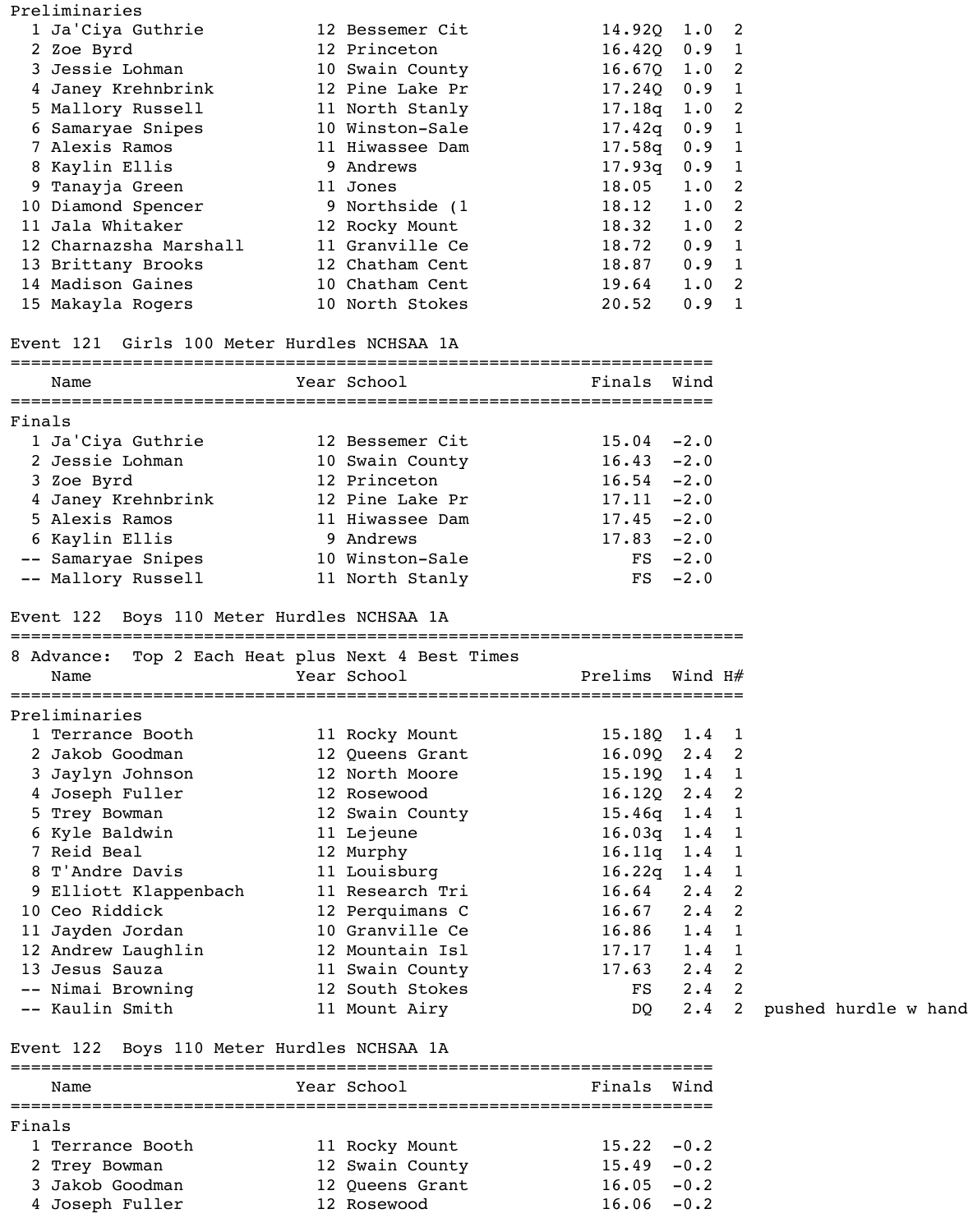5 Reid Beal 12 Murphy 16.28 -0.2 6 Kyle Baldwin 11 Lejeune 16.39 -0.2 7 T'Andre Davis 11 Louisburg 16.52 -0.2

-- Jaylyn Johnson 12 North Moore DQ -0.2 Went under hurdle

Event 123 Girls 100 Meter Dash NCHSAA 1A

========================================================================

|        | 8 Advance: Top 2 Each Heat plus Next 4 Best Times<br>Name | Year School<br>=========   | Prelims Wind H#    |               |                      |
|--------|-----------------------------------------------------------|----------------------------|--------------------|---------------|----------------------|
|        | Preliminaries                                             |                            |                    |               |                      |
|        | 1 Ja'Ciya Guthrie                                         | 12 Bessemer Cit            | $12.11Q$ $1.5$ 2   |               |                      |
|        | 2 Courtney Mozee                                          | 10 Lakewood                | $12.430$ $0.6$ 1   |               |                      |
|        | 3 Tra'Nijah Pettihome                                     | 12 Pamlico Coun            | $12.530 \quad 1.5$ |               | 2                    |
|        | 4 SaaNaudia Deloatch                                      | 11 Northampton             | $12.630$ $0.6$ 1   |               |                      |
|        | 5 Andralyn Livingston                                     | 9 East Cartere             | $12.58q$ $1.5$     |               | $\overline{2}$       |
|        | 6 Machera Clark                                           | 10 Highland Tec            | 12.60q             | 1.5           | $\overline{2}$       |
|        | 7 Anne Elise Norris                                       | 12 Research Tri            | 12.64q             | 0.6           | $\mathbf{1}$         |
|        | 8 Nykeia Hagans                                           | 10 Jones                   | 12.71q             | 1.5           | $\overline{2}$       |
|        | 9 Somahje Porter                                          | 10 Albemarle               | 12.72              | 1.5           | $\overline{2}$       |
|        | 10 Jada Branch                                            | 10 Louisburg               | 12.73              | 0.6           | 1                    |
|        | 11 Tamia Johnson                                          | 10 Winston-Sale            | 12.74              | 0.6           | $\mathbf{1}$         |
|        | 12 Ashlyn Weaver                                          | 10 Hiwassee Dam            | 13.00              | 0.6           | 1                    |
|        | 13 Armani Baldwin                                         | 12 Albemarle               | 13.01              | 0.6           | $\mathbf{1}$         |
|        | 14 Zaakirah Williams                                      | 11 Highland Tec            | 13.18              | 0.6           | 1                    |
|        | 15 Mary Grace Metz                                        | 10 Christ the K            | 13.19              | 1.5           | 2                    |
|        | 16 Miyah McCall                                           | 11 Rosewood                | 13.22              | 1.5           | 2                    |
|        | Event 123 Girls 100 Meter Dash NCHSAA 1A                  |                            |                    |               |                      |
|        | Name                                                      | Year School                | Finals             | Wind          |                      |
| Finals |                                                           |                            |                    |               |                      |
|        | 1 Ja'Ciya Guthrie                                         | 12 Bessemer Cit            | $12.08 + 0.0$      |               |                      |
|        | 2 Tra'Nijah Pettihome                                     | 12 Pamlico Coun            | 12.48              |               | $+0.0$ 12.471        |
|        | 3 Courtney Mozee                                          | 10 Lakewood                | 12.48              | $+0.0$        | 12.473               |
|        | 4 Anne Elise Norris 12 Research Tri                       |                            |                    |               | $12.48 + 0.0 12.478$ |
|        | 5 SaaNaudia Deloatch                                      | 11 Northampton             | 12.50              | $+0.0$        |                      |
|        | 6 Machera Clark                                           | 10 Highland Tec            |                    |               | $12.64 + 0.0 12.631$ |
|        | 7 Andralyn Livingston                                     | 9 East Cartere             |                    |               | $12.64 + 0.0 12.633$ |
|        | 8 Nykeia Hagans                                           | 10 Jones                   | $12.72 + 0.0$      |               |                      |
|        | Event 124 Boys 100 Meter Dash NCHSAA 1A                   |                            |                    |               |                      |
|        | 8 Advance: Top 2 Each Heat plus Next 4 Best Times         |                            |                    |               |                      |
|        | Name                                                      | Year School and the School | Prelims Wind H#    |               |                      |
|        | Preliminaries                                             |                            |                    |               |                      |
|        | 1 Kimani McDaniels                                        | 11 Tarboro                 | $10.77Q$ $3.0$ 2   |               |                      |
|        | 2 Kentreaz Coston                                         | 12 John A. Holm            | $11.13Q$ $1.3$ 1   |               |                      |
|        | 3 Julius Smith                                            | 11 Albemarle               | $10.90Q$ $3.0$     |               | 2                    |
|        | 4 Jalen Anderson                                          | 11 Union Academ            | $11.230$ $1.3$ 1   |               |                      |
|        | 5 Jaylen Horry                                            | 10 Research Tri            | $10.91q$ $3.0$     |               | $\overline{2}$       |
|        | 6 Makhel Henry                                            | 12 Pender                  | $10.95q$ $3.0$     |               | $\overline{2}$       |
|        | 7 Antico Dalton                                           | 10 Mountain Isl            | 11.15q             | $3 \cdot 0$   | 2                    |
|        | 8 Langston Samples                                        | 12 Community Sc            | $11.29q \t3.0$     |               | $\overline{2}$       |
|        | 9 Nakevin Hill                                            | 12 John A. Holm            | 11.30              | 3.0           | $\overline{2}$       |
|        | 10 Davion Davis                                           | 10 Southeast Ha            | 11.31              | $1.3 \quad 1$ |                      |
|        | 11 Chamar Watkins                                         | 11 North Stanly            | 11.32              | 1.3           | $\mathbf{1}$         |

12 Lonnie Shivers 11 Pender 11.34 1.3 1 13 Mitchell Yoder 12 Polk County 11.37 1.3 1 14 Garrett Vernon 11 East Wilkes 11.40 1.3 1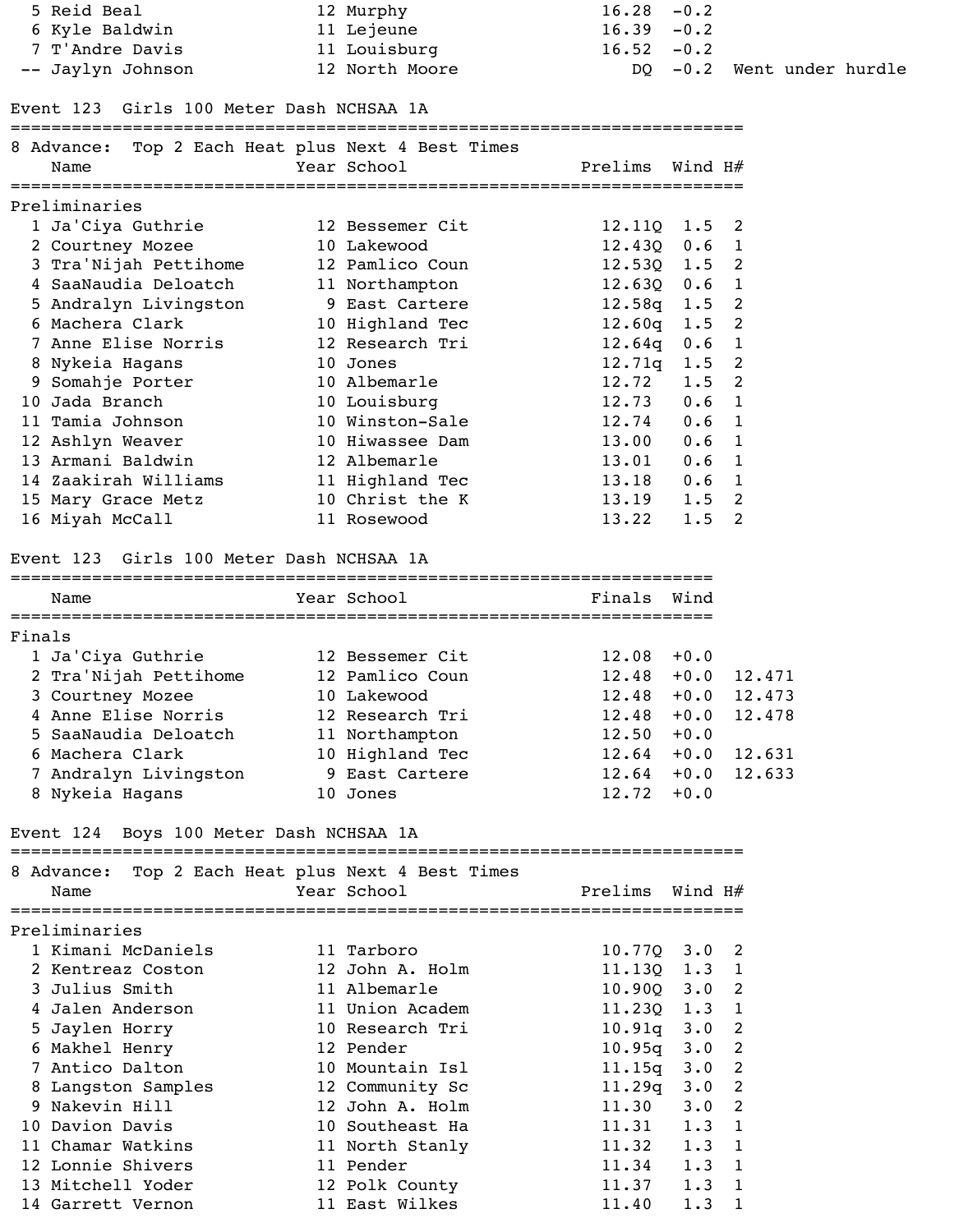|        | 15 Daravian Parham                          | 12 Granville Ce |    | 11.43                    | 1.3          | $\mathbf{1}$ |
|--------|---------------------------------------------|-----------------|----|--------------------------|--------------|--------------|
|        | 16 Blake Smith                              | 12 Cherokee     |    | 11.65                    | $3 \cdot 0$  | 2            |
|        | Event 124 Boys 100 Meter Dash NCHSAA 1A     |                 |    |                          |              |              |
|        | Name                                        | Year School     |    | Finals                   | Wind         |              |
| Finals |                                             |                 |    |                          |              |              |
|        | 1 Kimani McDaniels                          | 11 Tarboro      |    | 10.88                    | $-0.3$       |              |
|        | 2 Julius Smith                              | 11 Albemarle    |    | $11.02 -0.3$             |              |              |
|        | 3 Jaylen Horry                              | 10 Research Tri |    | $11.03 -0.3$             |              |              |
|        | 4 Jalen Anderson                            | 11 Union Academ |    | $11.11 - 0.3$            |              |              |
|        | 5 Makhel Henry                              | 12 Pender       |    | $11.21 -0.3$             |              |              |
|        | 6 Antico Dalton                             | 10 Mountain Isl |    | $11.26 - 0.3$            |              |              |
|        | 7 Langston Samples                          | 12 Community Sc |    | $11.40 - 0.3$            |              |              |
|        | -- Kentreaz Coston                          | 12 John A. Holm |    | FS                       | $-0.3$       |              |
|        | Event 131 Girls 4x200 Meter Relay NCHSAA 1A |                 |    |                          |              |              |
|        | School                                      |                 |    | Finals                   | H#           |              |
|        | 1 Winston-Salem Prep Academy                | 'A'             |    | 1:46.19                  | 2            |              |
|        | 1) Jayla Williams 9                         |                 |    | 2) Jessica Gakeri 10     |              |              |
|        | 3) Damyja Ortiz 9                           |                 |    | 4) Tamia Johnson 10      |              |              |
|        | 2 East Carteret 'A'                         |                 |    | 1:46.82                  | 2            |              |
|        | 1) Latecyia Johnson 9                       |                 |    | 2) Andralyn Livingston 9 |              |              |
|        | 3) Makayla Brazelton 11                     |                 |    | 4) Breah Taylor 12       |              |              |
|        | 3 Mountain Island Charter School            | 'A'             |    | 1:47.42                  | 1            |              |
|        | 1) Ella Caldwell 9                          |                 |    | 2) Zahra Bichara 10      |              |              |
|        | 3) Taylor Pearson 11                        |                 |    | 4) Lauren Pledger 10     |              |              |
|        | 4 Murphy 'A'                                |                 |    | 1:47.79                  | 2            |              |
|        | 1) Calista Adams 9                          |                 |    | 2) Leah Moses 10         |              |              |
|        | 3) Brianna Moore 12                         |                 |    | 4) Grace Nelson 10       |              |              |
|        | ' A '<br>5 Southside High School            |                 |    | 1:47.99                  | 2            |              |
|        | 1) Tajhe' Speller 10                        |                 |    | 2) Chelsea Hemby 10      |              |              |
|        | 3) Nytayzia Wishop 12                       |                 |    | 4) Jacquline Wood 12     |              |              |
|        | 6 John A. Holmes 'A'                        |                 |    | 1:50.07                  | 2            |              |
|        | 1) Zacchaeu Grissom 9                       |                 |    | 2) Kayla Williams 9      |              |              |
|        | 3) Keynaria Bazemore 11                     |                 |    | 4) Precious Bond 9       |              |              |
|        | 7 Pine Lake Preparatory<br>'A'              |                 |    | 1:50.10                  | 2            |              |
|        | 1) Teryn Morgan 11                          |                 |    | 2) Janey Krehnbrink 12   |              |              |
|        | 3) Haley Garrett 10                         |                 |    | 4) Lauren Messer 12      |              |              |
|        | 8 North Stanly 'A'                          |                 |    | 1:50.34                  | 1            |              |
|        | 1) Colbie Lentz 11                          |                 |    | 2) Emily Almond 11       |              |              |
|        | 3) Brinn Kimrey 11                          |                 |    | 4) Taegan Lowder 10      |              |              |
|        | 9 South Creek<br>'A'                        |                 |    | 1:52.16                  | 2            |              |
|        | 1) Tiffany Brown 11                         |                 |    | 2) Ramia Parker 12       |              |              |
|        | 3) Kearywah Jones 9                         |                 |    | 4) Shykiria Bowers 10    |              |              |
|        | 10 Granville Central 'A'                    |                 |    | 1:53.83                  | $\mathbf{1}$ |              |
|        | 1) Charnazsha Marshall 11                   |                 |    | 2) Donnisha Long 11      |              |              |
|        | 3) Donaisha Long 11                         |                 |    | 4) Tamia Sidney 11       |              |              |
|        | 11 Northwest Halifax 'A'                    |                 |    | 1:54.64                  | 1            |              |
|        | 1) Danyiah Hedgepeth 11                     |                 |    | 2) Kayla Smith 10        |              |              |
|        | 3) Kionna Holt 9                            |                 |    | 4) Breionna Holt 11      |              |              |
|        | 12 Swain County 'A'                         |                 |    | 1:55.52                  | 1            |              |
|        | 1) Kyndall Cochran 12                       |                 |    | 2) Bri Ross              |              |              |
|        | 3) Isabella Green                           |                 |    | 4) Alyssa Schofield 12   |              |              |
|        | 13 Hobbton High School<br>' ' A '           |                 |    | 1:55.93                  | 1            |              |
|        | 1) Frandrika Faison 10                      |                 |    | 2) Shalaya Bell 11       |              |              |
|        | 3) MarTichia Parker 11                      |                 | 4) | India Alston 11          |              |              |
|        | Union Academy 'A'                           |                 |    | <b>DNF</b>               | 1            |              |
|        | 1) Avery Pardue 9                           |                 |    | 2) Samantha Brakefield 7 |              |              |
|        |                                             |                 |    |                          |              |              |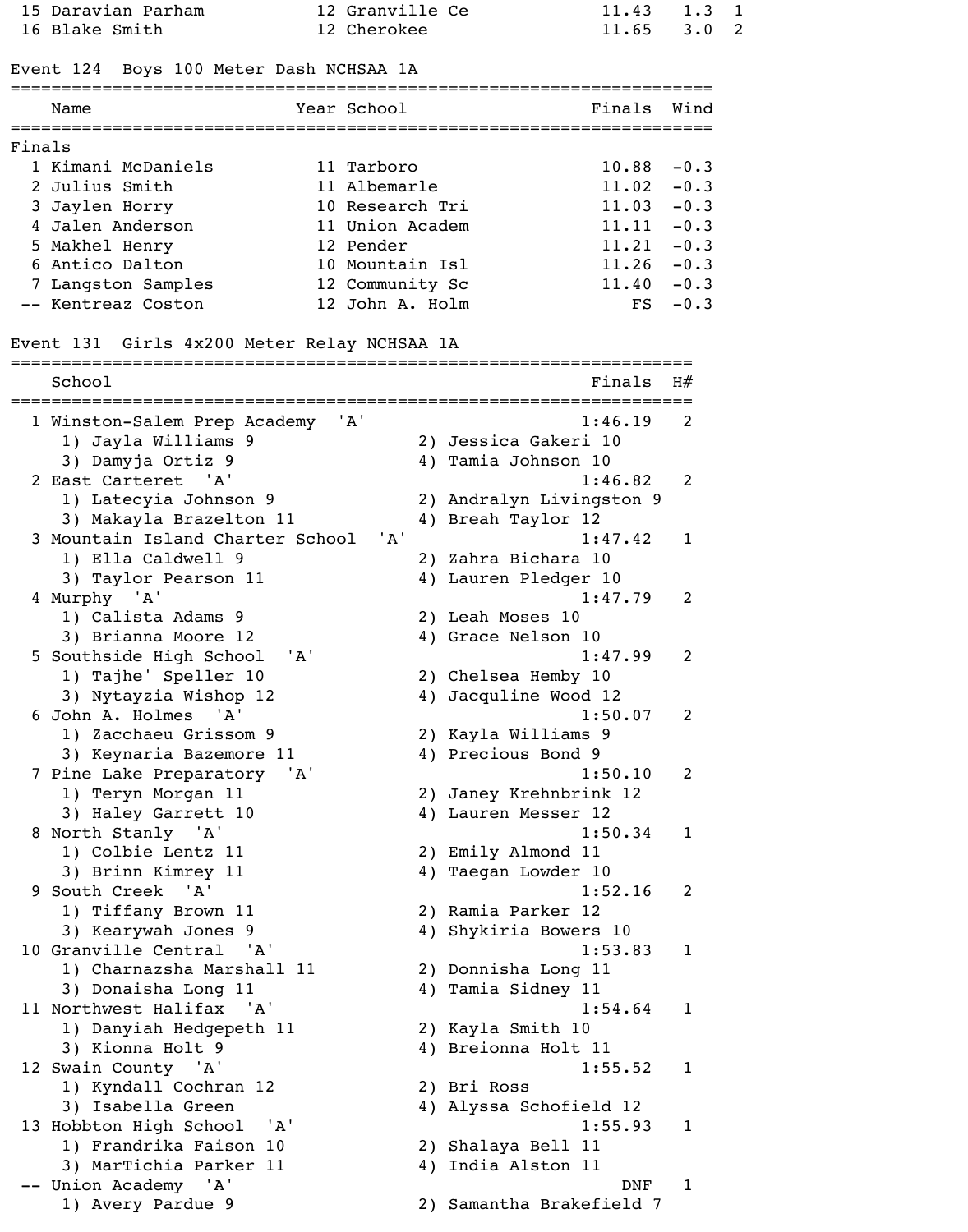3) Kiley Heim 12 4) Makayla Smith 12 -- Rosewood 'A' DQ 1 Before Zone 2-3

- 
- 

- 1) Anajia Gardner 2) Summer Fulghum 4) Miyah McCall 11
- Event 132 Boys 4x200 Meter Relay NCHSAA 1A

| School<br>=================             | Finals                   | H#           |
|-----------------------------------------|--------------------------|--------------|
| 'A'<br>1 John A. Holmes                 | 1:28.70                  | 2            |
| 1) Josiah Carter 11                     | 2) Zakeem Brooks 12      |              |
| 3) Kentreaz Coston 12                   | 4) Aaron Pryce 12        |              |
| 2 Pender 'A'                            | 1:29.26                  | 2            |
| 1) Tylek Bordeaux 12                    | 2) Lonnie Shivers 11     |              |
| 3) Lavell Henry 12                      | 4) Makhel Henry 12       |              |
| 3 Mountain Island Charter School<br>'A' | 1:29.98                  | 2            |
| 1) Omari Philyaw 9                      | 2) Gabe Stephens 10      |              |
| 3) Anthony Phillips 11                  | 4) Antico Dalton 10      |              |
| 4 Tarboro 'A'                           | 1:30.36                  | 2            |
| 1) Jalen Razor 10                       | 2) Clifton Joyner 12     |              |
| 3) Justin Armfield 12                   | 4) Kimani McDaniels 11   |              |
| 5 Southside High School 'A'             | 1:32.23                  | 2            |
| 1) Aeron Wright 10                      | 2) Tay Griffin 12        |              |
| 3) Yahkeil White 12                     | 4) Christian Brinkley 12 |              |
| 6 Mount Airy 'A'                        | 1:32.70                  | 2            |
| 1) Austin Tumbarello 12                 | 2) Jackson Tumbarello 11 |              |
| 3) Dre Dobson 11                        | 4) Kaulin Smith 11       |              |
| 7 Andrews<br>'A'                        | 1:33.07                  | 2            |
| 1) Zack Sheppard 12                     | 2) Kabe Ellis 10         |              |
| 3) Gage Gillespie 10                    | 4) Angelo Scionti 10     |              |
| 8 Manteo 'A'                            | 1:33.27                  | -2           |
| 1) Claveon Rice                         | 2) Mekhi Bias            |              |
| 3) Bryson Sawyer                        | 4) Ryan McOwen           |              |
| 9 Rosewood 'A'                          | 1:33.67                  | $\mathbf{1}$ |
|                                         |                          |              |
| 1) Johnny Hallenbeck                    | 2) Joseph Fuller 12      |              |
| 3) Nate Fashaaw-Arroyo                  | 4) Michael Reid          |              |
| 10 Union Academy 'A'                    | 1:34.19                  | 1            |
| 1) Josh Harris 11                       | 2) Derek Young Jr 11     |              |
| 3) Max Jarvis 9                         | 4) Jalen Anderson 11     |              |
| 11 Granville Central 'A'                | 1:34.99                  | 1            |
| 1) Jaden Burt 9                         | 2) Jed Evans 11          |              |
| 3) Daravian Parham 12                   | 4) Charles Burchette 11  |              |
| 12 Winston-Salem Prep Academy<br>'A'    | 1:35.21                  | $\mathbf{1}$ |
| 1) Nathan Cathcart 10                   | 2) Khari Gilbeaux 12     |              |
| 3) Earnest Harrison 10                  | 4) Allan Arellano 11     |              |
| 13 Mitchell 'A'                         | 1:36.34                  | 1            |
| 1) Ethan LaPlante 12                    | 2) Landon Miller         |              |
| 3) Tyler McKinney 11                    | 4) Harrison Horney 10    |              |
| -- Lincoln Charter 'A'                  | DNF                      | $\mathbf{1}$ |
| 1) Jordan Hudson 11                     | 2) Cole Aganad 12        |              |
| 3) Lucas Melby 12                       | 4) Darrian Bonilla 10    |              |
| -- Louisburg 'A'                        | DNF                      | $\mathbf 1$  |
| 1) Jeremiah Eddie                       | 2) Elijah Mitchell       |              |
| 3) Khylil Carter                        | 4) T'Andre Davis 11      |              |
| -- Albemarle 'A'                        | DQ                       | $\mathbf{1}$ |
| 1) Josh Megson 12                       | 2) Joshua Smith 11       |              |
| 3) Malchi Baldwin 11                    | 4) Da'Sean Horne 12      |              |
|                                         |                          |              |

### Event 133 Girls 1600 Meter Run NCHSAA 1A

### ================================================================ Name Year School Finals

================================================================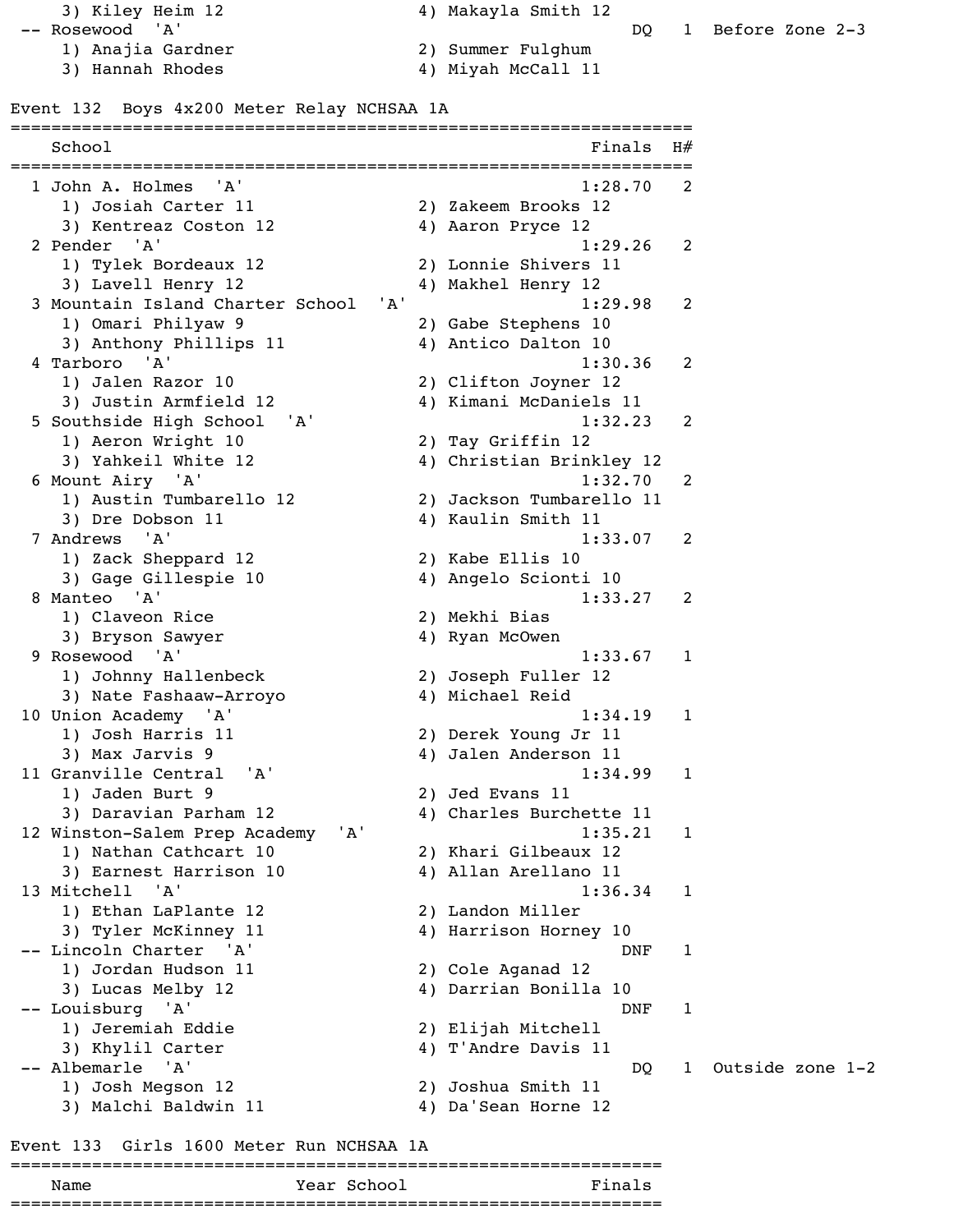| 1 Victoria Swepson   | 10 Research Tri | 5:25.68    |
|----------------------|-----------------|------------|
| 2 Caitlyn Burkett    | 12 Franklin Aca | 5:27.82    |
| 3 Hazel Pasley       | 9 Alleghany     | 5:30.03    |
| 4 Brooklyn Pierce    | 11 Highland Tec | 5:36.90    |
| 5 Tashonte Ballance  | 9 Southside Hi  | 5:53.24    |
| 6 Sydney Bolyard     | 11 Tri-County E | 5:58.31    |
| 7 Georgia Lee        | 10 Lejeune      | 6:02.03    |
| 8 Hannah Healy       | 11 Camden Count | 6:04.38    |
| 9 Kathleen Mundy     | 10 Christ the K | 6:14.10    |
| 10 Madeline Sullivan | 11 Community Sc | 6:17.83    |
| -- Abigail Hemric    | 11 North Stokes | <b>DNF</b> |
| -- Olivia Overholt   | 9 Polk County   | <b>DNF</b> |
| -- Rachel Overby     | 10 North Stokes | <b>DNF</b> |
| -- McCarty Hudson    | 10 Research Tri | <b>DNF</b> |
|                      |                 |            |

### Event 134 Boys 1600 Meter Run NCHSAA 1A

|    | Name                | Year School     | Finals  |
|----|---------------------|-----------------|---------|
|    | 1 Brent Surratt     | 12 South Davids | 4:19.06 |
|    | 2 Lucas Brown       | 12 Queens Grant | 4:27.15 |
|    | 3 Aaron Rovnak      | 10 Franklin Aca | 4:28.04 |
|    | 4 Brian Sause       | 10 Voyager Acad | 4:38.95 |
|    | 5 Caleb Potter      | 12 Polk County  | 4:43.23 |
|    | 6 Asher Wexler      | 11 Research Tri | 4:45.71 |
|    | 7 Milan Desai       | 10 Research Tri | 4:46.26 |
|    | 8 Karl Benson       | 10 Lejeune      | 4:46.91 |
| 9. | Jackson Burch       | 10 Hayesville   | 4:47.65 |
|    | 10 Cutter Law       | 10 Lincoln Char | 4:49.48 |
|    | 11 Joshua Divers    | 10 Queens Grant | 4:51.10 |
|    | 12 Austin Eaton     | 10 Mount Airy   | 4:53.26 |
|    | 13 Robert Mines     | 11 Northampton  | 5:04.14 |
|    | 14 Nicholas Presley | 10 Lejeune      | 5:19.24 |
|    | 15 Parker Watson    | 11 Pamlico Coun | 5:34.82 |
|    | -- Alex Haines      | 12 Murphy       | DNF     |
|    |                     |                 |         |

### Event 137 Girls 4x100 Meter Relay NCHSAA 1A

| School                                   | Finals                   | H#             |
|------------------------------------------|--------------------------|----------------|
| 1 East Carteret 'A'                      | 49.88                    | $\overline{2}$ |
| 1) Latecyia Johnson 9                    | 2) Andralyn Livingston 9 |                |
| 3) Makayla Brazelton 11                  | 4) Breah Taylor 12       |                |
| 'A'<br>2 Winston-Salem Prep Academy      | 50.50                    | 2              |
| 1) Jayla Williams 9                      | 2) Damyja Ortiz 9        |                |
| 3) Jessica Gakeri 10                     | 4) Tamia Johnson 10      |                |
| 3 Murphy 'A'                             | 50.98                    | 2              |
| 1) Calista Adams 9                       | 2) Brianna Moore 12      |                |
| 3) Leah Moses 10                         | 4) Grace Nelson 10       |                |
| 4 Southside High School<br>" A '         | 51.26                    | $\overline{2}$ |
| 1) Tyanna Tyre 10                        | 2) Tajhe' Speller 10     |                |
| 3) Nytayzia Wishop 12                    | 4) Jacquline Wood 12     |                |
| ' A'<br>5 Mountain Island Charter School | 51.77                    | $\mathcal{L}$  |
| 1) Ella Caldwell 9                       | 2) Zahra Bichara 10      |                |
| 3) Taylor Pearson 11                     | 4) Lauren Pledger 10     |                |
| 6 South Creek 'A'                        | 51.97                    | $\mathbf{1}$   |
| 1) Shykiria Bowers 10                    | 2) Tiffany Brown 11      |                |
| 3) Ramia Parker 12                       | 4) Kearywah Jones 9      |                |
| 7 Gates County 'A'                       | 52.02                    | $\mathfrak{D}$ |
| 1) Saniyah Pruden                        | 2) Kiya Riddick          |                |
| 3) Jordan Lyone                          | 4) Ariana Matthews       |                |
| 8 Community School of Davidson<br>' A '  | 52.17                    | 1              |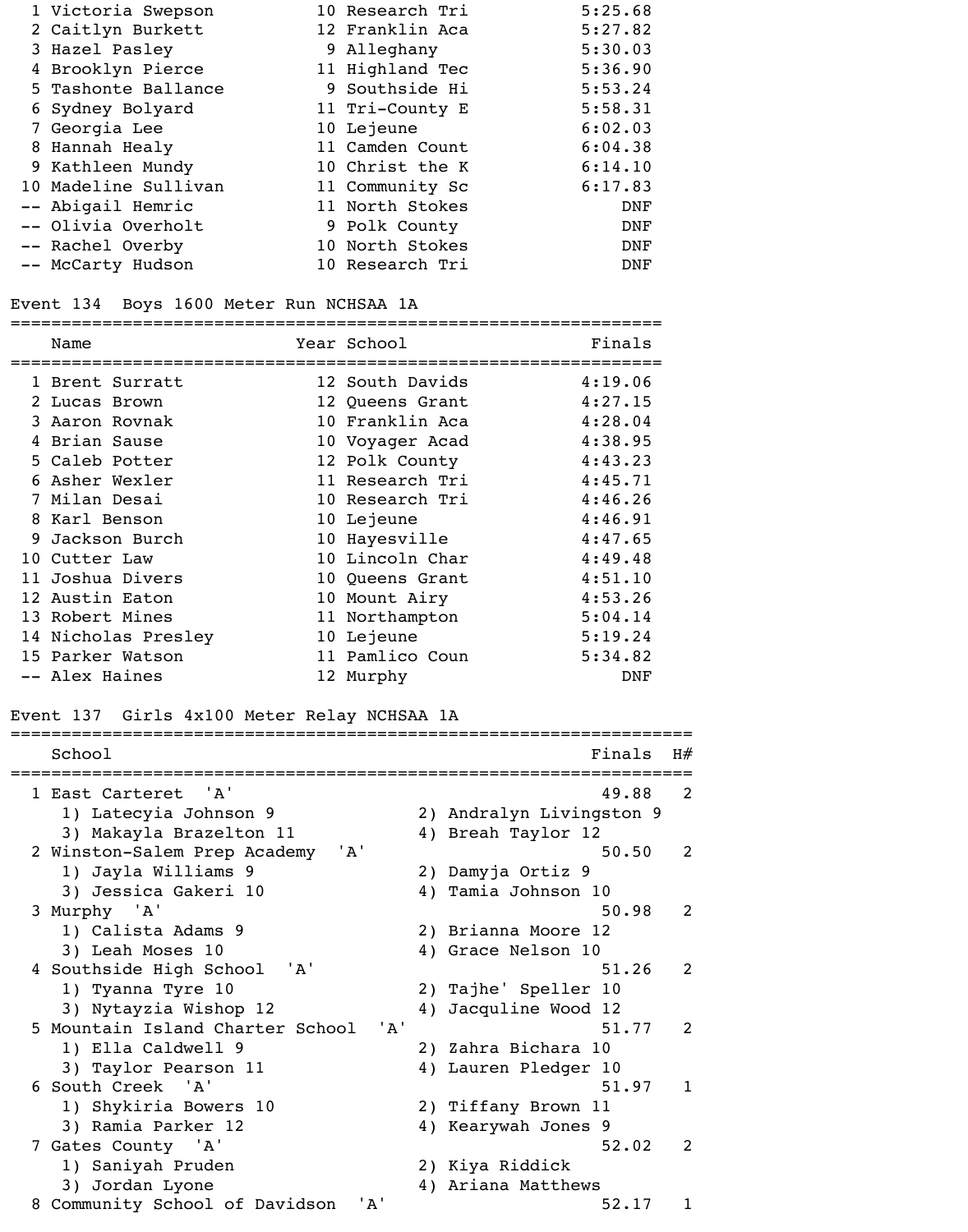1) Amelia McMillan 10 2) Aziah Lee 10 3) Loren Johnson 10 (4) Laney Grief 9 9 Pine Lake Preparatory 'A' 52.96 2 1) Teryn Morgan 11 2) Ellie Murphy 11 3) Haley Garrett 10 4) Lauren Messer 12 10 Northwest Halifax 'A' 53.21 1 1) Danyiah Hedgepeth 11 2) Diamond Woodley 12 3) Kayla Smith 10 4) Breionna Holt 11 11 Robbinsville 'A' 53.78 1 1) Linaysha Pagan Quinones 11 2) Cambrie Lovin 11 3) Liz Ayers 11 4) Aynsley Fink 9 12 Rosewood 'A' 54.27 1 1) Anajia Gardner 1988 (2011) 2) Laine Marak 3) Riley Maldonado 4) 13 Chatham Central 'A' 54.30 1 1) Taylor Hughes 2) A'Nya Marsh 3) Isidra Brower (4) Cami Hughes 14 Lakewood 'A' 55.64 1 1) Anahi Diaz 2) Ashley Spatez 3) 4) Courtney Mozee 10 -- Hiwassee Dam 'A' DQ 1 Outside zone 1-2 1) Alexis Ramos 11 2) Chloe Roe 10 3) Kiara Anderson 10 4) Ashlyn Weaver 10 -- Albemarle 'A' DQ 2 Outside Zone 2-3 1) Armani Baldwin 12 2) Promise Porter 9 3) Zycoria Tillman 12 4) Somahje Porter 10 Event 138 Boys 4x100 Meter Relay NCHSAA 1A ===================================================================  $School$   $H#$ =================================================================== 1 John A. Holmes 'A' 42.14 2 1) Nakevin Hill 12 2) Zakeem Brooks 12 3) Kentreaz Coston 12 4) Aaron Pryce 12 2 Pender 'A' 42.44 2 1) Tylek Bordeaux 12 2) Lonnie Shivers 11 3) Lavell Henry 12 4) Makhel Henry 12 3 Tarboro 'A' 42.55 2 1) Jalen Razor 10 2) Kendrick Everette 12 3) Clifton Joyner 12 (4) Kimani McDaniels 11 4 Kipp Pride HS 'A' 43.72 2 1) Jordan Williams 2) Jaden Garner 3) Chris Ward 4) Johnny Cruz 5 Andrews 'A' 44.54 2 1) Tucker Holloway 10 2) Gage Gillespie 10 3) Kabe Ellis 10 4) Angelo Scionti 10 6 Thomas Jefferson Classical Aca 'A' 45.27 1 1) Wesley Earle 11 2) Levi Zimmer 3) Sam Caffell 11 4) Shemar Petty 11 7 Winston-Salem Prep Academy 'A' 45.30 1 1) Allan Arellano 11 2) Nathan Cathcart 10 3) Earnest Harrison 10 4) Khari Gilbeaux 12 8 Rosewood 'A' 45.54 2 1) Davien Thompson 2) Michael Reid 3) Avante George 4) Nate Fashaaw-Arroyo 9 Polk County 'A' 45.65 1 1) Mitchell Yoder 12 2) Nate Henderson 10 3) Qualon Sutton 11 4) Gage McSwain 10 10 Granville Central 'A' 10 45.66 1 1) Charles Burchette 11 2) Daravian Parham 12 3) Jed Evans 11 4) Jaden Burt 9 11 Bradford Prep Charter School 'A' 45.80 1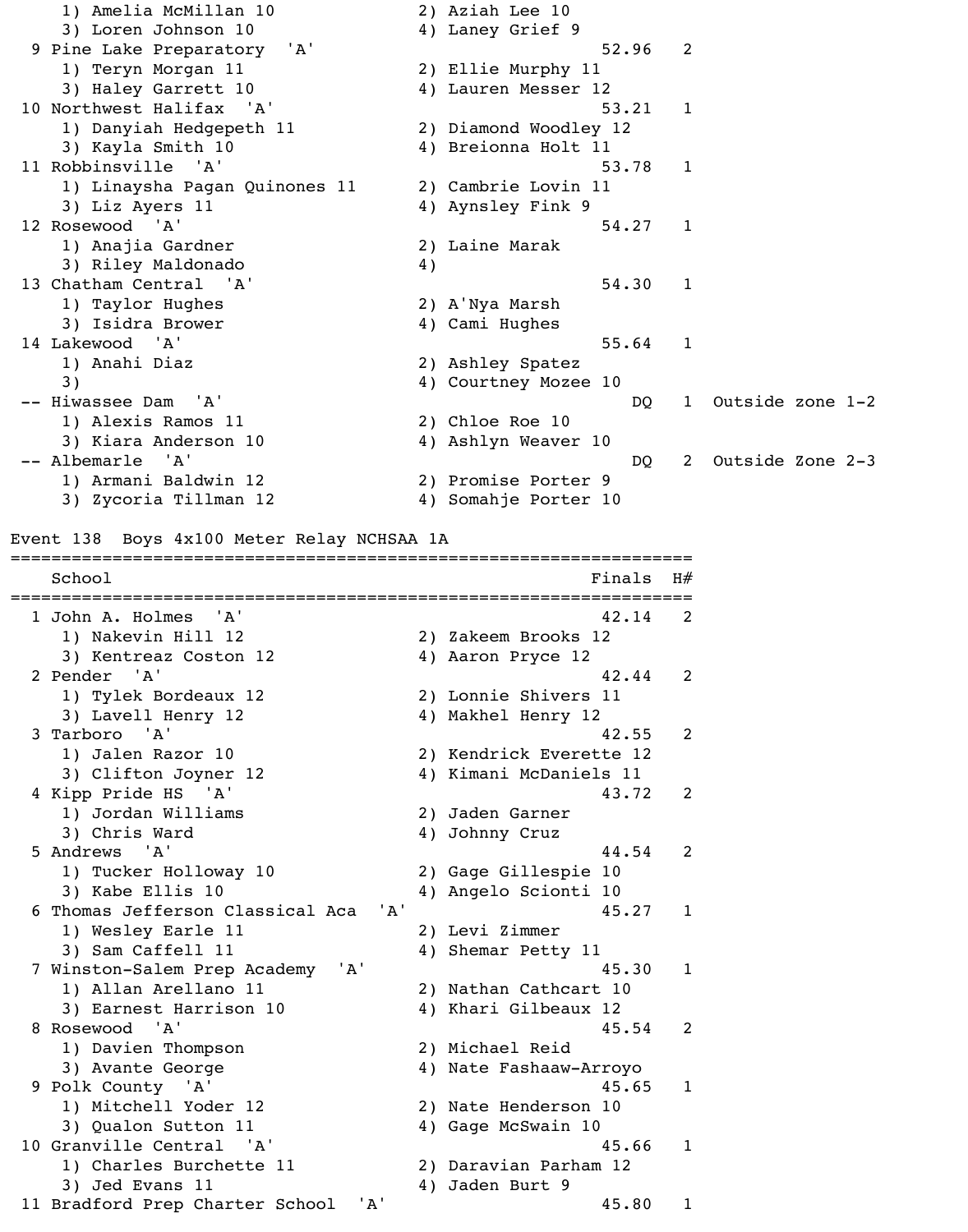| 1) Masao Bohol 11            | 2) Russell Holman 11      |
|------------------------------|---------------------------|
| 3) Jonah Williams 11         | 4) William Woodberry 10   |
| 12 Lakewood 'A'              | 1<br>45.81                |
| 1) Bryan Owens               | 2) Adam Allen             |
| 3) Travis Crawford           | 4) Christian Logan 12     |
| 13 Murphy 'A'                | 45.92 1                   |
| 1) Justice Dorsey 11         | 2) Davonte Murray 11      |
| 3) Luke Ritz 10              | 4) Payton McCracken 9     |
| 14 Pine Lake Preparatory 'A' | $46.32 \quad 1$           |
| 1) Riley Mauppin 10          | 2) Jack Baldwin 10        |
| 3) Timothy Reid 11           | 4) Jaylin Greene 11       |
| -- Northampton County 'A'    | 2 Outside zone 2-3<br>DO. |
| 1) Semaj Mitchell            | 2) Na'Jae Newsome 11      |
| 3) Tevan Shoulders           | 4) Naijuan Kennedy 12     |
| -- North Stanly 'A'          | 2 Outside zone 1-2<br>DQ  |
| 1) Wesley Reynolds 12        | 2) Bailey Baker 12        |
| 3) Dj Rhone 12               | 4) Chamar Watkins 11      |

### Event 139 Girls 400 Meter Dash NCHSAA 1A

|   | Name                 | Year School     | Finals  | H#             |
|---|----------------------|-----------------|---------|----------------|
|   | 1 Lauren Tolbert     | 9 Highland Tec  | 57.15   | 2              |
|   | 2 SaaNaudia Deloatch | 11 Northampton  | 58.64   | 2              |
|   | 3 Damyja Ortiz       | 9 Winston-Sale  | 58.75   | 2              |
| 4 | Taegan Lowder        | 10 North Stanly | 58.98   | $\overline{2}$ |
|   | 5 Tanise Myrick      | 9 Riverside (1  | 1:00.53 | $\overline{2}$ |
| 6 | Morgan Dudley        | 12 Hayesville   | 1:01.37 | $\overline{2}$ |
|   | Machera Clark        | 10 Highland Tec | 1:02.14 | $\overline{2}$ |
|   | 8 Izzy Jackson       | 12 Polk County  | 1:02.68 | $\overline{2}$ |
|   | 9 Brookelyn Johnson  | 12 Camden Count | 1:03.32 | 1              |
|   | 10 Aurora Davis      | 9 Bradford Pre  | 1:04.04 | 1              |
|   | 11 India Alston      | 11 Hobbton High | 1:04.52 | 1              |
|   | 12 Catherine Slack   | 11 Oxford Prepa | 1:04.58 | 1              |
|   | 13 Aniyah Williams   | 10 Granville Ce | 1:04.81 |                |
|   | 14 Amarys Edwards    | 10 Bradford Pre | 1:04.99 |                |
|   | -- Keeley Williams   | 9 Camden Count  | DNF     |                |

# Event 140 Boys 400 Meter Dash NCHSAA 1A

|   | Name                   | Year School     | Finals  | H#             |
|---|------------------------|-----------------|---------|----------------|
|   | 1 Cole Krehnbrink      | 11 Pine Lake Pr | 49.61   | 2              |
|   | 2 Austin Tumbarello    | 12 Mount Airy   | 49.74   | $\overline{2}$ |
|   | 3 Brandon Ellington    | 12 Community Sc | 49.93   | $\overline{2}$ |
|   | Jaden Fisher           | 11 Mountain Isl | 51.64   | 1              |
|   | 5 Eugene Reynolds      | 11 Highland Tec | 51.72   | 2              |
|   | Nick Teta              | 12 Woods Charte | 51.77   | 2              |
|   | Jared Dills            | 12 Hiwassee Dam | 51.79   | $\overline{2}$ |
| 8 | Darrian Bonilla        | 10 Lincoln Char | 52.54   |                |
|   | 9 Kevontae Leary       | 12 Gates County | 52.67   |                |
|   | 10 Dylan Gray          | 11 Cape Hattera | 52.83   | 2              |
|   | 11 Joseph Fuller       | 12 Rosewood     | 52.91   |                |
|   | 12 Brian Riddick       | 11 Gates County | 53.30   | 2              |
|   | 13 Wilfred Charbonneau | 10 Woods Charte | 53.35   |                |
|   | 14 Christian Logan     | 12 Lakewood     | 53.47   |                |
|   | 15 Jose Hernandez      | 11 Bishop McGui | 55.12   |                |
|   | 16 Shamion Nelson      | 11 Kipp Pride H | 1:14.89 |                |

### Event 145 Girls 300 Meter Hurdles NCHSAA 1A

===================================================================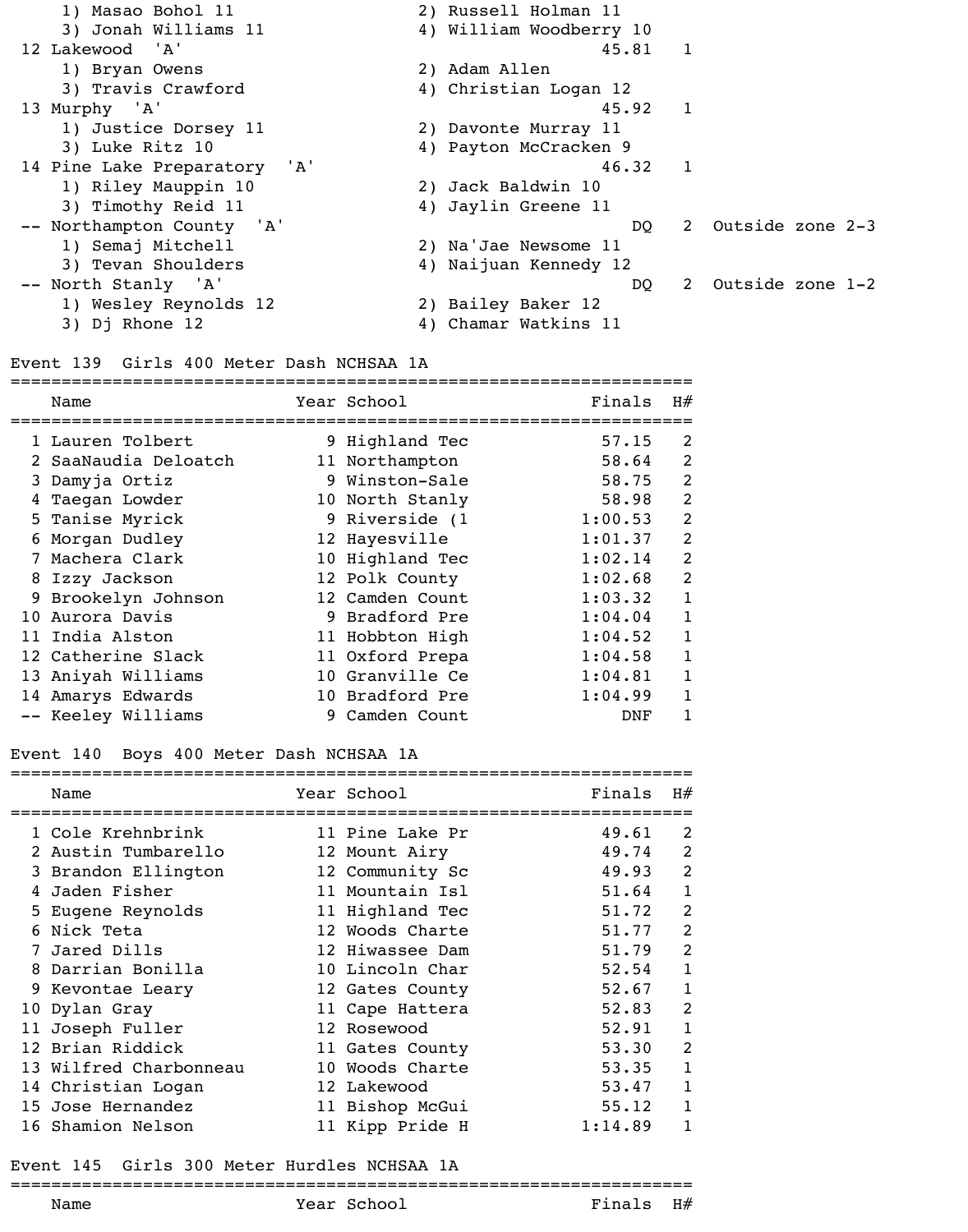| 1 Somahje Porter      | 10 Albemarle    | 46.76 | 2              |
|-----------------------|-----------------|-------|----------------|
| 2 Monica Riordan      | 10 Swain County | 47.30 | $\overline{2}$ |
| 3 Janey Krehnbrink    | 12 Pine Lake Pr | 47.66 | $\overline{2}$ |
| Jada Branch           | 10 Louisburg    | 48.99 |                |
| 5 Jessie Lohman       | 10 Swain County | 49.39 | 2              |
| 6 Tylyia Triggs       | 11 Neuse Charte | 50.34 | $\overline{2}$ |
| 7 Jala Whitaker       | 12 Rocky Mount  | 50.46 | 1              |
| 8 Ella Caldwell       | 9 Mountain Isl  | 50.65 | 1              |
| 9 Lakayla Birst       | 12 North Rowan  | 50.87 | $\overline{2}$ |
| 10 Nytayzia Wishop    | 12 Southside Hi | 51.30 | $\overline{2}$ |
| 11 Laney Grief        | 9 Community Sc  | 51.34 | $\overline{2}$ |
| 12 Tanayja Green      | 11 Jones        | 51.44 | 1              |
| 13 Dymon Rankins      | 9 John A. Holm  | 52.48 |                |
| 14 Analise Villanueva | 9 Woods Charte  | 56.61 | 1              |
| 15 Amya Cunningham    | 9 Polk County   | 57.25 | 1              |
| -- Zoe Byrd           | 12 Princeton    | DNF   |                |

#### Event 146 Boys 300 Meter Hurdles NCHSAA 1A

=================================================================== Name Year School Finals H#

| Name                   | rear School     | rına⊥s  | H#             |
|------------------------|-----------------|---------|----------------|
| 1 Aaron Pryce          | 12 John A. Holm | 40.73   | 2              |
| 2 Jackson Tumbarello   | 11 Mount Airy   | 41.36   | 2              |
| 3 Zakeem Brooks        | 12 John A. Holm | 41.76   | 2              |
| 4 Ceo Riddick          | 12 Perquimans C | 42.09   | 1              |
| 5 T'Andre Davis        | 11 Louisburg    | 42.31   |                |
| 6 Reid Beal            | 12 Murphy       | 42.81   | 2              |
| 7 Jakob Goodman        | 12 Queens Grant | 43.60   |                |
| 8 Mason Nuckles        | 12 Lejeune      | 43.94   | 2              |
| 9 Jake Justice         | 12 Polk County  | 44.02   | 2              |
| 10 Alex Hernandez      | 11 Union High S | 44.97   | 1              |
| 11 Pin Nie             | 11 Highland Tec | 45.38   | 1              |
| 12 Elliott Klappenbach | 11 Research Tri | 46.17   |                |
| 13 Joshua Smith        | 11 Albemarle    | 46.42   | 2              |
| 14 Angelo Scionti      | 10 Andrews      | 1:03.02 | $\overline{2}$ |

#### Event 147 Girls 800 Meter Run NCHSAA 1A

| Name                     | Year School     | Finals  |
|--------------------------|-----------------|---------|
| 1 Victoria Swepson       | 10 Research Tri | 2:18.84 |
| 2 Lauren Tolbert         | 9 Highland Tec  | 2:20.75 |
| 3 Brooklyn Pierce        | 11 Highland Tec | 2:22.43 |
| 4 Olivia Overholt        | 9 Polk County   | 2:24.53 |
| 5 Keeley Williams        | 9 Camden Count  | 2:27.97 |
| 6 Ashley Rogers          | 11 Voyager Acad | 2:32.17 |
| 7 Lauren Todd            | 10 Queens Grant | 2:33.49 |
| 8 Tashonte Ballance      | 9 Southside Hi  | 2:34.28 |
| 9 Catie Beth Brown       | 12 Elkin        | 2:36.88 |
| 10 Laurel Lapish         | 11 Franklin Aca | 2:38.56 |
| 11 Destiny Vanegas Perez | 12 Granville Ce | 2:39.69 |
| 12 Taylor Simoes         | 9 Community Sc  | 2:40.05 |
| 13 Jessica Trush         | 11 Union Academ | 2:40.44 |
| 14 McKenzie King         | 11 Bishop McGui | 2:56.78 |
| 15 Tiffany Fenz          | 10 Manteo       | 3:02.91 |
| -- Georgia Lee           | 10 Lejeune      | DNF     |
|                          |                 |         |

### Event 148 Boys 800 Meter Run NCHSAA 1A

# ================================================================

| <b>Nam</b> | ---<br>.<br>ICUL |  |
|------------|------------------|--|
| ______     |                  |  |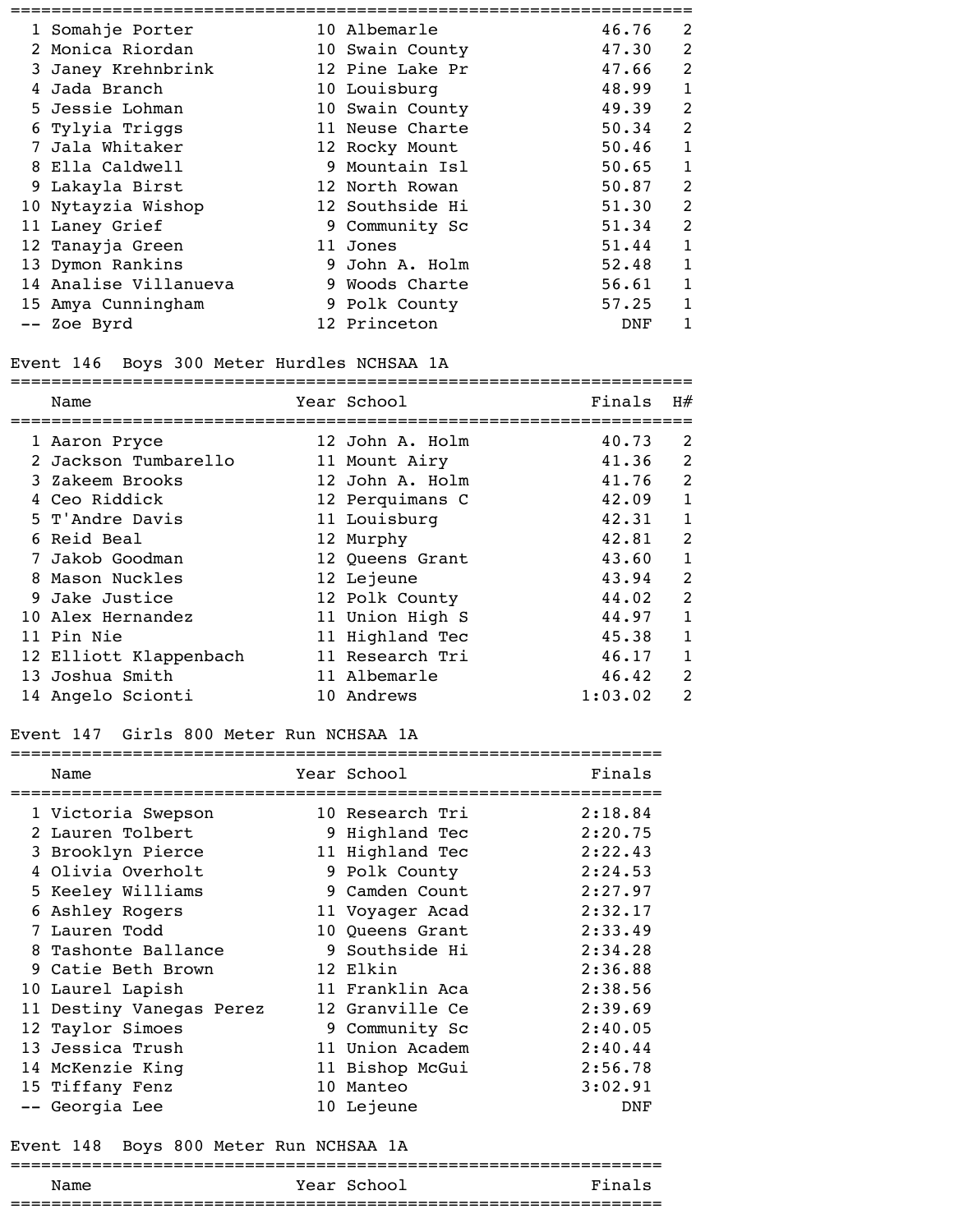| 1 Christopher Lomax | 12 Elkin        | 1:56.78 |
|---------------------|-----------------|---------|
| 2 Everette Rhymer   | 12 South Davids | 1:59.90 |
| 3 Jacob Laughlin    | 10 Mountain Isl | 2:02.05 |
| 4 Jose Hernandez    | 11 Bishop McGui | 2:02.23 |
| 5 Alex Haines       | 12 Murphy       | 2:04.99 |
| 6 Michael Kariher   | 12 Voyager Acad | 2:05.40 |
| 7 Jack Derkach      | 12 Polk County  | 2:06.95 |
| 8 Austin Eaton      | 10 Mount Airy   | 2:11.16 |
| 9 Milan Desai       | 10 Research Tri | 2:12.35 |
| 10 Bronson Valley   | 11 Pine Lake Pr | 2:13.19 |
| 11 Noah Nicholson   | 9 Riverside (1  | 2:13.44 |
| 12 Trent Jones      | 12 Manteo       | 2:13.94 |
| 13 Jeremias Rush    | 12 Granville Ce | 2:15.84 |
| 14 Deonte Thomas    | 12 Riverside (1 | 2:26.10 |
| -- Karl Benson      | 10 Lejeune      | DNF     |

#### Event 153 Girls 200 Meter Dash NCHSAA 1A

|    | Name                  | Year School     | Finals | Wind $H#$ |                            |
|----|-----------------------|-----------------|--------|-----------|----------------------------|
|    | 1 Ja'Ciya Guthrie     | 12 Bessemer Cit | 25.30  | $-1.7$    | $\overline{2}$             |
|    | 2 Tamia Johnson       | 10 Winston-Sale | 26.13  | $-1.7$    | 2                          |
|    | 3 Nykeia Hagans       | 10 Jones        | 26.19  | $-1.7$    | $\overline{2}$             |
|    | 4 SaaNaudia Deloatch  | 11 Northampton  | 26.21  | $-1.7$    | $\overline{\phantom{0}}^2$ |
|    | 5 Zahra Bichara       | 10 Mountain Isl | 26.23  | $-0.3$    | $\overline{\phantom{0}}$   |
| 6. | Jada Branch           | 10 Louisburg    | 26.27  | $-0.3$ 1  |                            |
|    | 7 Jacquline Wood      | 12 Southside Hi | 26.63  | $-1.7$    | $\overline{\phantom{0}}^2$ |
|    | 8 Tra'Nijah Pettihome | 12 Pamlico Coun | 26.70  | $-1.7$    | $\overline{\phantom{0}}^2$ |
|    | 9 Victoria Harris     | 10 Queens Grant | 26.77  | $-0.3$    | $\overline{\phantom{a}}$   |
|    | 10 Courtney Mozee     | 10 Lakewood     | 26.82  | $-0.3$    | $\overline{1}$             |
|    | 11 Machera Clark      | 10 Highland Tec | 26.83  | $-1.7$    | $\overline{\phantom{0}}^2$ |
|    | 12 Damyja Ortiz       | 9 Winston-Sale  | 26.90  | $-0.3$    | $\overline{1}$             |
|    | 13 Ashlyn Weaver      | 10 Hiwassee Dam | 27.20  | $-0.3$    | $\blacksquare$             |
|    | 14 Tamia Sidney       | 11 Granville Ce | 27.97  | $-0.3$    | 1                          |
|    | -- Somahje Porter     | 10 Albemarle    | DNF    | $-1.7$    | $\mathfrak{D}$             |

### Event 154 Boys 200 Meter Dash NCHSAA 1A

| Name                 | Year School     | Finals | Wind H# |                            |
|----------------------|-----------------|--------|---------|----------------------------|
| 1 Kimani McDaniels   | 11 Tarboro      | 21.77  | $-1.0$  | $\overline{2}$             |
| 2 Julius Smith       | 11 Albemarle    | 22.10  | $-1.0$  | $\overline{\phantom{0}}^2$ |
| 3 Jalen Anderson     | 11 Union Academ | 22.43  | $-1.0$  | $\overline{2}$             |
| 4 Davion Davis       | 10 Southeast Ha | 22.75  | $-1.0$  | $\overline{\phantom{0}}^2$ |
| 5 Jaylen Horry       | 10 Research Tri | 22.77  | $-1.7$  | $\overline{1}$             |
| 6 Savone Tutt        | 10 Pamlico Coun | 22.78  | $-1.7$  | $\overline{\phantom{a}}$   |
| 7 Mitchell Yoder     | 12 Polk County  | 23.37  | $-1.7$  | $\overline{1}$             |
| 8 Antico Dalton      | 10 Mountain Isl | 23.61  | $-1.0$  | $\overline{2}$             |
| 9 Makhel Henry       | 12 Pender       | 25.95  | $-1.7$  | $\blacksquare$             |
| 10 Javion Griffin    | 10 Riverside (1 | 26.12  | $-1.0$  | $\overline{2}$             |
| -- Anthony Phillips  | 11 Mountain Isl | FS     | $-1.7$  | $\overline{1}$             |
| -- Langston Samples  | 12 Community Sc | DNF    | $-1.0$  | 2                          |
| -- Austin Tumbarello | 12 Mount Airy   | DNF    | $-1.0$  | $\mathcal{L}$              |

### Event 161 Girls 3200 Meter Run NCHSAA 1A

| Name              | Year School     | Finals   |
|-------------------|-----------------|----------|
|                   |                 |          |
| 1 Hannah Oliver   | 11 Elkin        | 11:36.10 |
| 2 Abigail Hemric  | 11 North Stokes | 11:39.72 |
| 3 Caitlyn Burkett | 12 Franklin Aca | 12:04.96 |
| 4 Hazel Pasley    | 9 Alleghany     | 12:09.17 |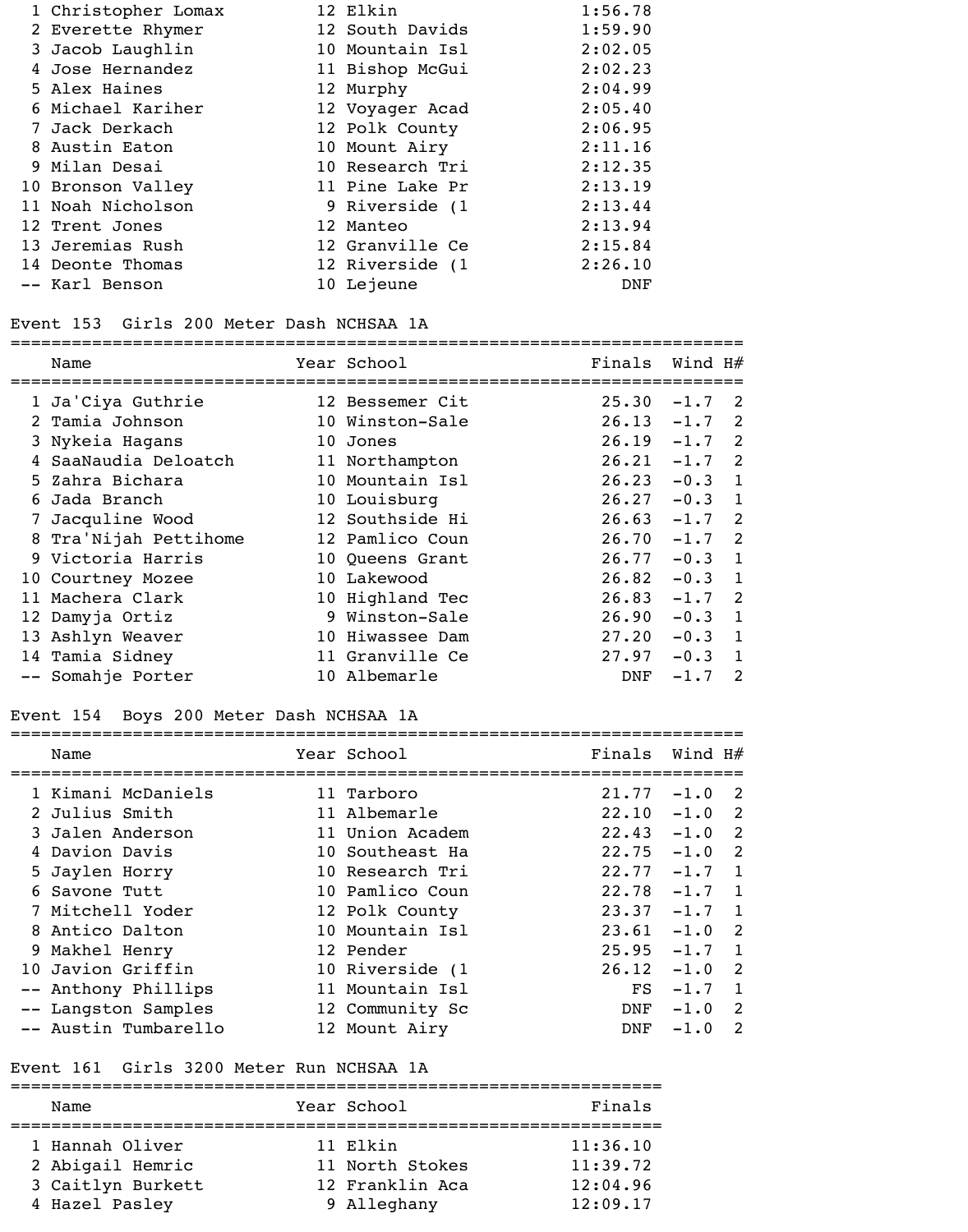| 5 McCarty Hudson    | 10 Research Tri | 12:21.45   |
|---------------------|-----------------|------------|
| 6 Kilia Hasty       | 10 Thomas Jeffe | 12:48.95   |
| 7 Sydney Bolyard    | 11 Tri-County E | 13:01.98   |
| 8 Rachel Overby     | 10 North Stokes | 13:10.56   |
| 9 Georgia Lee       | 10 Lejeune      | 13:17.52   |
| 10 Taylor Roberts   | 10 Franklin Aca | 13:31.02   |
| 11 Hannah Healy     | 11 Camden Count | 13:38.34   |
| 12 Nicole Aswell    | 12 Pine Lake Pr | 13:50.50   |
| 13 Taylor Pound     | 11 Lejeune      | 14:34.42   |
| 14 Caroline Boyd    | 10 Northside (1 | 14:53.85   |
| -- Victoria Swepson | 10 Research Tri | <b>DNF</b> |
| -- Melissa Avalos   | 12 South Davids | <b>DNF</b> |

# Event 162 Boys 3200 Meter Run NCHSAA 1A

| Name                | Year School     | Finals   |
|---------------------|-----------------|----------|
| 1 Ryan Jenkins      | 12 Swain County | 9:46.71  |
| 2 Drew Zink         | 11 Lincoln Char | 9:46.86  |
| 3 Jake Baugher      | 12 Community Sc | 9:55.12  |
| 4 Lucas Brown       | 12 Queens Grant | 9:57.84  |
| 5 Jack Herndon      | 12 Bishop McGui | 10:11.58 |
| 6 Patrick Rice      | 10 Lincoln Char | 10:19.97 |
| 7 Caleb Potter      | 12 Polk County  | 10:23.88 |
| 8 Aaron Rovnak      | 10 Franklin Aca | 10:26.58 |
| 9 Xavier Mclamb     | 12 Hobbton High | 10:46.91 |
| 10 Nicholas Presley | 10 Lejeune      | 11:16.37 |
| 11 Brian Sause      | 10 Voyager Acad | 11:32.44 |
| 12 Shanklin Austin  | 10 Cape Hattera | 11:42.52 |
| 13 Carter Calvio    | 10 Manteo       | 11:59.59 |
| 14 Chase Jones      | 9 Manteo        | 12:09.42 |
| -- Brent Surratt    | 12 South Davids | DNF      |
|                     |                 |          |

# Event 165 Girls 4x400 Meter Relay NCHSAA 1A

| School                      |    | Finals                  | H#           |
|-----------------------------|----|-------------------------|--------------|
| 1 Polk County 'A'           |    | 4:07.20                 | 2            |
| 1) Mariah Overholt 12       |    | 2) Marissa Twitty 10    |              |
| 3) Olivia Overholt 9        |    | 4) Izzy Jackson 12      |              |
| 2 Murphy 'A'                |    | 4:10.57                 | 2            |
| 1) Faith Ann Revis 9        |    | 2) Lauren Pendley 11    |              |
| 3) Grace Nelson 10          |    | 4) Brianna Moore 12     |              |
| 3 Highland Tech 'A'         |    | 4:11.00                 | 2            |
| 1) Victoria McCathern       |    | 2) Machera Clark 10     |              |
| 3) Brooklyn Pierce 11       |    | 4) Lauren Tolbert 9     |              |
| 4 Pine Lake Preparatory 'A' |    | 4:17.54                 | 2            |
| 1) Teryn Morgan 11          |    | 2) Janey Krehnbrink 12  |              |
| 3) Emma Hiteshue 10         |    | 4) Lauren Messer 12     |              |
| 5 North Stanly 'A'          |    | 4:18.10                 | 2            |
| 1) Colbie Lentz 11          |    | 2) Emily Almond 11      |              |
| 3) Alexandra Childress 10   |    | 4) Taegan Lowder 10     |              |
| 6 Camden County 'A'         |    | 4:27.68                 | 2            |
| 1) Maleah Lassiter 9        |    | 2) Abigail Jones 10     |              |
| 3) Keeley Williams 9        |    | 4) Brookelyn Johnson 12 |              |
| 7 Kipp Pride HS 'A'         |    | 4:28.47                 | $\mathbf{1}$ |
| 1) Ke'Naya Squire           |    | 2) Janae Mason          |              |
| 3) Sha'Naiyah Drew          | 4) | Tamar Jeter             |              |
| 8 Swain County 'A'          |    | 4:28.84                 | 2            |
| 1) Kyndall Cochran 12       |    | 2) Emma Digle           |              |
| 3) Jenna Marr 10            |    | 4) Monica Riordan 10    |              |
| 9 Granville Central 'A'     |    | 4:29.71                 | $\mathbf{1}$ |
|                             |    |                         |              |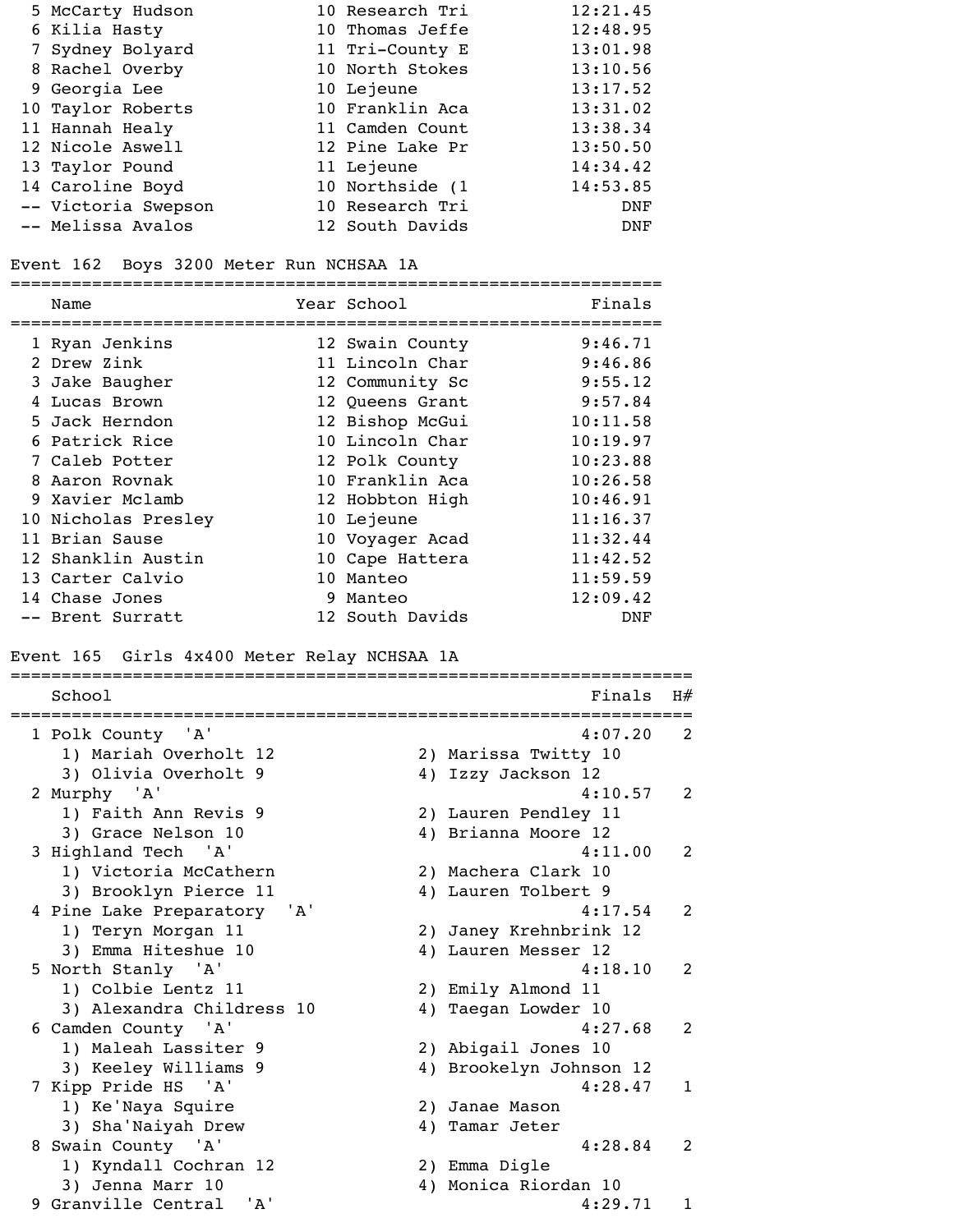1) Aniyah Williams 10 2) Charnazsha Marshall 11 3) D'Naiyah Durham 10 4) Destiny Vanegas Perez 12 10 Southside High School 'A' 4:34.74 1 1) Nytayzia Wishop 12 2) Jasmine Blango 9 3) Destiny Ward 9 4) Tashonte Ballance 9 11 Bradford Prep Charter School 'A' 4:36.34 1 1) Amarys Edwards 10 2) Asja Johnson 11 3) Malaya Painter 9 4) Aurora Davis 9 12 Bishop McGuinness 'A' 4:37.83 2 1) Darcy Barefoot 9 2) Monserat Garcia 9 3) Claire Namen 11 4) Elizabeth Caress 12 13 Lejeune 'A' 4:38.72 1 1) Nitorria Pickett 12 2) Hailey Lamb 10 3) Dajanae Kelley 10 4) Peyton Martin 10 14 Pender 'A' 4:42.62 1 1) Alyssa Bell 10 2) Hannah Swinson 11 3) Shyanna Ewing 12 4) Riley Gurganus 11 15 Hobbton High School 'A' 4:51.89 1 1) MarTichia Parker 11 2) Denise Sada-romero 12 3) Kenly Montes 11 4) India Alston 11 -- Raleigh Charter 'A' and the set of the DQ 1 Impeaded 3-4 1) Shanelle Daramola 2) Raiya Patel 3) Ny Williams  $4)$  Divya Gansan

#### Event 166 Boys 4x400 Meter Relay NCHSAA 1A

===================================================================  $School$   $H#$ =================================================================== 1 Mountain Island Charter School 'A' 3:29.85 2 1) Antico Dalton 10 2) Jaden Fisher 11 3) Anthony Phillips 11 4) Jacob Laughlin 10 2 Gates County 'A' 3:30.70 2 1) Brian Riddick 11 2) Deronye Griffin 3) Cassius Gary 4) Keovnte Cgeary 3 South Davidson 'A' 3:33.05 2 1) Korbin Reeder 12 2) Jeremiah Ivory 10 3) Everette Rhymer 12 4) Brent Surratt 12 4 Pine Lake Preparatory 'A' 3:34.84 1 1) Jeremy Shatsha 10 2) Greyson Fox Tran 12 3) Lukas Valley 9 4) Cole Krehnbrink 11 5 Murphy 'A' 3:35.79 2 1) Alex Haines 12 2) Reid Beal 12 3) Dalton Moore 10 4) Payton McCracken 9 6 Polk County 'A' 3:36.10 2 1) Jordan Bishop 2) Braxton Edwards 9 3) Jake Justice 12 4) Jack Derkach 12 7 Avery County 'A' 3:36.15 2 1) Mason Thomas 9 2) Troy Hoilman 10 3) David McCollum 10 4) Ty Smith 11 8 Lejeune 'A' 3:36.59 2 1) Karl Benson 10 2) Dylan Presson 11 3) Kamrin Wisherd 11 4) Xavier Rice 11 9 Rosewood 'A' 3:37.11 1 1) Gabriel Huffman 2) Johnny Hallenbeck 3) Michael Reid (4) Joseph Fuller 12 10 Southside High School 'A' 3:39.63 2 1) Victor Gonzalez 9 2) Luke Matthews 12 3) Kenjray Coffield 9 4) Yahkeil White 12 11 Perquimans County 'A' 3:39.67 1 1) Ceo Riddick 12 2) Gabreal Tripp 9 3) Joseph Askew 10 4) Quindall Freeman 12 12 Gray Stone Day School 'A' 3:40.37 1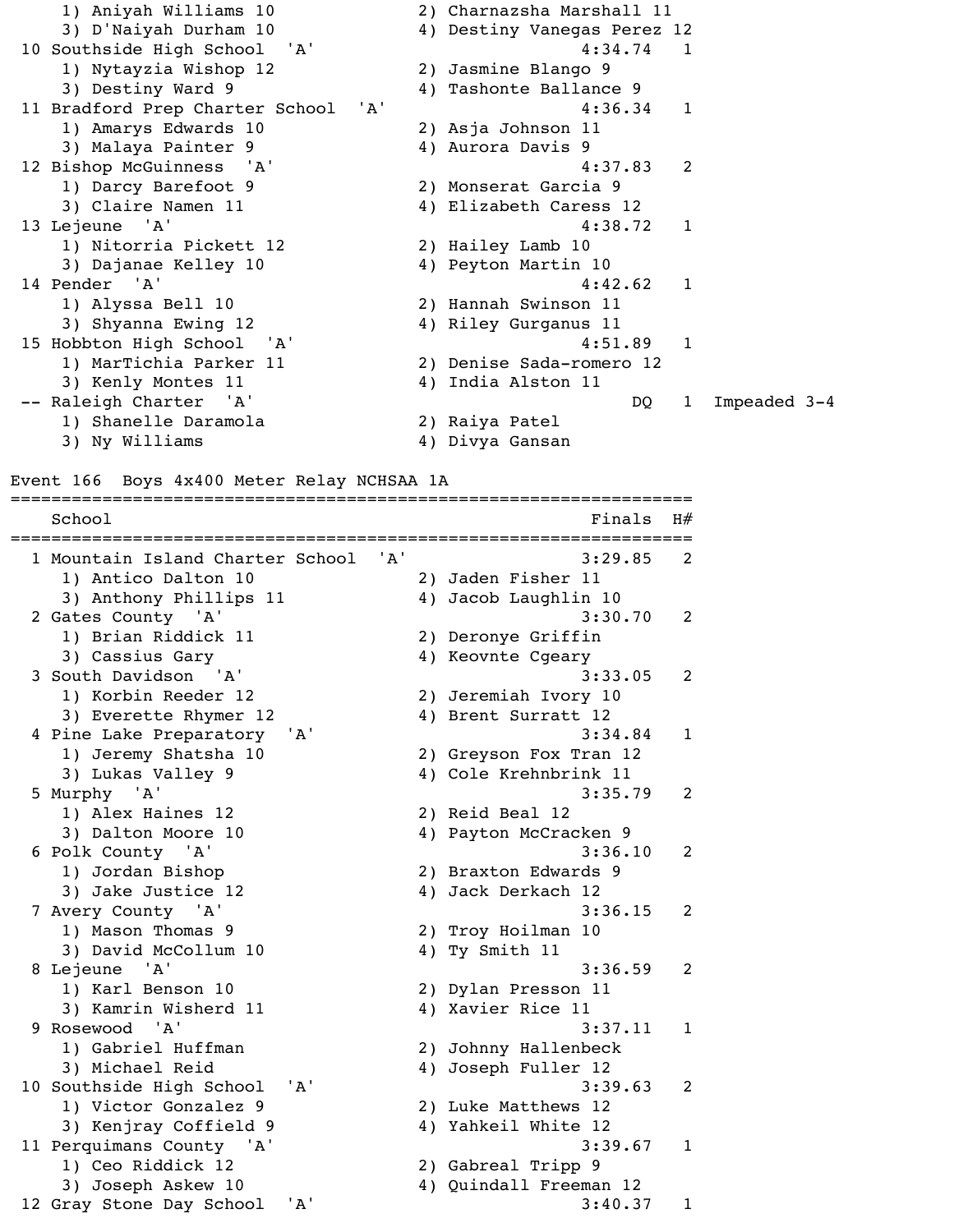- 1) James Barretto 2) Luke Thomas 3) Luke Hill 4) Marshall Oversash 13 Mount Airy 'A' 3:42.87 1 1) Christian Vernon 11 2) Jackson Tumbarello 11 3) Austin Tumbarello 12 4) Cole Shelton 12 14 Union High School 'A' 3:50.14 1 1) David Granados 11 2) Alex Hernandez 11 3) Jason Cortez 9 4) Carlos Gutierrez 11
	-
- Event 401 Girls Shot Put NCHSAA 4A

| Name               | Year School     | Finals       |
|--------------------|-----------------|--------------|
| 1 Kaitlin Mcgoogan | 12 Ragsdale     | $38 - 11.75$ |
| 2 Destiny Griffin  | 12 West Forsyth | $38 - 11.25$ |
| 3 Sydney Hunter    | 12 Mallard Cree | $38 - 05.50$ |
| 4 Olivia Rogers    | 10 Reagan       | $38 - 03.25$ |
| 5 Autumn Judd      | 10 Southeast Ra | $36 - 10.75$ |
| 6 Jade Demps       | 11 Broughton    | $35 - 05.50$ |
| 7 Alyssa Sohn      | 10 Leesville Ro | $34 - 02.00$ |
| 8 S'Khaja Charles  | 11 Z.B. Vance   | $33 - 05.75$ |
| 9 Valencia Person  | 12 Pinecrest    | $32 - 10.25$ |
| 10 Taayler Clark   | 12 Rolesville H | $32 - 00.50$ |
| 11 Asia Robinson   | 11 Olympic      | $31 - 10.25$ |
| 12 Majesty Smith   | 10 South View   | $31 - 09.00$ |
| 13 Katie Stevens   | 10 Panther Cree | $29 - 10.75$ |
| 14 Tiffany Dampier | 11 Seventy-Firs | $29 - 10.50$ |
| -- Indya Nivar     | 9 Apex Friends  | <b>FOUL</b>  |
| -- Cierra Flack    | 10 McDowell     | FOUL         |

#### Event 402 Boys Shot Put NCHSAA 4A

| Name                                            | Year School     | Finals       |
|-------------------------------------------------|-----------------|--------------|
| 1 Chancelor Crawford                            | 12 Mallard Cree | $57 - 09.75$ |
| 2 Davin Vann                                    | 11 Cary         | $57 - 05.75$ |
| 3 Timon Edelen                                  | 12 Wakefield    | $55 - 11.75$ |
| 4 Mason Ellis                                   | 11 West Forsyth | $55 - 05.25$ |
| 5 Jeremiah Williams                             | 11 R.J. Reynold | $53 - 10.50$ |
| 6 Nathan Myers                                  | 12 West Forsyth | $51 - 00.25$ |
| 7 Alex Buschow                                  | 12 Wakefield    | $49 - 03.00$ |
| 8 Chrystian Smith                               | 11 Jordan       | $48 - 06.75$ |
| 9 Jeremiah Stubbs                               | 12 Leesville Ro | $47 - 11.00$ |
| 10 Dontae Mack                                  | 12 Olympic      | $47 - 08.50$ |
| 11 Jahvaree Ritzie                              | 10 Glenn        | $47 - 01.75$ |
| 12 Kyle Morgan                                  | 11 Holly Spring | $46 - 01.75$ |
| 13 Brandon Hardy                                | 12 South Centra | $44 - 07.50$ |
| 14 Noah Kyei                                    | 12 Mallard Cree | $44 - 01.50$ |
| 15 Bennie Oxendine                              | 11 Hoke County  | $44 - 00.00$ |
| 16 Reggie Spratling                             | 12 Mooresville  | $43 - 08.25$ |
| Event 404 Boys Shot Put WC Wheelchair NCHSAA 4A |                 |              |
| Name                                            | Year School     | Finals       |
| 1 Christopher Coke                              | 12 Ragsdale     | $14 - 03.00$ |
| Event 405 Girls Discus Throw NCHSAA 4A          |                 |              |
| Name                                            | Year School     | Finals       |
| 1 Kaitlin Mcgoogan                              | 12 Ragsdale     | $142 - 09$   |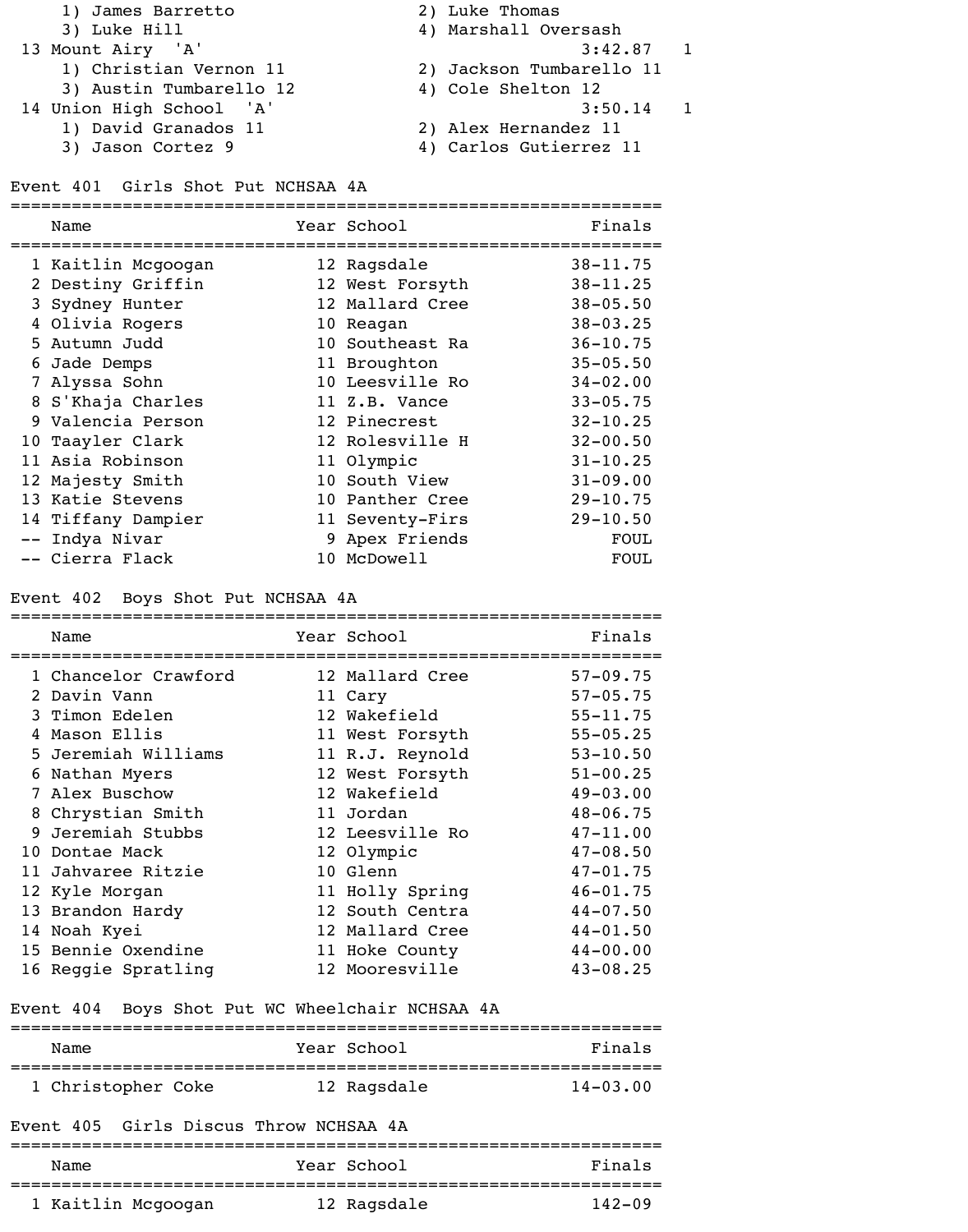| 2 Alyssa Sohn        | 10 Leesville Ro | $115 - 08$ |
|----------------------|-----------------|------------|
| 3 Sierra Hunter      | 12 Mallard Cree | $109 - 01$ |
| 4 Sierra St. John    | 12 Butler       | $109 - 00$ |
| 5 Asia Lampe         | 11 Hickory Ridg | $108 - 06$ |
| 6 Madajah Trapier    | 12 Jack Britt   | $108 - 01$ |
| 7 Gracie Gardner     | 10 Ardrey Kell  | $107 - 05$ |
| 8 Asia Robinson      | 11 Olympic      | $105 - 11$ |
| 9 Lexie May          | 12 Davie County | $105 - 08$ |
| 10 Autumn Judd       | 10 Southeast Ra | $104 - 06$ |
| 11 Amanda Dybal      | 12 Apex         | $104 - 04$ |
| 12 Ava Toppin        | 8 Ashley High   | $100 - 01$ |
| 13 S'Khaja Charles   | 11 Z.B. Vance   | $98 - 07$  |
| 14 ShaVonne Spellman | 11 South View   | $89 - 10$  |
| 15 Tiffany Dampier   | 11 Seventy-Firs | $86 - 00$  |
| 16 Taayler Clark     | 12 Rolesville H | $77 - 02$  |

### Event 406 Boys Discus Throw NCHSAA 4A

|    | Name                 | Year School     | Finals     |
|----|----------------------|-----------------|------------|
|    | 1 Chancelor Crawford | 12 Mallard Cree | $174 - 08$ |
|    | 2 Mason Ellis        | 11 West Forsyth | $171 - 06$ |
|    | 3 Timon Edelen       | 12 Wakefield    | $167 - 00$ |
| 4  | Dontae Mack          | 12 Olympic      | $163 - 02$ |
|    | 5 Chrystian Smith    | 11 Jordan       | $158 - 07$ |
| 6  | Nathan Myers         | 12 West Forsyth | $158 - 04$ |
| 7  | Brayden Radhuber     | 10 North Meckle | $141 - 03$ |
| 8  | Braylon Grice        | 12 Lumberton Se | $138 - 07$ |
| 9. | Jarrod Vonkehelee    | 12 Middle Creek | $138 - 06$ |
|    | 10 Gavin Reeder      | 12 Providence   | $135 - 05$ |
| 11 | Jeremiah Williams    | 11 R.J. Reynold | $130 - 06$ |
|    | 12 Emmanuel Thompson | 12 Laney        | $129 - 01$ |
|    | 13 Bryce Anthony     | 12 Ragsdale     | $123 - 05$ |
|    | 14 Phillip Chen      | 12 South Centra | $122 - 01$ |
|    | 15 Brooks Carey      | 12 Hoggard      | $112 - 01$ |
|    | -- Davin Vann        | 11 Cary         | FOUL       |

# Event 408 Boys Discus Throw WC Wheelchair NCHSAA 4A

| Name               | Year School | Finals    |
|--------------------|-------------|-----------|
| 1 Christopher Coke | 12 Ragsdale | $39 - 01$ |

### Event 409 Girls High Jump NCHSAA 4A

| Name                 | Year School     | Finals       |
|----------------------|-----------------|--------------|
| 1 Morgan Smalls      | 11 Panther Cree | $5 - 10.00$  |
| 2 Addie Renner       | 12 Myers Park   | $J5 - 10.00$ |
| 3 Amber Jackson      | 10 Ardrey Kell  | $5 - 06.00$  |
| 4 Kennedy Alexander  | 12 Mallard Cree | $5 - 04.00$  |
| 5 Taylor Turner      | 11 Apex Friends | $5 - 02.00$  |
| 6 Saniya Rivers      | 10 Laney        | $J5 - 02.00$ |
| 6 Saniyya Saxon      | 10 Garner       | $J5 - 02.00$ |
| 6 Shalatheia Thomas  | 12 Jack Britt   | $J5 - 02.00$ |
| 9 D'Nahjah Harrell   | 11 Mooresville  | $J5 - 02.00$ |
| 10 Jada Dowd         | 10 West Forsyth | $J5 - 02.00$ |
| 11 Kayla Smith       | 9 Jordan        | $J5 - 02.00$ |
| 12 Jakerra Covington | 10 Richmond Sen | $5 - 00.00$  |
| 12 Jade Houston      | 11 Rolesville H | $5 - 00.00$  |
| 14 Adelynne Money    | 10 Butler       | $4 - 10.00$  |
| 15 Reiven Douglas    | 10 Millbrook    | $J4 - 10.00$ |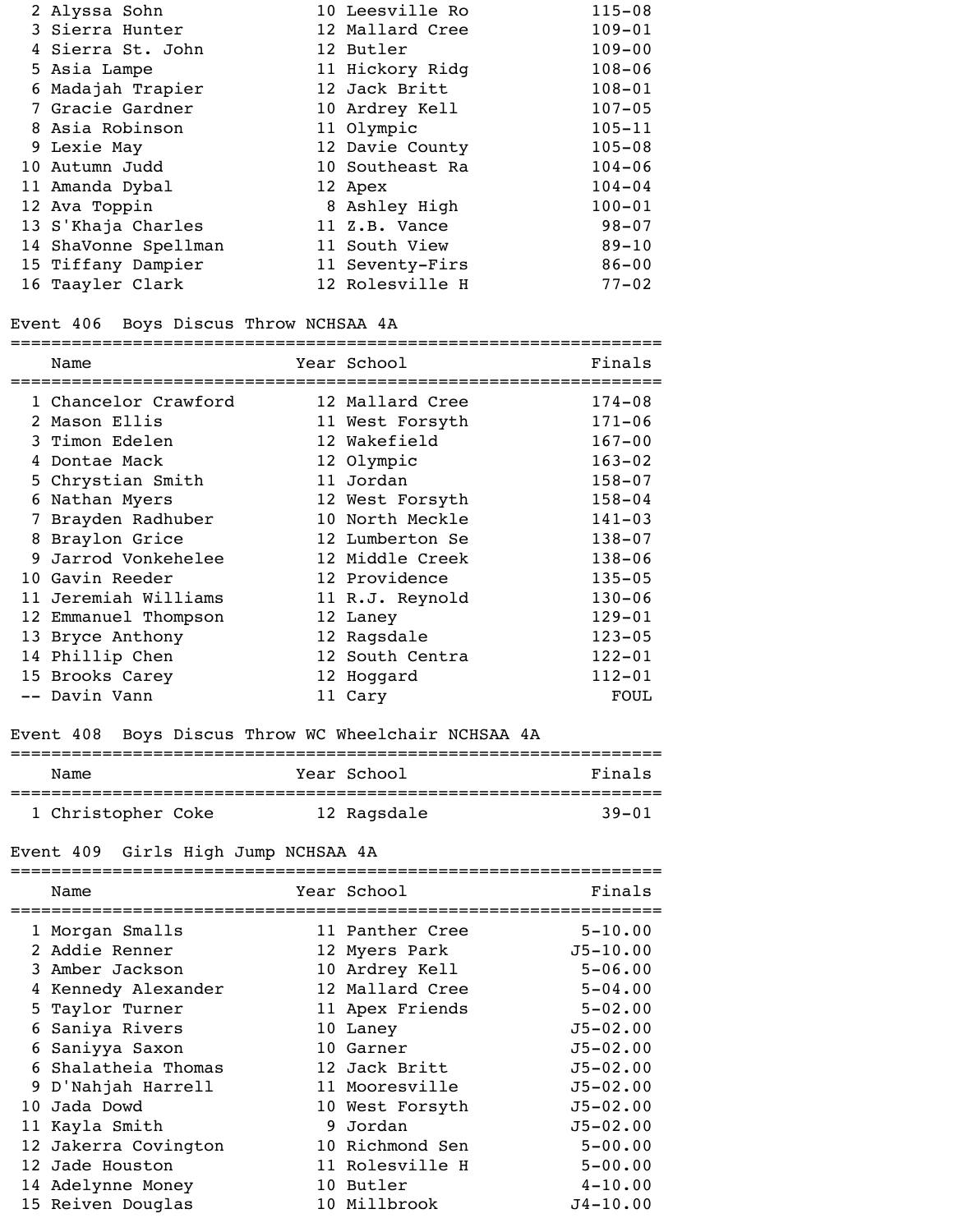#### Event 410 Boys High Jump NCHSAA 4A

| Name                    | Year School     | Finals       |
|-------------------------|-----------------|--------------|
| 1 Charles McBride       | 12 Apex         | $7 - 01.00$  |
| 2 Kendall Artis         | 11 Rolesville H | $6 - 08.00$  |
| 3 Danny Renard          | 11 Heritage     | $J6 - 08.00$ |
| 4 Dillan Lucas          | 12 West Forsyth | $6 - 06.00$  |
| 5 Idris Bernard         | 12 Mallard Cree | $J6 - 06.00$ |
| 6 Miles Grant           | 12 Myers Park   | $6 - 02.00$  |
| 6 Jalen Banks           | 11 Garner       | $6 - 02.00$  |
| 6 Jibril McCormick      | 12 Hough, Willi | $6 - 02.00$  |
| 6 Adam Kaakati          | 11 Green Hope   | $6 - 02.00$  |
| 10 Marquez Jones        | 12 Wake Forest  | $J6 - 02.00$ |
| 11 Mark Riegel          | 12 Cardinal Gib | $J6 - 02.00$ |
| 12 Za'hier Pierson-Mace | 11 Reagan       | $6 - 00.00$  |
| 12 Razeen Khaldun       | 11 Hough, Willi | $6 - 00.00$  |
| 14 Jah-Kahri Mclain     | 12 Seventy-Firs | $J6 - 00.00$ |
| Antron Miler            | 11 Richmond Sen | ΝH           |
| -- Ivan Poag            | 10 Davie County | NH           |

### Event 411 Girls Pole Vault NCHSAA 4A

| Name                | Year School     | Finals        |
|---------------------|-----------------|---------------|
| 1 Lindsay Absher    | 12 West Forsyth | $12 - 00.00$  |
| 2 Maura Lane        | 12 Panther Cree | $J12 - 00.00$ |
| 3 Maddie Davies     | 9 Athens Drive  | $J12 - 00.00$ |
| 4 Elise Hall        | 12 Leesville Ro | $11 - 06.00$  |
| 5 Susannah Truitt   | 11 Panther Cree | $J11 - 06.00$ |
| 6 Mckenna Brunick   | 11 Leesville Ro | $J11 - 06.00$ |
| 7 Kayla Gifford     | 10 Green Hope   | $11 - 00.00$  |
| 8 Diana Hill        | 12 Jordan       | $10 - 06.00$  |
| 9 Naudia Thompson   | 12 Northwest Gu | $J10-06.00$   |
| 10 Caroline Flax    | 12 Hoggard      | $J10-06.00$   |
| 11 Rebecca Karriker | 12 Mooresville  | $9 - 06.00$   |
| 12 Maggie Mccarter  | 12 Providence   | $J9 - 06.00$  |
| 13 Skyela Amsberry  | 11 West Forsyth | $9 - 00.00$   |
| 14 Madeline Gillis  | 12 Northwest Gu | $J9 - 00.00$  |
| 15 Naomi Johnson    | 11 Hough, Willi | $8 - 06.00$   |
| 16 Payton Tucker    | 11 Mooresville  | $J8 - 06.00$  |
|                     |                 |               |

### Event 412 Boys Pole Vault NCHSAA 4A

| Name                 | Year School     | Finals        |
|----------------------|-----------------|---------------|
| 1 Spencer Evans      | 11 Lake Norman  | $16 - 02.00$  |
| 2 Chandler Ward      | 11 Ragsdale     | $15 - 00.00$  |
| 3 Ellis Woodyard     | 12 Broughton    | $14 - 00.00$  |
| 4 Jeremy Huanq       | 12 Apex         | $13 - 06.00$  |
| 4 Ben Blackburn      | 12 Leesville Ro | $13 - 06.00$  |
| 6 Michael Stone      | 10 Millbrook    | $J13 - 06.00$ |
| 7 Elijah Bulaitan    | 12 West Forsyth | $J13 - 06.00$ |
| 8 Nate Marsh         | 11 Sanderson    | $13 - 00.00$  |
| 9 Jack Marchiando    | 10 Green Hope   | $J13 - 00.00$ |
| 10 Ben Oh            | 11 Panther Cree | $12 - 06.00$  |
| 11 Tristan Malatlian | 11 Reagan       | $J12 - 06.00$ |
| 12 Nick Boulonger    | 11 Pinecrest    | $12 - 00.00$  |
| 13 Drew Evans        | 9 Lake Norman   | $11 - 06.00$  |
| -- Sam Trezona       | 10 Apex         | ΝH            |
|                      |                 |               |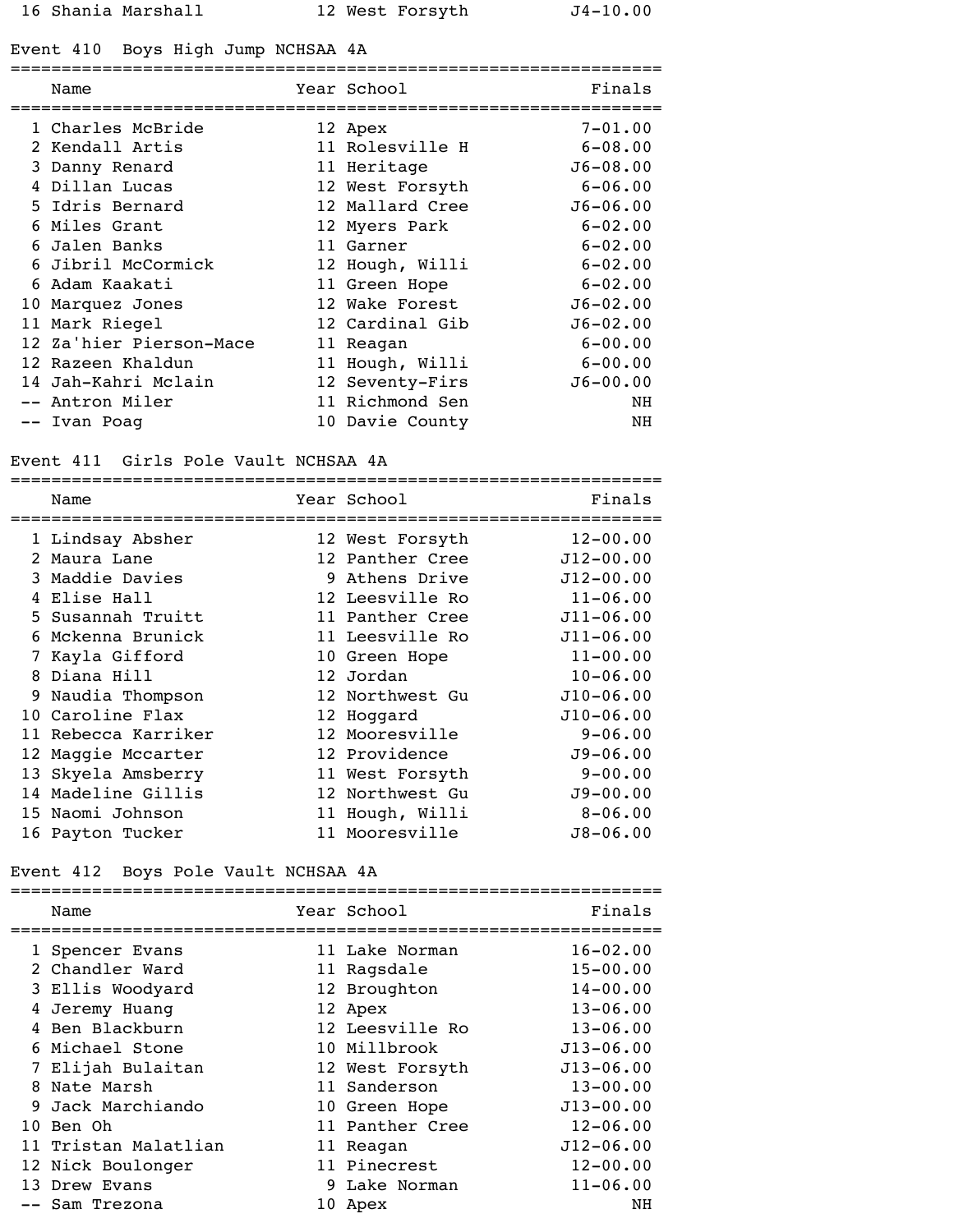| -- Benjamin Franz | 10 Ardrey Kell  | NH |
|-------------------|-----------------|----|
| -- Carter Lewis   | 12 South Caldwe | NH |

# Event 413 Girls Long Jump NCHSAA 4A

| Name                 | Year School     | Finals       | Wind   |
|----------------------|-----------------|--------------|--------|
| 1 Jirah Sidberry     | 12 Rocky River  | $18 - 11.75$ | $-1.7$ |
| 2 Morgan Smalls      | 11 Panther Cree | $18 - 08.00$ | $-1.6$ |
| 3 Addie Renner       | 12 Myers Park   | $J18-08.00$  | $-1.7$ |
| 4 Alana Mack         | 12 North Meckle | $18 - 06.50$ | $-1.5$ |
| 5 Kelly Smith        | 11 Panther Cree | $18 - 04.50$ | $-1.0$ |
| 6 Tionna Wilson      | 11 South View   | $17 - 08.50$ | $-0.3$ |
| 7 Trinity McDuffie   | 11 Butler       | $17 - 07.25$ | $-0.4$ |
| 8 Armani Blair       | 10 Harding Univ | $17 - 06.25$ | $-0.3$ |
| 9 Taylor Mitchum     | 12 Olympic      | $17 - 05.00$ | 0.3    |
| 10 Naveah Haddock    | 12 Southeast Ra | $17 - 02.00$ | $+0.0$ |
| 11 Shamiya Harris    | 9 High Point C  | $16 - 11.00$ | $-0.3$ |
| 12 Veronique Woodson | 12 Hoke County  | $16 - 10.25$ | $-0.4$ |
| 13 Serraia Goodman   | 10 Porter Ridge | $16 - 10.00$ | $-1.1$ |
| 14 Nneka Udoye       | 9 Southeast Ra  | $16 - 09.25$ | $-0.2$ |
| 15 Breze Ervin       | 12 Heritage     | $16 - 06.50$ | $-1.9$ |
| 16 Joidon Boddie     | 11 Enloe        | $16 - 05.75$ | $-0.5$ |

# Event 414 Boys Long Jump NCHSAA 4A

| Name                        | Year School<br>======================== | Finals        | Wind   |
|-----------------------------|-----------------------------------------|---------------|--------|
| 1 Eric Haddock              | 12 Southeast Ra                         | $23 - 03.00$  | $-0.8$ |
| 2 Miles Grant               | 12 Myers Park                           | $22 - 04.00$  | $-1.0$ |
| 3 Collius Ray               | 12 Middle Creek                         | $J22 - 04.00$ | $-1.5$ |
| 4 Khalil Harris             | 12 Enloe                                | $21 - 08.25$  | $-1.2$ |
| 5 Rahiem Kirkman            | 12 Ragsdale                             | $21 - 08.00$  | $-0.5$ |
| 6 Christopher Alexander     | 12 Rocky River                          | $21 - 05.75$  | $-1.1$ |
| Myles MacDonald             | 12 Berry, Phill                         | $21 - 05.25$  | $-0.4$ |
| 8 Jordan Payne              | 11 Panther Cree                         | $21 - 05.00$  | 0.3    |
| 9 Za'hier Pierson-Mace      | 11 Reagan                               | $21 - 04.50$  | $-0.4$ |
| 10 Eric Brown               | 10 Enloe                                | $21 - 00.00$  | $-0.9$ |
| 11 Razeen Khaldun           | 11 Hough, Willi                         | $20 - 10.25$  | $-1.2$ |
| 12 Javier Gomez-Wilson      | 11 South View                           | $20 - 07.50$  | $-1.3$ |
| 13 Isaiah Harris            | 11 Corinth Hold                         | $20 - 05.50$  | $-0.2$ |
| 15 Rey-Johnela Cabusi       | 9 Pine Forest                           | $J20 - 05.50$ | NWI    |
| 16 Carlos Horcacitas-martin | 12 Glenn                                | $J20-05.00$   | $-0.5$ |
| 17 Jack Seagle              | 11 South Caldwe                         | $J19-03.00$   | $-1.3$ |

# Event 417 Girls Triple Jump NCHSAA 4A

|   | Name               | Year School     | Finals       | Wind |
|---|--------------------|-----------------|--------------|------|
|   | 1 Morgan Smalls    | 11 Panther Cree | $40 - 09.00$ | 0.9  |
|   | 2 Djamila Peterson | 12 Pine Forest  | $39 - 06.50$ | 1.4  |
|   | 3 Joidon Boddie    | 11 Enloe        | $38 - 06.00$ | 0.7  |
|   | 4 Tionna Wilson    | 11 South View   | $38 - 02.00$ | 0.6  |
|   | 5 Jade Houston     | 11 Rolesville H | $37 - 09.50$ | 0.7  |
|   | 6 Omare McBride    | 11 Apex         | $37 - 08.50$ | 1.3  |
|   | 7 Naveah Haddock   | 12 Southeast Ra | $37 - 04.50$ | 1.1  |
| 8 | Amber Jackson      | 10 Ardrey Kell  | $36 - 08.50$ | 0.3  |
|   | 9 Serraia Goodman  | 10 Porter Ridge | $36 - 06.00$ | 1.0  |
|   | 10 Breze Ervin     | 12 Heritage     | $35 - 02.25$ | 0.8  |
|   | 11 Beyonce Johnson | 12 Z.B. Vance   | $35 - 01.50$ | 1.5  |
|   | 12 Asia Adams      | 12 Pinecrest    | $34 - 10.75$ | 0.8  |
|   | 13 Zahria Cousin   | 10 Ardrey Kell  | $34 - 05.25$ | 0.7  |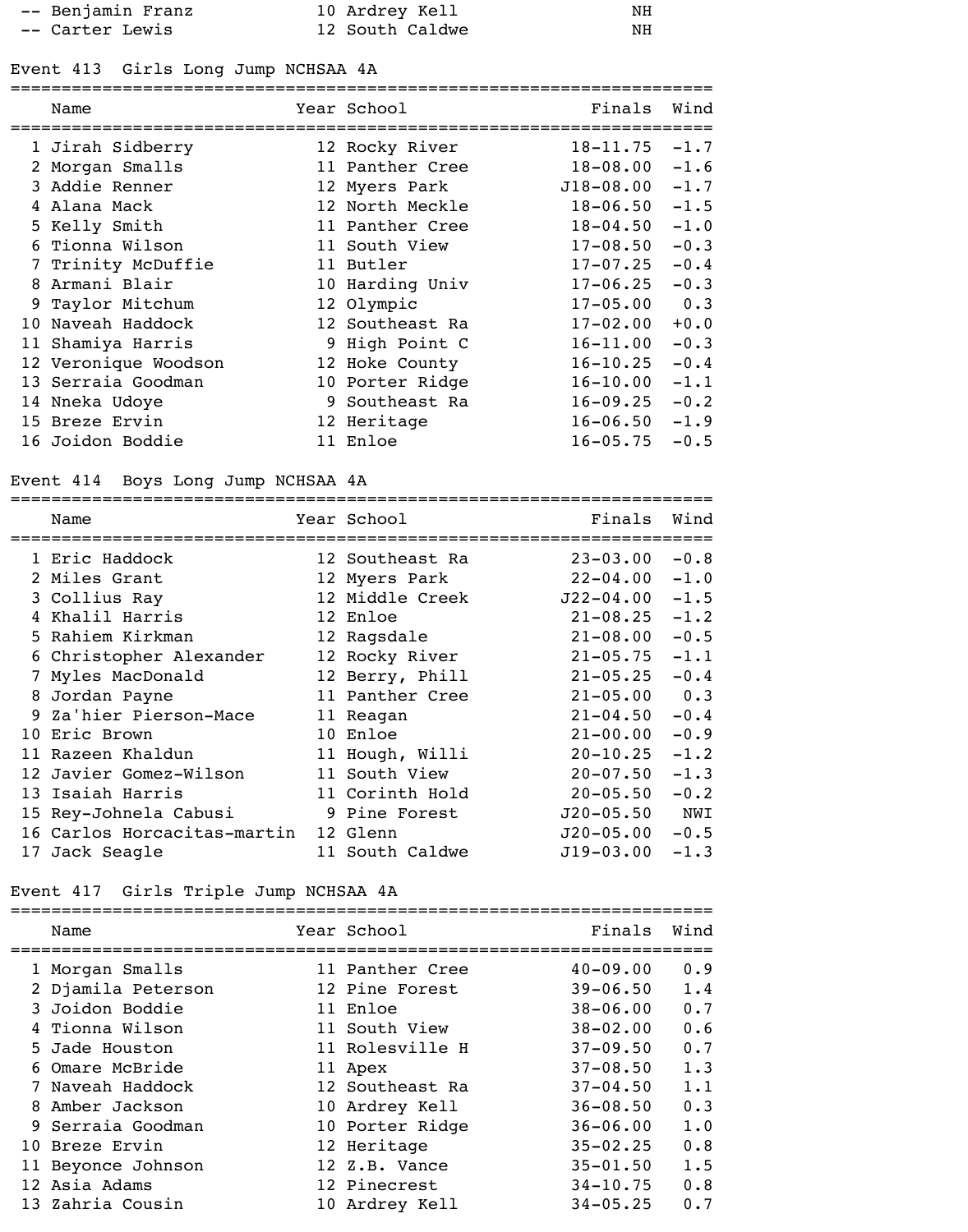| 14 Trinity McDuffie | 11 Butler      | $34 - 00.00$<br>0.7 |
|---------------------|----------------|---------------------|
| -- Na'Zyia Evans    | 12 Olympic     | FOUL                |
| -- Jirah Sidberry   | 12 Rocky River | FOUL                |

#### Event 418 Boys Triple Jump NCHSAA 4A

|   | Name                       | Year School     | Finals        | Wind |
|---|----------------------------|-----------------|---------------|------|
|   | 1 Christopher Alexander    | 12 Rocky River  | $50 - 05.00$  | 1.1  |
|   | 2 Jordan Payne             | 11 Panther Cree | $48 - 02.50$  | 1.5  |
|   | 3 Eric Haddock             | 12 Southeast Ra | $48 - 02.00$  | 2.0  |
|   | 4 Carlos Horcacitas-martin | 12 Glenn        | $47 - 02.50$  | 1.3  |
|   | 5 Kolby Merritt            | 12 Z.B. Vance   | $J47 - 02.50$ | 1.6  |
|   | 6 Paulvin Horton           | 11 Garner       | $45 - 06.00$  | 1.2  |
|   | 7 Charles McBride          | 12 Apex         | $45 - 03.00$  | 1.0  |
| 8 | Javier Gomez-Wilson        | 11 South View   | $44 - 11.25$  | 1.7  |
|   | 9 Collius Ray              | 12 Middle Creek | $44 - 09.00$  | 1.5  |
|   | 10 Josh Green              | 11 Reagan       | $44 - 04.00$  | 2.0  |
|   | 11 Ivan Poag               | 10 Davie County | $44 - 01.50$  | 1.4  |
|   | 12 Kendall Artis           | 11 Rolesville H | $J44 - 01.50$ | 2.1  |
|   | 13 Tashaun Parker          | 9 Providence    | $44 - 00.50$  | 0.9  |
|   | 14 Malik Addo              | 12 Olympic      | $43 - 10.50$  | 0.7  |
|   | 15 Miles Grant             | 12 Myers Park   | $43 - 02.00$  | 1.3  |
|   | -- Danny Renard            | 11 Heritage     | FOUL          |      |

Event 419 Girls 4x800 Meter Relay NCHSAA 4A

================================================================ School Finals ================================================================ 1 Myers Park 'A' 9:31.73 1) Brenda Gray 11 2) Sofia Christofaro 9 3) Beasley Gordon 10 4) Cora Cooke 10 2 Berry, Phillip O. 'A' 9:32.11 1) Sanu Jallow 9 2) Camille Herring 11 3) Mylena Beckham 10 4) Ramya Fuller 12 3 Ardrey Kell 'A' 9:38.60 1) Giselle Russi 10 2) Anna Scott 11 3) Valeria Bogdanova 12 (4) Caitlin Peck 9 4 Apex Friendship 'A' 9:44.99 1) Chloe Gee 10 2) Samantha Weitzel 10 3) Sydney Turner 11 4) Asmaa Bekkare 12 5 Reagan 'A' 10:02.08 1) Samantha Troup 10 2) Jessica Herzog 11 3) Allison Dell 10 4) Gwen Parks 10 6 Green Hope 'A' 10:04.75 1) Alessandra Rodriguez 2) Ana Cunillo 3) Regan McDaniel 4) Bailey Fowler 12 7 West Forsyth 'A' 10:07.24 1) Shelby Lowder 9 2) Kendall Phillips 10 3) Taylar White 9 4) Bailey Reutinger 10 8 Laney 'A' 10:08.49 1) Jada Wright 10 2) Gracyn Dwyer 10 3) Rachel Edens 4) Natalie Tyner 12 9 Ashley High School 'A' 10:14.10 1) Emma Holton 11 2) Paxton Chitty 10 3) Angelina DiBlasi 11 (4) Bianca Copeman 11 10 Broughton 'A' 10:15.84 1) Anna Simmons 2) Kendall Mews 3) Emma Lyon 4) EJ Fuller 11 Panther Creek 'A' 10:19.31 1) Susannah Truitt 11 2) Julia Connor 9 3) Shannon Sefton 12 4) Avantika Pandita 10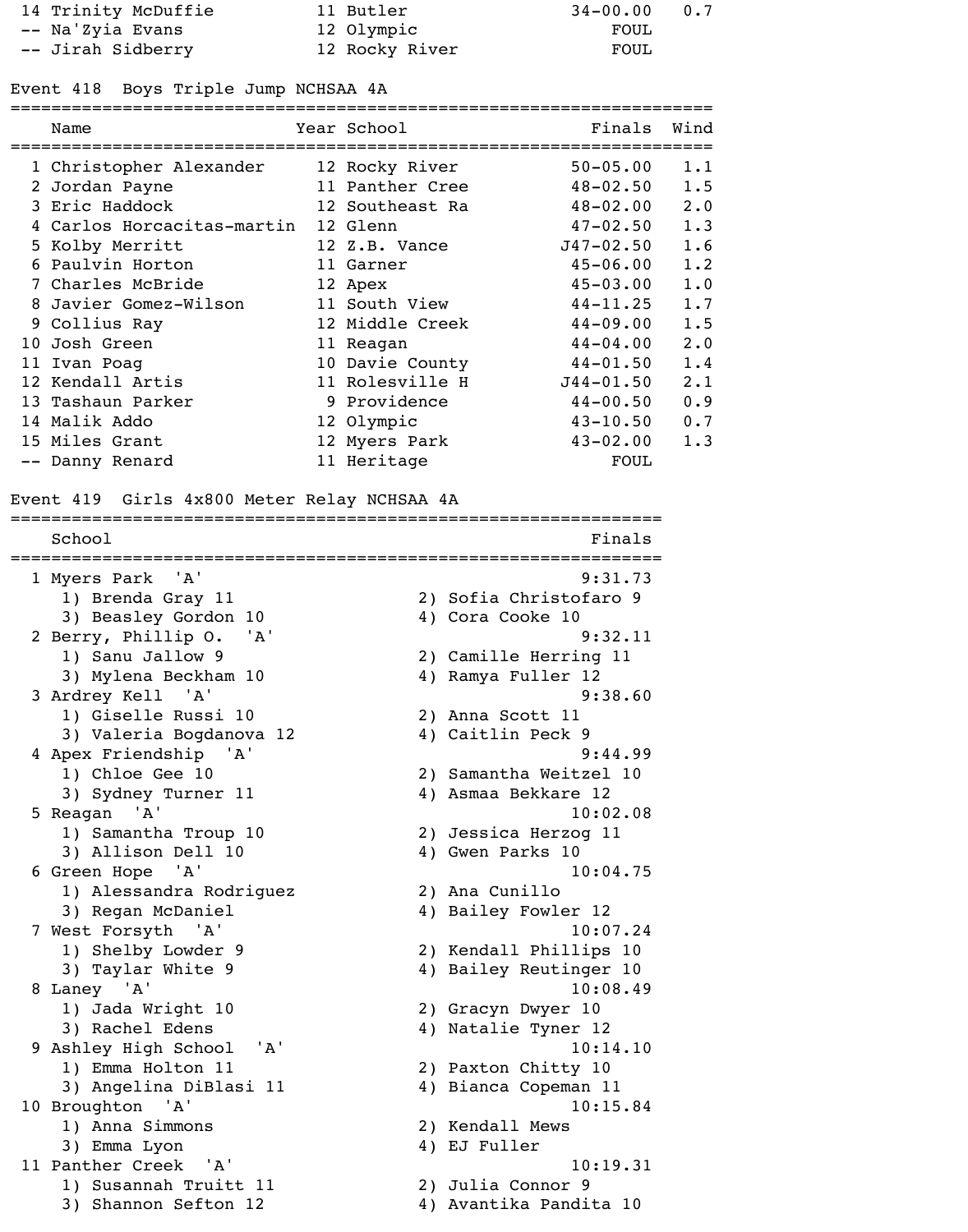12 Northwest Guilford 'A' 10:24.07 1) Haley Irwin 10 2) Sidney Tsui 10 3) Ysantis McKenzie 10 4) Diana Leib 12 13 Cardinal Gibbons 'A' 10:28.04 1) Mikayla Atwood 2) Katharine Priu 12 3) Frances Gillespie (4) Sophia Parker 14 Hough, William A 'A' 10:34.02 1) Mary Brown 9 2) Reagan Cloninger 12 3) Anna Gardner 10 4) Lilly Walters 9 15 Hickory Ridge 'A' 10:37.41 1) Lauren Richards 10 2) Sarah Divincenzo 12 3) Jordyn Brown-Bailey 11 4) Jaleah Taylor 10 -- Wake Forest HS 'A' A contract the set of the DQ 2nd Exchange b4 zone 1) Leah Given 11 2) Hope Dominique 11 3) Taylor Bell 9 4) Erin Spreen 12

Event 420 Boys 4x800 Meter Relay NCHSAA 4A

School Finals ================================================================ 1 Cary 'A' 7:52.90 1) Ted Sielatycki 12 2) Stephen Atkinson 12 3) Jackson Martin 12 4) Nathan Flexman 10 2 East Mecklenburg 'A' 7:57.34 1) Lee Campbell 10 2) Kyle Goodman 12 3) Emmanuel Stewart 12 4) Demetrius Martin 12 3 Apex 'A' 8:00.23 1) Emmett Lynch 11 2) Jacob Vehslage 12 3) Andrew Edney 12 4) Scott Kennedy 11 4 Millbrook 'A' 8:00.87 1) Elliot Fernandez 11 2) Will Mitchell 3) Mitchell Payne 4) Nianza Nsiambote 12 5 Broughton 'A' 8:01.62 1) Michael Rooney 2) Jack Rooney 11 3) Scott Rostick 4) Edward Brinkley 12 6 Cardinal Gibbons 'A' 8:01.85 1) Wes Haws 2) Mitch Kisaberth 3) Liam Peeples 4) Jack Dailey 7 Panther Creek 'A' 8:09.32 1) Ian Harrison 11 2) Casper Serrano 11 3) Hunter Johnson 12 4) Elijah Cernoch 12 8 South Mecklenburg 'A' 8:12.05 1) Eduardo Leon 12 2) Parker Shahdad 12 3) Harold Santillan 12 4) Max Lira 10 9 Myers Park 'A' 8:12.39 1) Oliver Farris 10 2) Erik Suester 11 3) Tristan Wick 11 4) Maddon Muhammad 10 10 Ardrey Kell 'A' 8:14.08 1) Murphy Smith 10 2) Griffin Cascone 10 3) Steven Smith 10 4) Steven Sobus 11 11 Garner 'A' 8:15.27 1) James McMillian 12 2) George Ellis 10 3) Riley Willcox 10 4) Ashton Olmstead 11 12 West Forsyth 'A' 8:19.44 1) Brock Newsome 12 2) Moheb Ghobrial 10 3) Jackson Nichols 10 4) Will Atkins 11 13 Reagan 'A' 8:20.29 1) Aaron Dorer 12 2) Garreth Fulcher 9 3) Sam Graham 11 4) Spencer Baldwin 10 14 Northwest Guilford 'A' 8:21.27 1) Nicholas Hamilton 9 2) Riley Joncas 11

================================================================

3) Curtis Peasle 12 (4) Joshua Hairston 12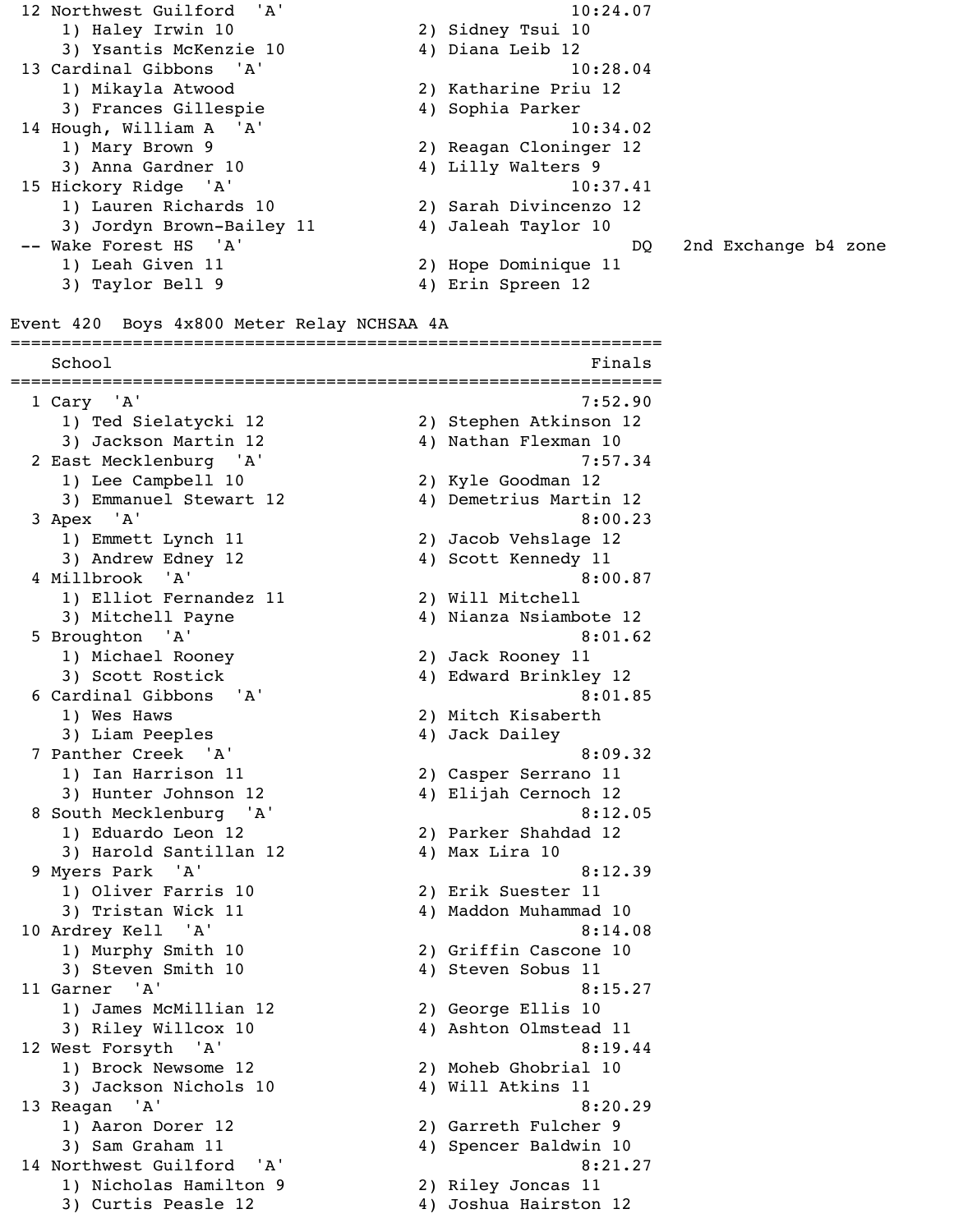| 15 R.J. Reynolds 'A'  | 8:21.39             |
|-----------------------|---------------------|
| 1) Henry Phillips 11  | 2) Ian Creech 12    |
| 3) David Nicholson 10 | 4) Paul Matheson 11 |
| 16 Wake Forest HS 'A' | 8:27.06             |
| 1) Nolan Fortin 11    | 2) Nick Hottell 9   |
| 3) Mj Ellis 11        | 4) Zac Miles 12     |

### Event 421 Girls 100 Meter Hurdles NCHSAA 4A

|        | 8 Advance: Top 2 Each Heat plus Next 4 Best Times   |                 |                            |                  |              |
|--------|-----------------------------------------------------|-----------------|----------------------------|------------------|--------------|
|        | Name                                                | Year School     | Prelims                    | Wind H $\#$      |              |
|        |                                                     |                 |                            |                  |              |
|        | Preliminaries                                       |                 |                            |                  |              |
|        | 1 Taylor Mckinnon                                   | 9 Cardinal Gib  | 14.16Q                     | 1.7              | 1            |
|        | 2 Asia Hannans                                      | 12 Cary         | 14.61Q                     | $2.7-2$          |              |
|        | 3 Lindsay Cooper                                    | 11 North Meckle | $14.25Q \quad 1.7 \quad 1$ |                  |              |
|        | 4 Zyra Shivers                                      | 10 Olympic      | 14.74Q                     | $2.7-2$          |              |
|        | 5 Veronique Woodson                                 | 12 Hoke County  | 14.76q                     | $2.7-2$          |              |
|        | 6 Tashayla White                                    | 12 Athens Drive | 14.79q                     | $1.7 \quad 1$    |              |
|        | 7 Gail White                                        | 12 Grimsley     | 14.81q                     | 1.7              | $\mathbf{1}$ |
|        | 8 Jasmine Richardson                                | 12 South View   | 14.91q                     | $1.7 \quad 1$    |              |
|        | 9 Imani Boyd                                        | 11 Z.B. Vance   | 14.92                      | $2 \cdot 7$      | 2            |
|        | 10 Summer Washington                                | 9 Rocky River   | 15.26                      | $2.7-2$          |              |
|        | 11 Cidney Fort                                      | 9 Southeast Ra  | 15.53                      | $2 \cdot 7$      | 2            |
|        | 12 Naturi Lancaster                                 | 10 Independence | 15.63                      | 2.7 <sub>2</sub> |              |
|        | 13 Cheyenne Newkirk                                 | 11 Hoggard      | 15.70                      | 1.7              | $\mathbf{1}$ |
|        | 14 Lily Wilkerson                                   | 11 Sanderson    | 15.98                      | 1.7              | 1            |
|        | 15 Ari Carroll                                      | 12 West Forsyth | 16.19                      | 1.7              | 1            |
|        | -- Addie Renner                                     | 12 Myers Park   | DNF                        | 2.7              | 2            |
|        | Event 421 Girls 100 Meter Hurdles NCHSAA 4A<br>Name | Year School     | Finals                     | Wind             |              |
|        |                                                     |                 |                            |                  |              |
| Finals |                                                     |                 |                            |                  |              |
|        | 1 Taylor Mckinnon                                   | 9 Cardinal Gib  | 13.88                      | 1.1              |              |
|        | 2 Lindsay Cooper                                    | 11 North Meckle | 14.13                      | 1.1              |              |
|        | 3 Veronique Woodson                                 | 12 Hoke County  | 14.53                      | 1.1              |              |
|        | 4 Zyra Shivers                                      | 10 Olympic      | 14.54                      | 1.1              |              |
|        | 5 Tashayla White                                    | 12 Athens Drive | 14.59                      | 1.1              |              |
|        | 6 Jasmine Richardson                                | 12 South View   | 14.90                      | 1.1              |              |
|        | 7 Gail White                                        | 12 Grimsley     | 14.92 1.1                  |                  |              |
|        | 8 Asia Hannans                                      | 12 Cary         | 15.02                      | 1.1              |              |
|        | Event 422 Boys 110 Meter Hurdles NCHSAA 4A          |                 |                            |                  |              |
|        | 8 Advance: Top 2 Each Heat plus Next 4 Best Times   |                 |                            |                  |              |
|        | Name                                                | Year School     | Prelims Wind H#            |                  |              |
|        | :============================                       |                 |                            |                  |              |
|        | Preliminaries                                       |                 |                            |                  |              |
|        | 1 Kyle Lind                                         | 12 Olympic      | $14.35Q$ $1.1$ 2           |                  |              |
|        | 2 Tim Smith                                         | 12 Rocky River  | 14.72Q                     | $1.3 \quad 1$    |              |
|        | 3 Brandon Johnson                                   | 10 East Forsyth | $14.83Q$ $1.3$ 1           |                  |              |
|        | 4 Kwashek Breeden                                   | 12 Lumberton Se | 14.87Q                     | $1.1 \quad 2$    |              |
|        | 5 Asa Simmons                                       | 12 Ardrey Kell  | 15.10q                     | $1.3 \t1$        |              |

| 3 Brandon Johnson      | 10 East Forsyth | 14.830 1.3 1      |     |  |
|------------------------|-----------------|-------------------|-----|--|
| 4 Kwashek Breeden      | 12 Lumberton Se | $14.87Q$ 1.1 2    |     |  |
| 5 Asa Simmons          | 12 Ardrey Kell  | $15.10q$ $1.3$ 1  |     |  |
| 6 Blaise Atkinson      | 9 North Meckle  | $15.11q$ $1.1$ 2  |     |  |
| 7 Darrell Adams        | 11 Jordan       | $15.13q$ $1.3$ 1  |     |  |
| 8 Za'hier Pierson-Mace | 11 Reagan       | $15.19q$ $1.3$ 1  |     |  |
| 9 Jovon Langley        | 11 Overhills    | $15.30 \t1.3 \t1$ |     |  |
| 10 Carson Varner       | 12 Ardrey Kell  | $15.31$ $1.1$ 2   |     |  |
| 11 Elijah Perez        | 12 Independence | 15.42             | 1.1 |  |
| 12 Eric Brown          | 10 Enloe        | 15.51             | 1.3 |  |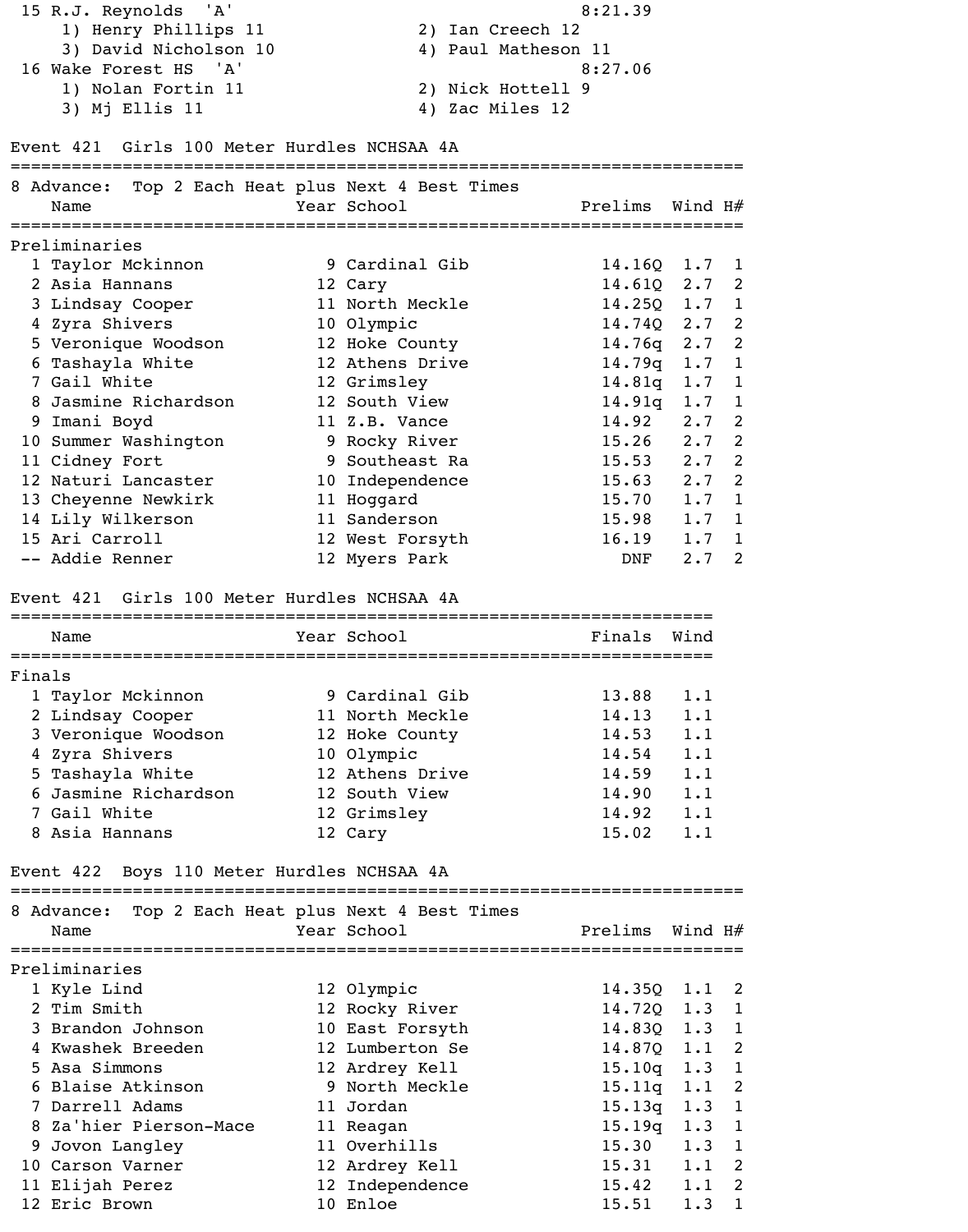|        | 13 Spencer Mckinney                                       | 12 Cary                                | 15.66            | 1.1                | 2              |        |
|--------|-----------------------------------------------------------|----------------------------------------|------------------|--------------------|----------------|--------|
|        | 14 Kendrick Britton                                       | 12 South Centra                        | 15.77            | $1.1 \quad 2$      |                |        |
|        | 15 Omica Daniels                                          | 10 South Centra                        | 16.11            | $1.3 \quad 1$      |                |        |
|        | Event 422 Boys 110 Meter Hurdles NCHSAA 4A                |                                        |                  |                    |                |        |
|        | Name<br>===========================                       | Year School<br>======================= | Finals           | Wind               |                |        |
| Finals |                                                           |                                        |                  |                    |                |        |
|        | 1 Kyle Lind                                               | 12 Olympic                             | $14.01 - 0.3$    |                    |                |        |
|        | 2 Tim Smith                                               | 12 Rocky River                         | $14.26 - 0.3$    |                    |                |        |
|        | 3 Kwashek Breeden                                         | 12 Lumberton Se                        | $14.64 - 0.3$    |                    |                |        |
|        | 4 Asa Simmons                                             | 12 Ardrey Kell                         | $14.68 - 0.3$    |                    |                |        |
|        | 5 Blaise Atkinson                                         | 9 North Meckle                         | $14.95 - 0.3$    |                    |                |        |
|        | 6 Brandon Johnson                                         | 10 East Forsyth                        | $15.09 - 0.3$    |                    |                |        |
|        | 7 Za'hier Pierson-Mace                                    | 11 Reagan                              | $15.24 - 0.3$    |                    |                |        |
|        | 8 Darrell Adams                                           | 11 Jordan                              | $15.35 - 0.3$    |                    |                |        |
|        | Event 423 Girls 100 Meter Dash NCHSAA 4A                  |                                        |                  |                    |                |        |
|        | 8 Advance: Top 2 Each Heat plus Next 4 Best Times         |                                        |                  |                    |                |        |
|        | Name                                                      | Year School                            | Prelims          | Wind H#            |                |        |
|        | Preliminaries                                             |                                        |                  |                    |                |        |
|        | 1 Jonah Ross                                              | 11 Garner                              | 11.66Q           | $0.8 \quad 1$      |                |        |
|        | 2 Melicia Mouzzon                                         | 12 Heritage                            | $11.73Q$ $1.5$ 2 |                    |                |        |
|        | 3 Milan Fields                                            | 10 Hough, Willi                        | 11.84Q 1.5 2     |                    |                |        |
|        | 4 Taylor Boykin-Roach                                     | 12 Apex                                | 11.97Q           | $0.8$ 1            |                |        |
|        | 5 Lia Love                                                | 10 Jordan                              | 11.88q           | $1.5$ 2            |                |        |
|        | 6 Armani Blair                                            | 10 Harding Univ                        | 12.01q           | 0.8                | $\mathbf{1}$   |        |
|        | 7 Khalilah Razzak                                         | 11 Reagan                              | 12.04q           | $0.8$ 1            |                |        |
|        | 8 Ronee Tudor                                             | 11 Z.B. Vance                          | 12.13q 1.52      |                    |                | 12.121 |
|        | 9 Amari Taylor                                            | 10 Pine Forest                         | 12.13            | $1.5 \quad 2$      |                | 12.125 |
|        | 10 Jaidyn Ramsey                                          | 9 Rolesville H                         | 12.18            | 0.8                | $\overline{1}$ |        |
|        | 11 Amaya Gaddy                                            | 12 Olympic                             | 12.21            | $1.5$ 2            |                |        |
|        | 12 Aaliyah Foskey                                         | 11 East Forsyth                        | 12.41            | $0.8$ 1            |                |        |
|        | 13 Chadon Foreman                                         | 10 Lumberton Se                        | 12.42            | $1.5$ 2            |                |        |
|        | 14 Ty-lisha Kimble<br>-- Jahzara Hart                     | 12 Rocky River<br>9 Southeast Ra       | 12.56<br>FS      | $1.5$ 2<br>$0.8$ 1 |                |        |
|        | Event 423 Girls 100 Meter Dash NCHSAA 4A                  |                                        |                  |                    |                |        |
|        | ==========================                                | ==============================         |                  |                    |                |        |
|        | Name                                                      | Year School                            | Finals           | Wind               |                |        |
| Finals |                                                           |                                        |                  |                    |                |        |
|        | 1 Jonah Ross                                              | 11 Garner                              | $11.83 - 0.9$    |                    |                |        |
|        | 2 Melicia Mouzzon                                         | 12 Heritage                            | $11.84 - 0.9$    |                    |                |        |
|        | 3 Milan Fields                                            | 10 Hough, Willi                        | $12.01 - 0.9$    |                    |                |        |
|        | 4 Lia Love                                                | 10 Jordan                              | $12.08 - 0.9$    |                    |                |        |
|        | 5 Taylor Boykin-Roach                                     | 12 Apex                                | $12.21 -0.9$     |                    |                |        |
|        | 6 Armani Blair                                            | 10 Harding Univ                        | $12.25 - 0.9$    |                    |                |        |
|        | 7 Khalilah Razzak                                         | 11 Reagan                              | $12.26 - 0.9$    |                    |                |        |
|        | 8 Ronee Tudor                                             | 11 Z.B. Vance                          | $12.30 -0.9$     |                    |                |        |
|        | Event 424 Boys 100 Meter Dash NCHSAA 4A                   |                                        |                  |                    |                |        |
|        | 8 Advance: Top 2 Each Heat plus Next 4 Best Times<br>Name | Year School                            | Prelims          | Wind H#            |                |        |
|        |                                                           |                                        |                  |                    |                |        |
|        | Preliminaries<br>Cameron Rose                             |                                        |                  | 2.4                |                |        |
|        | 2 Daniel Moyer Jr                                         | 11 Hickory Ridg<br>11 Reagan           | 10.49Q<br>10.50Q | 1.5                | 1<br>2         |        |
|        |                                                           |                                        |                  |                    |                |        |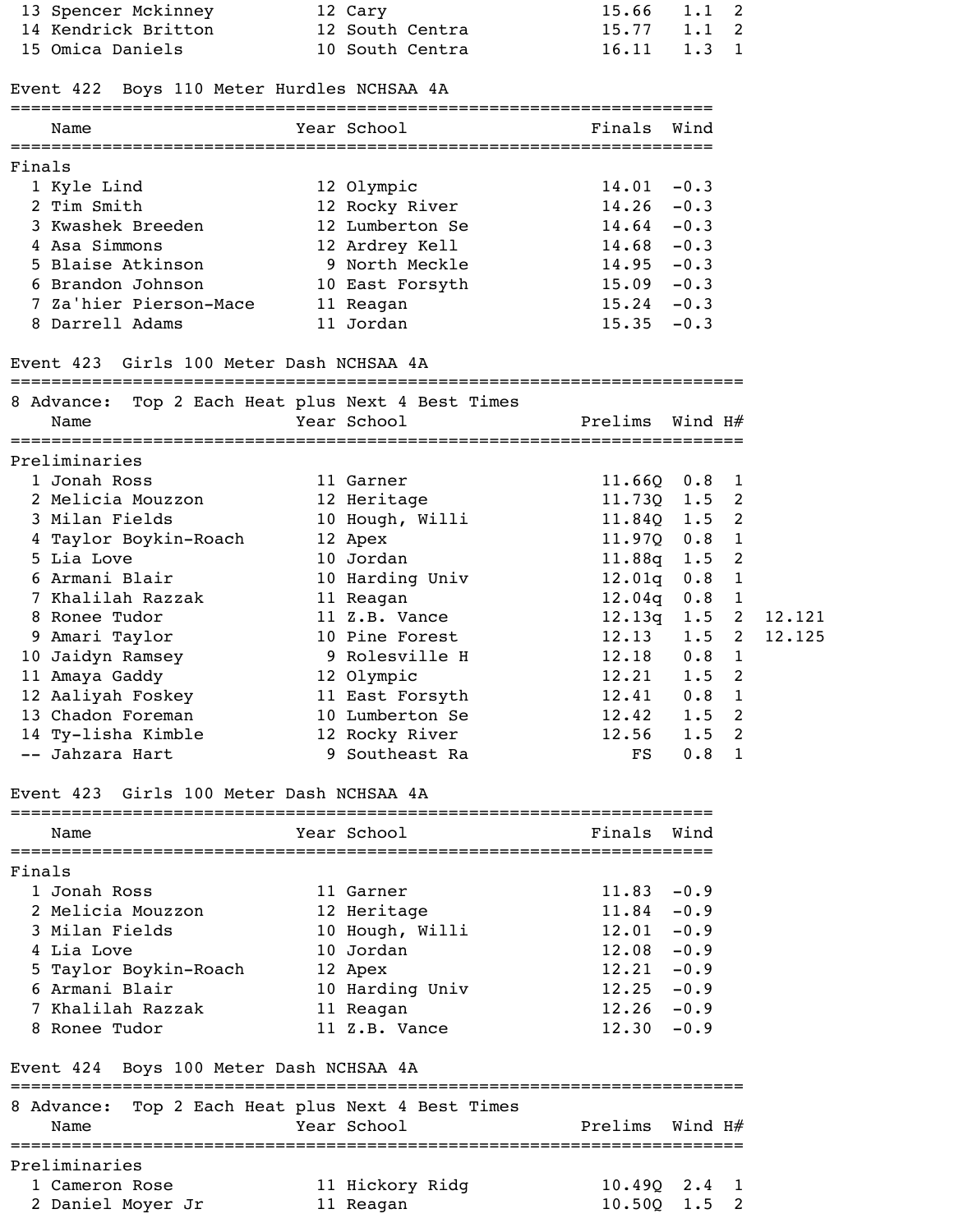| 3 Michael Gupton   | 9 Rolesville H  | $10.530$ $2.4$ |               |                            |
|--------------------|-----------------|----------------|---------------|----------------------------|
| 4 Khafre Brown     | 12 West Mecklen | $10.59Q$ 1.5 2 |               |                            |
| 5 Royal Burris     | 12 Harding Univ | $10.64q$ 1.5 2 |               |                            |
| 6 Keshaun Black    | 11 Mooresville  | 10.67q         | $1.5$ 2       |                            |
| 7 Reggie Barlow    | 12 Wakefield    | 10.74q         | $1.5$ 2       |                            |
| 8 Evan Pryor       | 10 Hough, Willi | $10.82q$ 1.5 2 |               |                            |
| 9 Keasean Dirks    | 12 Reagan       | 10.85          | $2.4 \quad 1$ |                            |
| 10 Xavier Smith    | 9 Jordan        | 10.89          | $2 \cdot 4$   | $\overline{1}$             |
| 11 Felix Patterson | 12 Pine Forest  | 10.90          | $2.4 \quad 1$ |                            |
| 12 Mizell Hall     | 12 East Forsyth | 10.93          | $2 \cdot 4$   | $\overline{1}$             |
| 13 Romell McRae    | 11 Southeast Ra | 11.08          | 1.5           | $\overline{\phantom{0}}^2$ |
| 14 Justin Croom    | 10 Seventy-Firs | 11.08          | $1.5 \quad 2$ |                            |
| -- Randolph Ross   | 12 Garner       | DNF            | $2 \cdot 4$   | $\mathbf{1}$               |
| -- Jadarien Parker | 10 Hoke County  | DNF            | $2 \cdot 4$   | 1                          |
|                    |                 |                |               |                            |

# Event 424 Boys 100 Meter Dash NCHSAA 4A

|        | Name              | Year School     | Finals | Wind   |
|--------|-------------------|-----------------|--------|--------|
| Finals |                   |                 |        |        |
|        | 1 Cameron Rose    | 11 Hickory Ridg | 10.58  | $-0.7$ |
|        | 2 Michael Gupton  | 9 Rolesville H  | 10.59  | $-0.7$ |
|        | 3 Daniel Moyer Jr | 11 Reagan       | 10.62  | $-0.7$ |
|        | 4 Khafre Brown    | 12 West Mecklen | 10.67  | $-0.7$ |
|        | 5 Reggie Barlow   | 12 Wakefield    | 10.83  | $-0.7$ |
|        | 6 Royal Burris    | 12 Harding Univ | 10.85  | $-0.7$ |
|        | 7 Keshaun Black   | 11 Mooresville  | 10.87  | $-0.7$ |
|        | 8 Evan Pryor      | 10 Hough, Willi | 10.98  | $-0.7$ |

# Event 426 Boys 100 Meter Dash WC Wheelchair NCHSAA 4A

| Name               | Year School   | Finals Wind   |
|--------------------|---------------|---------------|
| 1 Isaiah Fultz     | 11 South View | $21.91 - 1.7$ |
| 2 Christopher Coke | 12 Ragsdale   | $30.39 - 1.7$ |

### Event 431 Girls 4x200 Meter Relay NCHSAA 4A

| School                  |     | Finals                       | H#             |  |
|-------------------------|-----|------------------------------|----------------|--|
| 1 Southeast Raleigh     | 'A' | 1:37.30                      | 2              |  |
| 1) Jahzara Hart 9       |     | 2) Kyna Robinson 12          |                |  |
| 3) Ani Judd 11          |     | 4) Nneka Udoye 9             |                |  |
| 2 Providence 'A'        |     | 1:40.93                      | 2              |  |
| 1) Nimeesha Coleman 11  |     | 2) Ella Mainwaring Foster 11 |                |  |
| 3) Holly Klug 11        |     | 4) Ariana Rivera 12          |                |  |
| $3 Z.B.$ Vance $'A'$    |     | 1:41.05                      | $\overline{2}$ |  |
| 1) Lu Kamara 10         |     | 2) Benae Clardy 12           |                |  |
| 3) Imani Boyd 11        |     | 4) Ronee Tudor 11            |                |  |
| 4 North Mecklenburg 'A' |     | 1:42.23                      | 2              |  |
| 1) Imunique Archie 11   |     | 2) Ashley Sanders 11         |                |  |
| 3) Lindsay Cooper 11    |     | 4) Alana Mack 12             |                |  |
| 5 Heritage 'A'          |     | 1:42.27                      | 2              |  |
| 1) Shayla Brown 12      |     | 2) Nashayla Adams 10         |                |  |
| 3) Breze Ervin 12       |     | 4) Melicia Mouzzon 12        |                |  |
| 6 Pine Forest 'A'       |     | 1:42.58                      | 1              |  |
| 1) Djamila Peterson 12  |     | 2) Aleyah Peele 12           |                |  |
| 3) Mia Green 10         |     | 4) Amari Taylor 10           |                |  |
| 7 Reagan 'A'            |     | 1:42.61                      | 2              |  |
| 1) Sokhna Fall 11       |     | 2) Maia Grant 9              |                |  |
| 3) Joy Harris 9         | 4)  | Khalilah Razzak 11           |                |  |
| 8 Mallard Creek 'A'     |     | 1:42.87                      | 2              |  |
|                         |     |                              |                |  |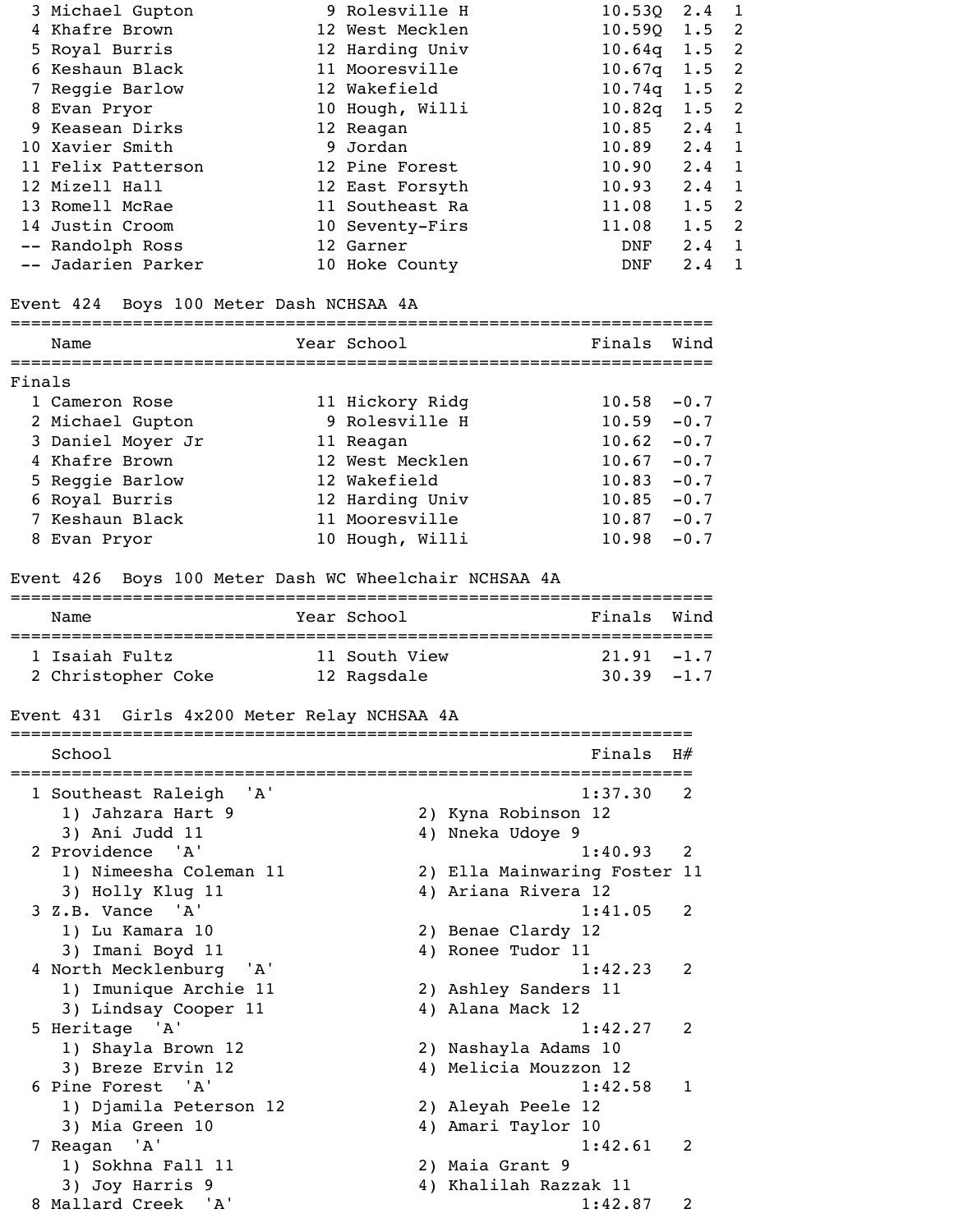1) Gabrielle Thomas 9 2) Isha Hawkins 12 3) Sydney Spellman 9 4) Liyah Jones 11 9 Wakefield 'A' 1:43.44 2 1) Wynter Stample 2) Daijion Lee 3) Amirah Allen 4) Daye Talley 10 West Forsyth 'A' 1:43.50 1 1) Ari Carroll 12 2) Shania Marshall 12 3) Eliza Janzef 12 4) Jada Dowd 10 11 Rolesville High School 'A' 1:43.62 1 1) Raquel Hawthorn 2) Kheylon Brown 3) Christina Carlisle 11 4) Jaidyn Ramsey 9 12 Jack Britt 'A' 1:43.94 1 1) Kierra Jones 12 2) Shelice Alvarez 12 3) Alisia Debose 12 (4) Natalie Prince 10 13 Richmond Senior 'A' 1:44.09 1 1) Jakerra Covington 10 2) Dymond Mcneal 11 3) Maddisyn Diggs 11 4) Monasia Kearns 11 14 Rocky River High School 'A' 1:44.18 1 1) Nadia Alexander 12 2) Ty-lisha Kimble 12 3) Summer Washington 9 4) Jirah Sidberry 12 15 Green Hope 'A' 1:44.55 1 1) Tori Washington 11 2) Priscilla Jones 11 3) Kayla Gifford 10 4) Silvia Bah 10 16 Panther Creek 'A' 1:44.74 1 1) Mia Thompson 2) Jada Mundine 12 3) Diana Garland 11 4) Janiyah Fields 10 Event 432 Boys 4x200 Meter Relay NCHSAA 4A

===================================================================

 $School$   $H#$ =================================================================== 1 Reagan 'A' 1:25.49 2 1) Dylan James 12 2) Keasean Dirks 12 3) Tazhae Woods 10 4) Daniel Moyer Jr 11 2 Berry, Phillip O. 'A' 1:26.30 2 1) Jaylen Chappelle 12 2) Kevon Tam 12 3) Jordyn Smith 9 4) Christian Haile 9 3 Z.B. Vance 'A' 1:26.97 2 1) Jaime Halton 11 2) Jordan Payne 11 3) Joseph Morris 10 4) Justice Robinson 11 4 East Forsyth 'A' 1:28.11 2 1) Justin Green 10 2) Jamison Warren 10 3) Nick Childs 12 4) Brandon Johnson 10 5 Cary 'A' 1:28.43 2 1) Christian Sanders 11 2) Marcus Brown 10 3) Jalen Jones 11 4) Aj Archie 11 6 West Mecklenburg 'A' 1:29.10 1 1) Jahmeek Edmonds 12 2) Montez Willis 12 3) J'Mari Taylor 11 4) Khafre Brown 12 7 R.J. Reynolds 'A' 1:29.35 2 1) Jalen Fleming 11 2) Jadiyn Hicks 11 3) Sanchez Redden 10 4) Jaylin Knight 11 8 Sanderson 'A' 1:29.70 1 1) Caleb Bullock 2) Trevor Dudley 3) Justin Griffa (4) Titus Jackson 11 9 Garinger 'A' 1:29.78 1 1) Ny'Hijah Gaskin 12 2) Barry Truss 11 3) Jalon Moore 12 4) Malcolm Bailey 12 10 Pine Forest 'A' 1:30.56 1 1) Jordan Gladney 12 2) Richard McEachern 12 3) John Paul Tomasuio 10 (4) Felix Patterson 12 11 Seventy-First 'A' 1:30.82 1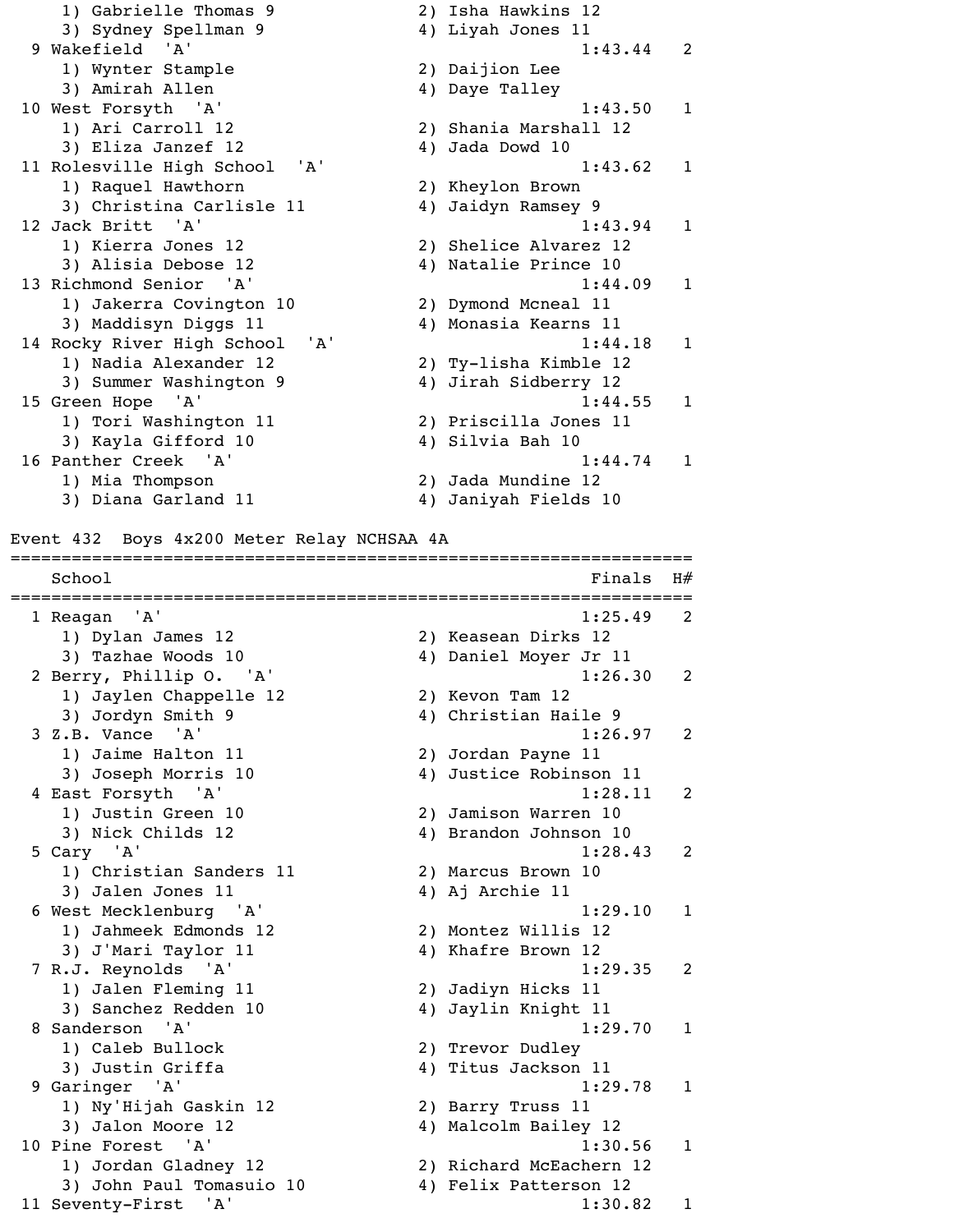| 1) Justin Croom 10           |    | 2) Khalil W              |                |
|------------------------------|----|--------------------------|----------------|
| 3) Jah-Kahri Mclain 12       |    | 4) Jamarious S           |                |
| 12 Laney 'A'                 |    | 1:31.22 1                |                |
| 1) Kisaiah Ferguson 12       |    | 2) Zaccheus Henry 12     |                |
| 3) Anthony Gonzalez-Deras 11 |    | 4) Carveon Harris 12     |                |
| 13 Hickory Ridge 'A'         |    | $1:31.38$ 2              |                |
| 1) Jaylen Nicholson 11       |    | 2) James Littlejohn 11   |                |
| 3) Garrett Williams 12       |    | 4) Cameron Rose 11       |                |
| 14 Garner 'A'                |    | 1:32.60                  |                |
| 1) Russell Sanders 11        |    | 2) Anthony Lodygowski 12 |                |
| 3) Sani Mohammed 11          |    | 4) Derrick Alston 11     |                |
| -- Hoke County 'A'           |    | FS                       | $\mathfrak{D}$ |
| 1) Xavier Simmons            |    | 2) Marquize Woodon       |                |
| 3) Delahi Bascombe           |    | 4) Jadarien Parker 10    |                |
| -- South Garner 'A'          |    | DNF                      |                |
| 1) Trondrick Evans           |    | 2) Joshua Gayton         |                |
| 3) Zavyon Spivey             | 4) | Jalen Anderson           |                |
|                              |    |                          |                |

### Event 433 Girls 1600 Meter Run NCHSAA 4A

| Name               | Year School     | Finals  |
|--------------------|-----------------|---------|
| 1 Carmen Alder     | 10 Pinecrest    | 5:03.98 |
| 2 Emma Kincaid     | 12 Grimsley     | 5:09.67 |
| 3 Hope Dominique   | 11 Wake Forest  | 5:11.74 |
| 4 Maddie Huecker   | 9 Lake Norman   | 5:12.31 |
| 5 Keyera Wynn      | 12 Page         | 5:14.22 |
| 6 Shannon Sefton   | 12 Panther Cree | 5:19.63 |
| 7 Lilly Walters    | 9 Hough, Willi  | 5:20.82 |
| 8 Jenna Pellizzari | 11 Hoggard      | 5:21.39 |
| 9 Ashley Tysiac    | 12 Leesville Ro | 5:24.19 |
| 10 Chloe Gee       | 10 Apex Friends | 5:25.28 |
| 11 Molly McGowan   | 12 Cardinal Gib | 5:26.78 |
| 12 Jade Martin     | 12 Apex Friends | 5:29.88 |
| 13 Isabelle Grimm  | 9 Corinth Hold  | 5:31.11 |
| 14 Camille Herring | 11 Berry, Phill | 5:46.91 |
| -- Cora Cooke      | 10 Myers Park   | DNF     |

# Event 434 Boys 1600 Meter Run NCHSAA 4A

| Name               | Year School     | Finals  |
|--------------------|-----------------|---------|
| 1 Anton Idhammar   | 12 Cary         | 4:15.55 |
| 2 Carson Williams  | 11 Cardinal Gib | 4:16.21 |
| 3 Jack Rooney      | 11 Broughton    | 4:16.39 |
| 4 Pace Clark       | 12 Providence   | 4:20.75 |
| 5 Matthew Bauer    | 11 Pinecrest    | 4:24.28 |
| Maddon Muhammad    | 10 Myers Park   | 4:24.91 |
| 7 Aj Williams      | 11 Pinecrest    | 4:25.23 |
| 8 Clay Summers     | 12 Davie County | 4:25.49 |
| 9 Thomas Vo        | 11 Green Hope   | 4:27.13 |
| 10 Jamal Mohamad   | 11 Leesville Ro | 4:28.72 |
| 11 Preston Jones   | 12 Leesville Ro | 4:29.13 |
| 12 Cam Milroy      | 12 Page         | 4:29.47 |
| 13 Carson Helmer   | 10 Sanderson    | 4:32.33 |
| 14 Tristan Wick    | 11 Myers Park   | 4:36.76 |
| 15 Jackson Martin  | 12 Cary         | 4:41.30 |
| 16 Damien Gonzalez | 11 Mooresville  | 4:45.69 |
|                    |                 |         |

### Event 437 Girls 4x100 Meter Relay NCHSAA 4A

### =================================================================== School  $F$ inals  $H$ #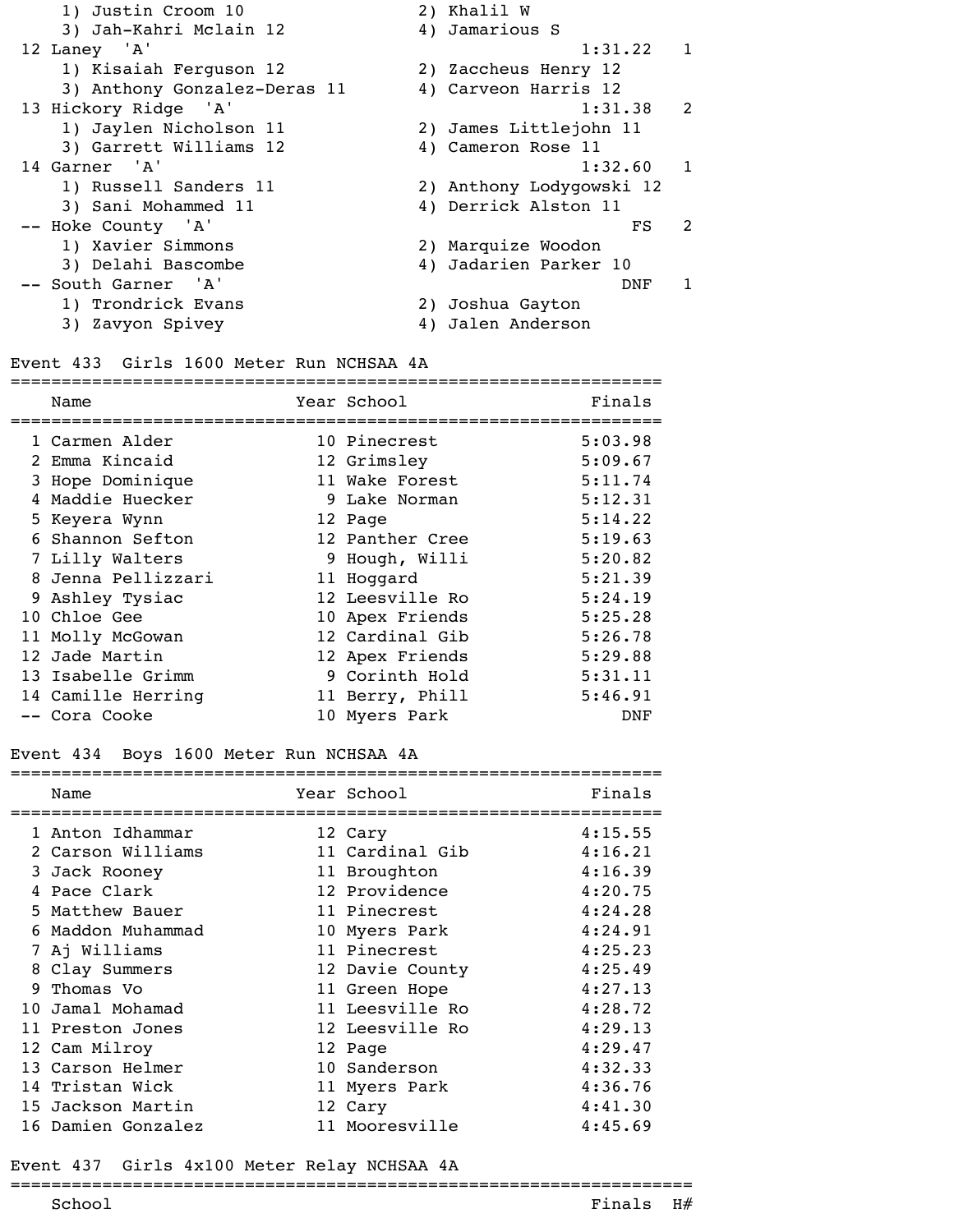=================================================================== 1 Southeast Raleigh 'A' 1997 1998 120 12 1) Jahzara Hart 9 2) Kyna Robinson 12 3) Ani Judd 11 4) Tia Outlaw 9 2 Z.B. Vance 'A' 47.11 2 1) Lu Kamara 10 2) Imani Boyd 11 3) Jade Williams 12 4) Ronee Tudor 11 3 Reagan 'A' 48.14 2 1) Sokhna Fall 11 2) Maia Grant 9 3) Kira Lewis 4) Khalilah Razzak 11 4 Richmond Senior 'A' 48.60 2 1) Monasia Kearns 11 2) Jakerra Covington 10 3) Maddisyn Diggs 11 4) Dymond Mcneal 11 5 Mallard Creek 'A' 48.77 1 1) Gabrielle Thomas 9 2) Briana Benloss 9 3) Samantha Featherstone 12 4) Sydney Hunter 12 6 Butler 'A' 48.78 1 1) Justice Bell 11 2) Samaje Cherry 10 3) Yolonda Scott 11 4) Kirsten Shuford 11 7 Knightdale 'A' 48.90 2 1) Danaja Williams 2) Sydney Richardson 3) Onyinyechokwu Mazi 4) Jakia McNeil 7 Panther Creek 'A' 48.90 1 1) Diana Garland 11 2) Jada Mundine 12 3) Kelly Smith 11 4) Janiyah Fields 10 9 Rocky River High School 'A' 48.98 2 1) Imani Ruff 11 2) Ty-lisha Kimble 12 3) Summer Washington 9 4) Jirah Sidberry 12 10 Rolesville High School 'A' 49.08 1 1) Karrington Smith 2) Kheylon Brown 3) Omolayo Balogun 9 4) Jaidyn Ramsey 9 11 Green Hope 'A' 49.72 2 1) Tori Washington 11 2) Priscilla Jones 11 3) Kayla Gifford 10 4) Silvia Bah 10 12 East Mecklenburg 'A' 49.81 1 1) Ashleigh Fields 12 2) Jasmine Smith 9 3) Makenzy McDay 9 4) Jaylin Pate 9 13 Garner 'A' 49.87 1 1) Kyla Holton 2) Jhanaya Chenault 11 3) Domonique Kent 10 4) Fidelise Paku 12 14 Hoke County 'A' 50.01 1 1) Te'Lashea Lankford 2) Azaniah Covington 3) Lawron Lewis (4) Daiona Blue -- Jack Britt 'A' DNF 1 1) Shelice Alvarez 12 2) Alisia Debose 12 3) Kierra Jones 12 4) Natalie Prince 10 1) Imunique Archie 11 2) Ashley Sanders 11

 -- North Mecklenburg 'A' DQ 2 Outside zone 2-3 3) Lindsay Cooper 11 4) Alana Mack 12

#### Event 438 Boys 4x100 Meter Relay NCHSAA 4A

===================================================================  $School$   $Finals$   $H#$ =================================================================== 1 Reagan 'A' 41.16 2 1) Keasean Dirks 12 2) Tazhae Woods 10 3) Zavion Hamilton 12 4) Daniel Moyer Jr 11 2 Pine Forest 'A' 41.32 2 1) Jordan Gladney 12 2) Ethan Ward 11 3) D.J. Jones 11 4) Felix Patterson 12 3 Berry, Phillip O. 'A' 41.53 2 1) Jaylen Chappelle 12 2) Christian Haile 9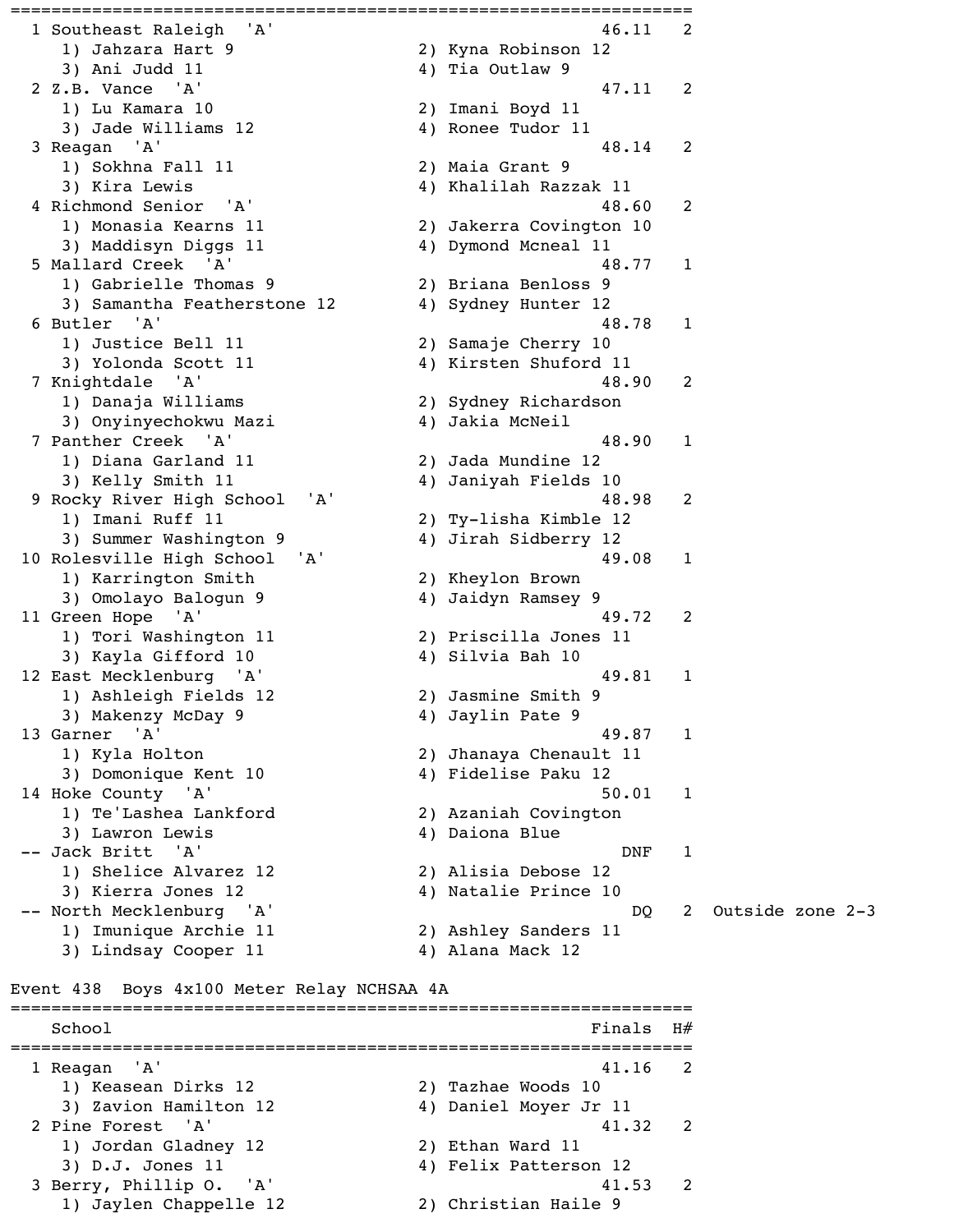3) Kur'riyon Griffin 11 4) Kevon Tam 12 4 Southeast Raleigh 'A' 41.83 2 1) Christian Ruffin 10 2) Romell McRae 11 3) Isaiah Chapman 12 4) Eric Haddock 12 5 East Forsyth 'A' 41.86 2 1) Justin Green 10 2) Jamison Warren 10 3) Nick Childs 12 4) Mizell Hall 12 6 West Mecklenburg 'A' 42.22 1 1) Jahmeek Edmonds 12 2) Khafre Brown 12 3) J'Mari Taylor 11 4) Montez Willis 12 7 Rolesville High School 'A' 42.23 1 1) Ayenso Kalu 2) Walker Willis 3) Kav Ingrahm 4) Michael Gupton 9 8 Richmond Senior 'A' 42.25 2 1) Jaheim Covington 2) Preston Coker 12 3) Caleb Hood 4) Antron Miler 11 9 Hough, William A 'A' 42.29 2 1) Bryson Whitehead 12 2) Victor Fields 11 3) Jason McMullen 12 4) Evan Pryor 10 10 Hopewell 'A' 42.55 1 1) Tyler Wagner 11 2) 3) Brian Lewis 12 4) Sa'maree Jackson 12 11 Scotland 'A' 42.56 1 1) Jumarius McLean 2) Tyshuon Thomas 3) Darrius Dockery 1988 (4) Le'Shaun Tyson-Smith 12 Garner 'A' 43.28 1 1) Russell Sanders 11 2) Sani Mohammed 11 3) Zavier Arrington 12 4) Derrick Alston 11 13 Seventy-First 'A' 43.29 1 1) Justin Croom 10 2) Khalil W 3) Jah-Kahri Mclain 12 4) Jamarious S 14 Cary 'A' 43.54 2 1) Christian Sanders 11 2) Marcus Brown 10 3) Jalen Jones 11 (4) Aj Archie 11 15 Middle Creek 'A' 44.14 1 1) Darnell Jones 12 2) Matthew Moore 11 3) Elias Barton 10 4) Tyren Belcher 12 1) Anthony Gonzalez-Deras 11 2) Zaccheus Henry 12 3) Kisaiah Ferguson 12 4) Carveon Harris 12

-- Laney 'A' DQ 1 Outside zone 2-3

Event 439 Girls 400 Meter Dash NCHSAA 4A

| Name                     | Year School     | Finals  | H#             |
|--------------------------|-----------------|---------|----------------|
| 1 Ella Mainwaring Foster | 11 Providence   | 55.13   | 2              |
| 2 Morgan Smalls          | 11 Panther Cree | 55.45   | 2              |
| 3 Mekyll Robinson        | 12 West Mecklen | 56.59   | $\overline{2}$ |
| Keygan Pettigrew         | 12 Hoggard      | 56.68   | $\overline{2}$ |
| 5 Beasley Gordon         | 10 Myers Park   | 57.63   | $\overline{2}$ |
| 6 Tahtalina Jobel        | 9 Jordan        | 57.67   | 2              |
| 7 Ani Judd               | 11 Southeast Ra | 58.10   | 2              |
| 8 Luci Banyas            | 12 Cary         | 58.53   |                |
| 9 Jade Houston           | 11 Rolesville H | 58.87   |                |
| 10 Helen West            | 11 Pinecrest    | 59.24   |                |
| 11 Aniya Woodruff        | 9 Hickory Ridg  | 59.80   |                |
| 12 Isha Hawkins          | 12 Mallard Cree | 59.84   |                |
| 13 Emily Rittberger      | 12 Porter Ridge | 1:00.46 |                |
| -- Kyna Robinson         | 12 Southeast Ra | FS.     | 2              |
| -- Kiyryn Harris         | 11 Middle Creek | FS      |                |

Event 440 Boys 400 Meter Dash NCHSAA 4A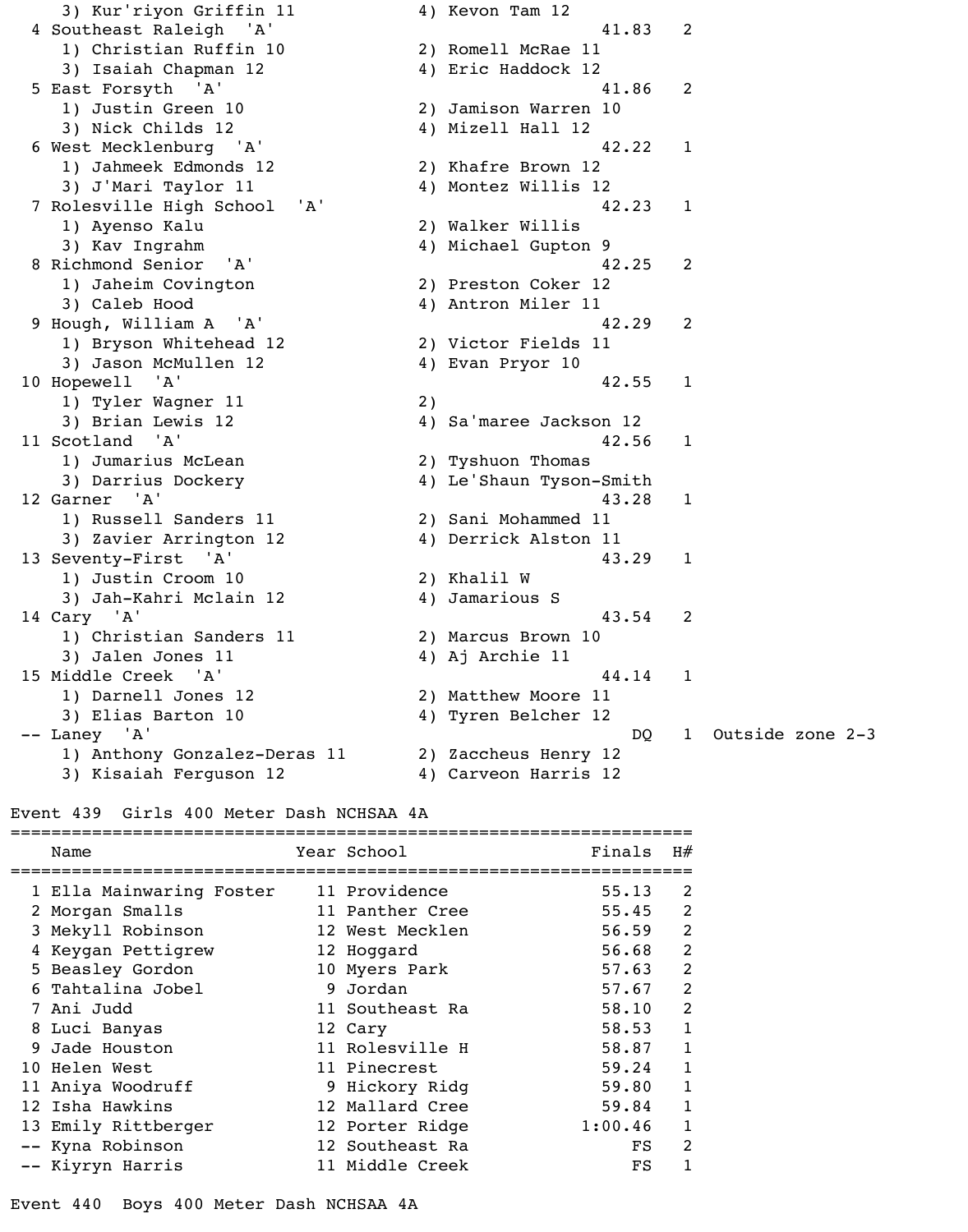|    | Name                | Year School     | Finals | H# |
|----|---------------------|-----------------|--------|----|
|    |                     |                 |        |    |
|    | 1 Randolph Ross     | 12 Garner       | 46.80  | 2  |
|    | 2 Danny Renard      | 11 Heritage     | 48.55  | 2  |
|    | 3 Demetrius Martin  | 12 East Mecklen | 48.64  | 2  |
|    | Dekerius Thompson   | 11 Harding Univ | 49.06  | 2  |
|    | 5 Jalen White       | 12 Mallard Cree | 49.31  | 2  |
|    | Elias Barton        | 10 Middle Creek | 49.87  |    |
|    | 7 Cahliyal Grey     | 12 Enloe        | 49.96  | 2  |
| 8  | Murad Creary        | 11 High Point C | 50.39  |    |
| 9  | Joshua Morell       | 11 Overhills    | 50.52  | 2  |
|    | 10 Jalen Fleming    | 11 R.J. Reynold | 51.00  | 1  |
| 11 | Jake Trantham       | 10 Mooresville  | 51.03  | 1  |
|    | 12 Dylan Marrotte   | 12 Fuquay-Varin | 51.33  |    |
|    | 13 Jonathan Stocks  | 11 Butler       | 51.34  |    |
|    | 14 Elijah Cernoch   | 12 Panther Cree | 51.37  |    |
|    | 15 Walker Mabe      | 12 Pinecrest    | 51.52  |    |
|    | -- Christian Ruffin | 10 Southeast Ra | FS     | 2  |

# Event 445 Girls 300 Meter Hurdles NCHSAA 4A

|    | Name                  | Year School     | Finals | H#             |
|----|-----------------------|-----------------|--------|----------------|
|    | 1 Lindsay Cooper      | 11 North Meckle | 43.64  | 2              |
|    | 2 Nimeesha Coleman    | 11 Providence   | 45.04  | $\overline{2}$ |
|    | 3 Ariana Rivera       | 12 Providence   | 45.47  | $\overline{2}$ |
|    | 4 Arianna Russell     | 10 Pinecrest    | 45.60  | $\overline{2}$ |
|    | 5 Gail White          | 12 Grimsley     | 46.27  | $\overline{2}$ |
|    | Asia Hannans          | 12 Cary         | 46.54  | $\overline{2}$ |
|    | 7 Cheyenne Newkirk    | 11 Hoggard      | 47.32  | $\mathbf{1}$   |
| 8  | Omolayo Balogun       | 9 Rolesville H  | 47.45  | 1              |
| 9  | Ashleigh Fields       | 12 East Mecklen | 47.53  | 2              |
| 10 | Teyanni Ashley        | 12 Page         | 47.67  | $\mathcal{P}$  |
|    | 11 Christina Carlisle | 11 Rolesville H | 47.83  | 1              |
|    | 12 Tashayla White     | 12 Athens Drive | 47.83  | 1              |
|    | 13 Jada Cole          | 10 Jack Britt   | 49.18  | 1              |
|    | 14 Minyarn Smalls     | 12 Cary         | 49.22  |                |
|    | 15 Adiva Brown        | 12 Page         | 49.94  |                |
|    | 16 Kendall Rowland    | 9 Cardinal Gib  | 50.92  |                |

# Event 446 Boys 300 Meter Hurdles NCHSAA 4A

| Name                | Year School     | Finals | H#             |
|---------------------|-----------------|--------|----------------|
| 1 Jabari Dalton     | 12 South Meckle | 37.66  | 2              |
| 2 Bryce Anthony     | 12 Ragsdale     | 37.76  | 2              |
| 3 Kyle Lind         | 12 Olympic      | 38.64  | 2              |
| Isaiah Chapman      | 12 Southeast Ra | 39.64  | $\overline{2}$ |
| 5 Kwashek Breeden   | 12 Lumberton Se | 39.90  |                |
| 6 Zemir McKoy       | 10 Rolesville H | 40.10  |                |
| 7 JT Allen          | 10 Davie County | 40.26  | 1              |
| 8 Tim Smith         | 12 Rocky River  | 40.42  | $\overline{2}$ |
| 9 Brian Poirier     | 11 Apex         | 40.59  |                |
| 10 Kevone Harris    | 11 South Centra | 40.71  |                |
| 11 Asa Simmons      | 12 Ardrey Kell  | 40.80  | $\overline{2}$ |
| 12 Jaelon Miller    | 12 Hoke County  | 40.85  | 1              |
| 13 Spencer Mckinney | 12 Cary         | 41.92  | 1              |
| 14 Kendrick Britton | 12 South Centra | 44.27  | $\overline{2}$ |
| 15 Brandon Johnson  | 10 East Forsyth | 48.27  |                |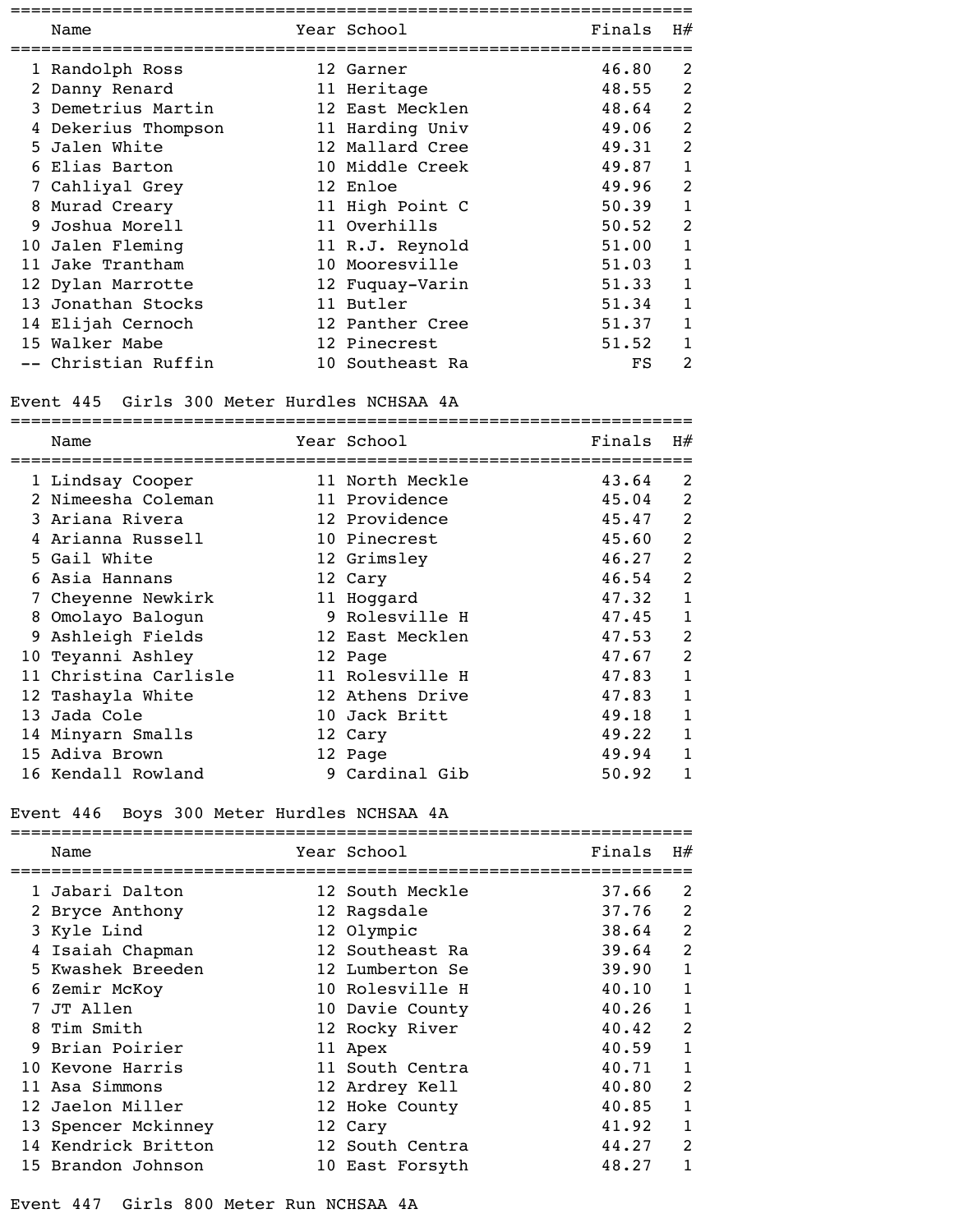|   | Name                 | Year School     | Finals  |
|---|----------------------|-----------------|---------|
|   | 1 Caroline Todd      | 12 Cardinal Gib | 2:15.08 |
|   | 2 Cora Cooke         | 10 Myers Park   | 2:16.58 |
|   | 3 Gwen Parks         | 10 Reagan       | 2:17.13 |
|   | 4 Amanda Watson      | 12 Providence   | 2:18.84 |
|   | 5 Sanu Jallow        | 9 Berry, Phill  | 2:19.45 |
|   | 6 Erin Spreen        | 12 Wake Forest  | 2:19.72 |
|   | 7 Bailey Fowler      | 12 Green Hope   | 2:19.86 |
| 8 | Lauren Johnston      | 11 Middle Creek | 2:22.36 |
|   | 9 Anna Scott         | 11 Ardrey Kell  | 2:22.55 |
|   | 10 Samantha Troup    | 10 Reagan       | 2:22.98 |
|   | 11 Mackenzie Merritt | 11 Sanderson    | 2:23.47 |
|   | 12 Leah Given        | 11 Wake Forest  | 2:25.02 |
|   | 13 Zavera Basrai     | 12 West Forsyth | 2:27.25 |
|   | 14 Emory Bradley     | 12 Pinecrest    | 2:28.06 |
|   | 15 Lauren Clark      | 11 Southeast Ra | 2:30.09 |

### Event 448 Boys 800 Meter Run NCHSAA 4A

|     | Name                 | Year School     | Finals  |
|-----|----------------------|-----------------|---------|
|     | 1 Kyle Goodman       | 12 East Mecklen | 1:51.97 |
| 2   | Will Atkins          | 11 West Forsyth | 1:52.75 |
|     | 3 Thomas Vo          | 11 Green Hope   | 1:55.18 |
| 4   | Joshua Hairston      | 12 Northwest Gu | 1:55.50 |
|     | 5 Stephen Atkinson   | 12 Cary         | 1:56.62 |
| 6   | Abdisamed Hassen     | 12 Garinger     | 1:58.46 |
|     | Nianza Nsiambote     | 12 Millbrook    | 1:58.77 |
|     | 8 Peyton Barnes      | 10 Wakefield    | 1:58.87 |
|     | 9 Edward Brinkley    | 12 Broughton    | 1:59.10 |
| 1 O | Juwuan Torrence      | 10 Z.B. Vance   | 1:59.30 |
| 11  | <b>Brock Newsome</b> | 12 West Forsyth | 2:00.11 |
| 12  | Matthew Bauer        | 11 Pinecrest    | 2:01.47 |
|     | 13 Elliot Fernandez  | 11 Millbrook    | 2:02.62 |
|     | 14 Ted Sielatycki    | 12 Cary         | 2:03.43 |
|     | 15 Pace Clark        | 12 Providence   | 2:07.07 |
|     | -- Anton Idhammar    | 12 Cary         | DNF     |
|     |                      |                 |         |

#### Event 453 Girls 200 Meter Dash NCHSAA 4A

| Name                      | Year School     | Finals | Wind H#  |                            |
|---------------------------|-----------------|--------|----------|----------------------------|
| 1 Jonah Ross              | 11 Garner       | 23.96  | $-0.8$   | $\overline{2}$             |
| 2 Jahzara Hart            | 9 Southeast Ra  | 24.52  | $-0.8$   | 2                          |
| 3 Khalilah Razzak         | 11 Reagan       | 24.79  | $-2.3$ 1 |                            |
| 4 Melicia Mouzzon         | 12 Heritage     | 24.87  | $-0.8$   | $\overline{\phantom{0}}^2$ |
| 5 Lia Love                | 10 Jordan       | 24.89  | $-2.3$   | $\overline{1}$             |
| 6 Milan Fields            | 10 Hough, Willi | 24.90  | $-2.3$   | $\overline{1}$             |
| 7 Mekyll Robinson         | 12 West Mecklen | 24.98  | $-0.8$   | $\overline{\phantom{0}}^2$ |
| 8 Lu Kamara               | $10Z.B.$ Vance  | 25.06  | $-0.8$   | $\overline{\phantom{0}}^2$ |
| 9 Abigail Thomas          | 9 Hickory Ridg  | 25.15  | $-2.3$   | 1                          |
| 10 Amari Taylor           | 10 Pine Forest  | 25.17  | $-0.8$   | $\overline{2}$             |
| 11 Ani Judd               | 11 Southeast Ra | 25.29  | $-0.8$   | $\overline{\phantom{0}}^2$ |
| 12 Serraia Goodman        | 10 Porter Ridge | 25.39  | $-2.3$   | 1                          |
| 13 Luci Banyas            | 12 Cary         | 25.54  | $-2.3$   | $\overline{\phantom{a}}$   |
| -- Ella Mainwaring Foster | 11 Providence   | DNF    | $-2.3$   |                            |

#### Event 454 Boys 200 Meter Dash NCHSAA 4A ========================================================================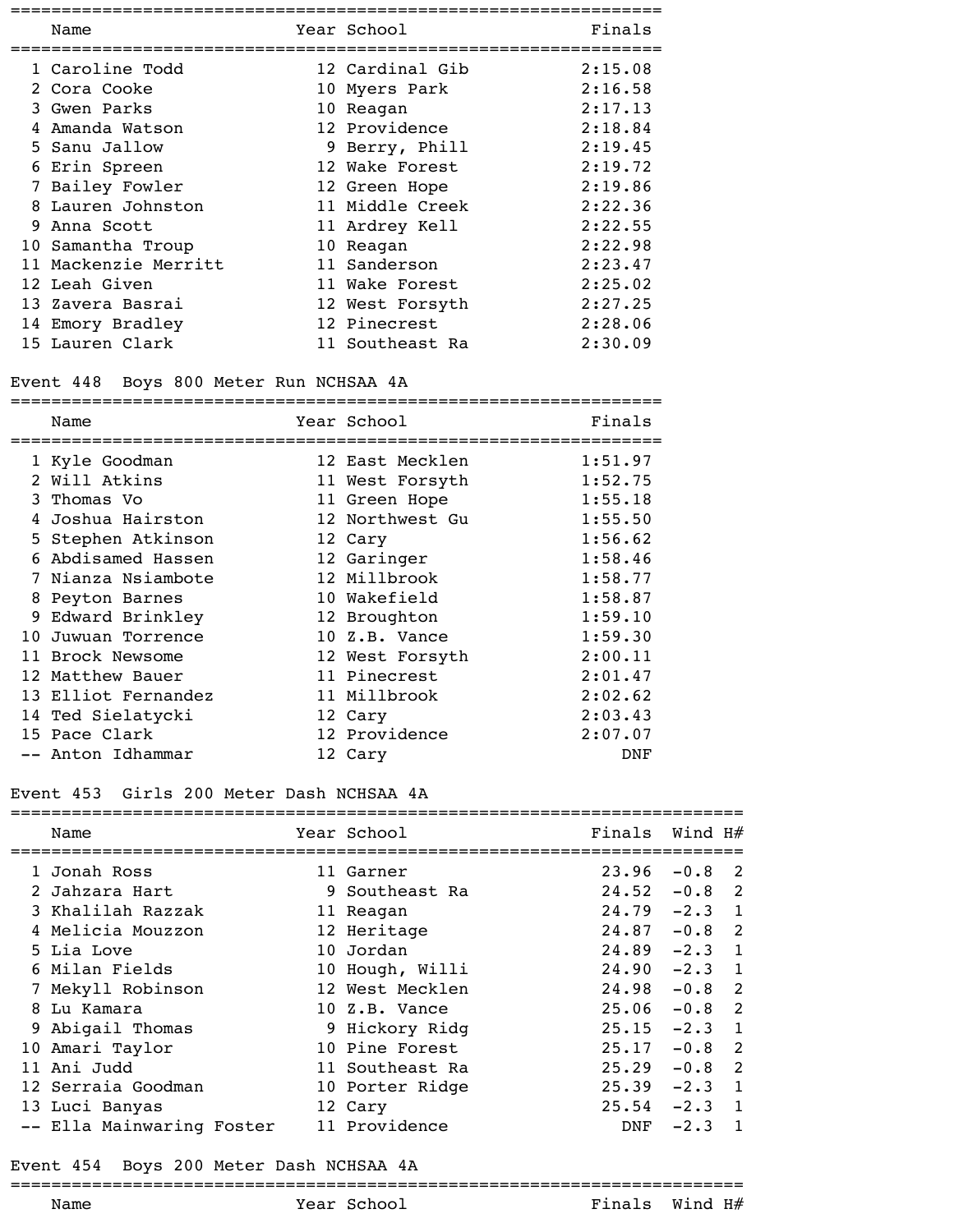| 1 Cameron Rose     | 11 Hickory Ridg | 21.37 | $-0.9$   | <sup>2</sup>               |
|--------------------|-----------------|-------|----------|----------------------------|
| 2 Michael Gupton   | 9 Rolesville H  | 21.43 | $-0.9$   | $\overline{\phantom{0}}^2$ |
| 3 Royal Burris     | 12 Harding Univ | 21.63 | $-0.9$   | $\overline{\phantom{0}}^2$ |
| 4 Romell McRae     | 11 Southeast Ra | 21.84 | $-0.9$ 2 |                            |
| 5 Jadarien Parker  | 10 Hoke County  | 22.06 | $-2.5$   | $\overline{1}$             |
| 6 Preston Coker    | 12 Richmond Sen | 22.09 | $-0.9$ 2 |                            |
| 7 Jaylen Chappelle | 12 Berry, Phill | 22.22 | $-2.5$   | $\overline{1}$             |
| 8 Xavier Smith     | 9 Jordan        | 22.28 | $-2.5$   | $\overline{1}$             |
| 9 Keasean Dirks    | 12 Reagan       | 22.31 | $-0.9$ 2 |                            |
| 10 Titus Jackson   | 11 Sanderson    | 22.40 | $-2.5$   | $\overline{1}$             |
| 11 Felix Patterson | 12 Pine Forest  | 22.52 | $-2.5$   | $\overline{1}$             |
| 12 Trevin Moyer    | 9 North Meckle  | 22.56 | $-2.5$   | $\overline{1}$             |
| 13 Aj Archie       | 11 Cary         | 22.58 | $-2.5$   | $\blacksquare$             |
| 14 Daniel Moyer Jr | 11 Reagan       | 22.74 | $-0.9$   | $\mathcal{L}$              |

### Event 456 Boys 200 Meter Dash WC Wheelchair NCHSAA 4A

| Name               | Year School | Finals Wind   |
|--------------------|-------------|---------------|
| 1 Christopher Coke | 12 Ragsdale | $58.12 - 1.5$ |

### Event 461 Girls 3200 Meter Run NCHSAA 4A

| Name                 | Year School     | Finals   |
|----------------------|-----------------|----------|
| 1 Natalie Tyner      | 12 Laney        | 10:37.34 |
| 2 Carmen Alder       | 10 Pinecrest    | 11:10.71 |
| 3 Kendall Phillips   | 10 West Forsyth | 11:20.75 |
| 4 Emma Kincaid       | 12 Grimsley     | 11:29.06 |
| 5 Paxton Chitty      | 10 Ashley High  | 11:30.08 |
| 6 Maddie Huecker     | 9 Lake Norman   | 11:37.25 |
| 7 Katharine Priu     | 12 Cardinal Gib | 11:39.74 |
| 8 Giselle Russi      | 10 Ardrey Kell  | 11:39.77 |
| 9 Isabella Frey      | 9 Wake Forest   | 11:47.69 |
| 10 Sarah Holshouser  | 10 Myers Park   | 11:52.84 |
| 11 Lila Peters       | 12 Sanderson    | 11:53.89 |
| 12 Alexandra Montoya | 12 Cary         | 12:07.44 |
| 13 Caitlyn Morton    | 12 Holly Spring | 12:14.15 |
| 14 Megan Merritt     | 10 Myers Park   | 12:46.64 |

# Event 462 Boys 3200 Meter Run NCHSAA 4A

| Name                | Year School     | Finals   |
|---------------------|-----------------|----------|
| 1 Lowell Hensgen    | 12 Cardinal Gib | 9:22.14  |
| 2 Ian Harrison      | 11 Panther Cree | 9:23.63  |
| 3 Brian Picone      | 12 Cary         | 9:30.20  |
| 4 John Malach       | 11 Broughton    | 9:33.55  |
| 5 Carson Williams   | 11 Cardinal Gib | 9:34.29  |
| 6 John Paynter      | 12 R.J. Reynold | 9:38.40  |
| 7 Murphy Smith      | 10 Ardrey Kell  | 9:42.55  |
| 8 James Blizzard    | 10 Leesville Ro | 9:42.98  |
| 9 Jack Holbrook     | 11 R.J. Reynold | 9:54.45  |
| 10 Nickolas Scudder | 12 Millbrook    | 9:59.49  |
| 11 Jack Cumbo       | 11 Reagan       | 10:05.92 |
| 12 Griffin Cascone  | 10 Ardrey Kell  | 10:12.61 |
| 13 Damien Gonzalez  | 11 Mooresville  | 10:13.97 |
| 14 Adrian Archer    | 9 Pinecrest     | 10:19.13 |
| -- Jack Rooney      | 11 Broughton    | DNF      |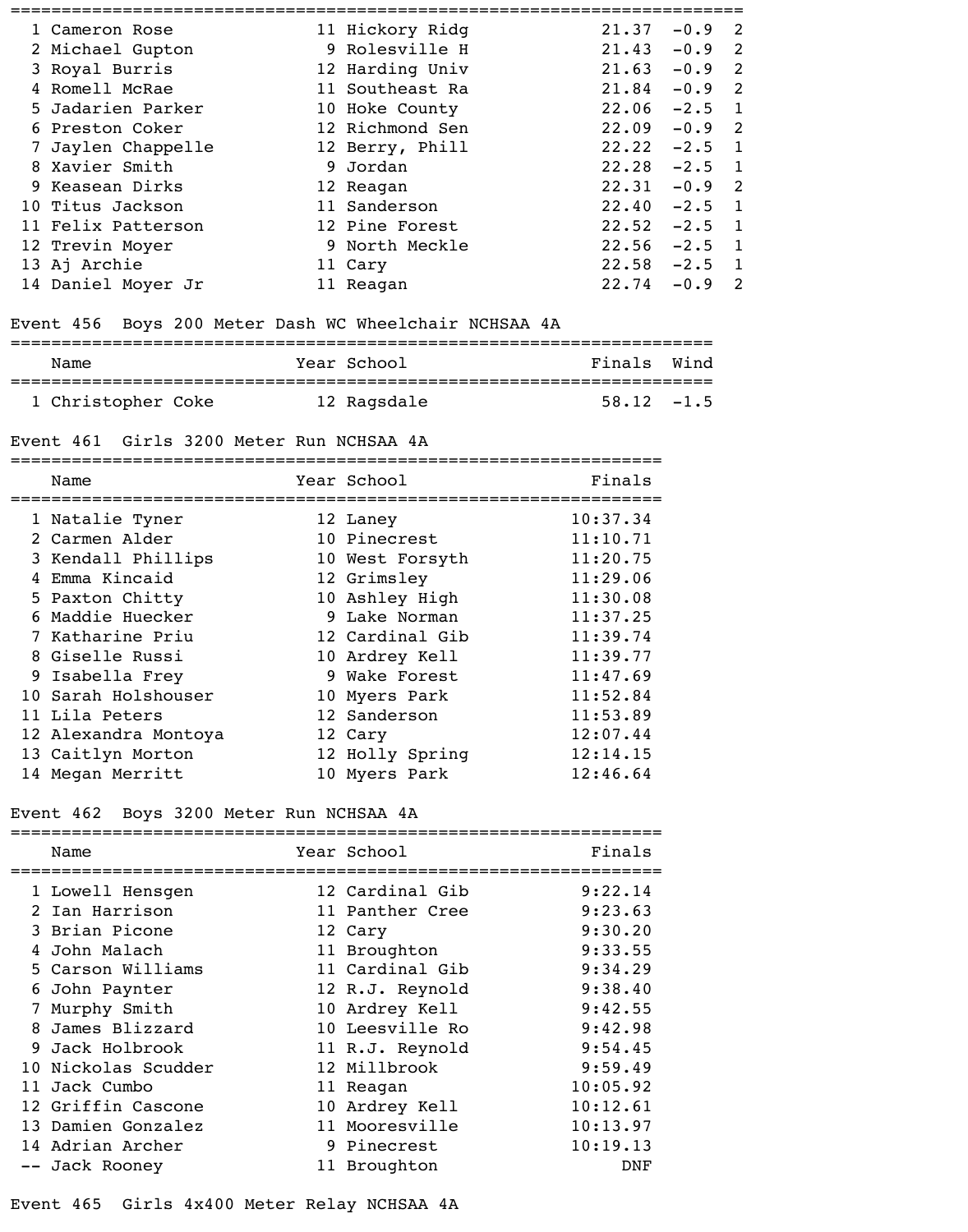===================================================================  $School$   $H#$ =================================================================== 1 Providence 'A' 3:50.80 2 1) Nimeesha Coleman 11 2) Ella Mainwaring Foster 11 3) Amanda Watson 12 4) Ariana Rivera 12 2 Berry, Phillip O. 'A' 3:57.02 2 1) Jiselle Mcfarlane 9 2) Mylena Beckham 10 3) Sanu Jallow 9 4) Camille Herring 11 3 Mallard Creek 'A' 3:58.02 2 1) Saniya Smith 11 2) Casey Green 11 3) Sydney Spellman 9 4) Isha Hawkins 12 4 Garner 'A' 3:59.70 2 1) Fidelise Paku 12 2) Jadaya Asor-Sallaah 11 3) Jonah Ross 11 4) Ataliyia Bost 9 5 Southeast Raleigh 'A' 3:59.86 1 1) Kyna Robinson 12 2) Jordan Chambers 3) Alayance Suite 4) Nneka Udoye 9 6 Ardrey Kell 'A' 4:00.21 2 1) Clara Dartey-Hayford 12 2) Trinity Butcher 12 3) Lenah Proctor 12 (4) Valeria Bogdanova 12 7 Cary 'A' 4:03.06 2 1) Asia Hannans 12 2) Minyarn Smalls 12 3) Leanne Killmeyer 11 (4) Luci Banyas 12 8 South View 'A' 4:04.12 1 1) Dominique Crowder 2) Jasmine Richardson 12 3) Lauren Morrison (4) Nina Williams 9 Panther Creek 'A' 4:04.75 1 1) Janiyah Fields 10 2) Amelia Lobo 10 3) Kayleen Ahlquist 9 4) Jada Mundine 12 10 Hickory Ridge 'A' 4:06.24 2 1) Abigail Thomas 9 2) Jordyn Brown-Bailey 11 3) Lauren Richards 10 (4) Aniya Woodruff 9 11 Jordan 'A' 4:09.70 1 1) Victoria Dunston 10 2) Lia Love 10 3) Tahtalina Jobel 9 4) Zanah Whitted 9 12 Millbrook 'A' 4:11.92 1 1) Amirah Little 2) Amie Jammech 3) Camryn Lee 4) Danielle Sanchez 13 West Forsyth 'A' 4:12.04 2 1) Kendall O'Neal 12 2) Shannaya Davis 10 3) Zavera Basrai 12 4) Jada Dowd 10 14 Hoggard 'A' 4:12.23 1 1) Syriah Pridgen 9 2) Evan Barefoot 10 3) Cheyenne Newkirk 11 4) Keygan Pettigrew 12 15 Reagan 'A' 4:12.98 1 1) Gwen Parks 10 2) Layla Hibma 12 3) Sokhna Fall 11 4) Graylyn Wolffis 11 -- Pinecrest 'A' and a set of the set of the DQ 1 Impeaded 3-4 1) Breanna Reaves 10 2) Isabelle Vibbert 12 3) Emory Bradley 12 4) Helen West 11 Event 466 Boys 4x400 Meter Relay NCHSAA 4A ===================================================================  $School$   $Finals$   $H#$ =================================================================== 1 East Mecklenburg 'A' 3:21.34 2 1) Demetrius Martin 12 2) Emmanuel Stewart 12 3) Kyle Goodman 12 4) Lee Campbell 10 2 Olympic 'A' 3:22.32 2 1) Davion Huggins 2) Isaiah Vanderberg 12 3) DeMarcus Griffin 12 4) Jaylen Hall 12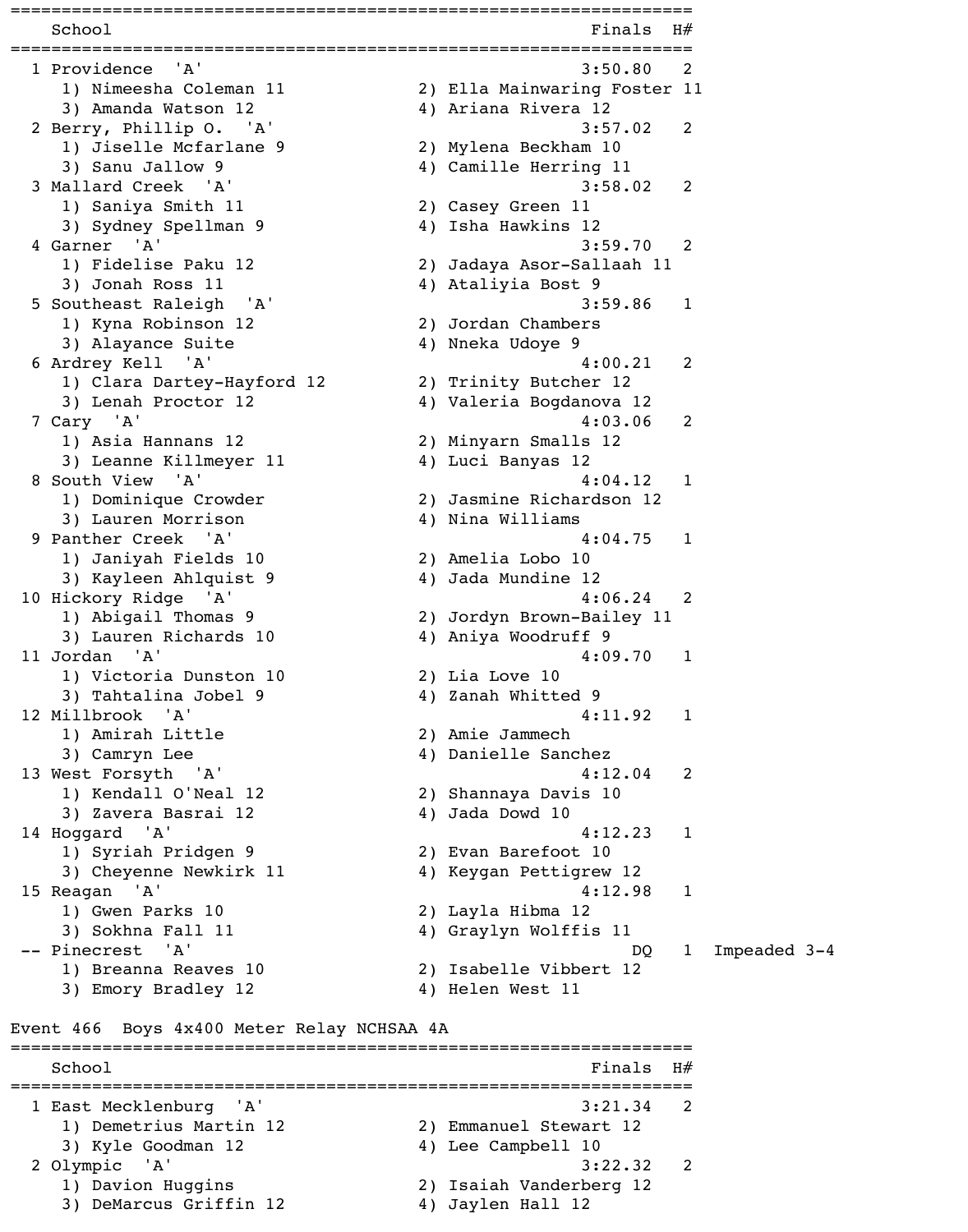1) Jadarien Parker 10 2) Delahi Bascombe 3) Jeff Ferrend 4) Jaelon Miller 12 4 Ardrey Kell 'A' 3:22.65 2 1) Braylon Liggins 9 2) Steven Sobus 11 3) Jamier Moten 9 4) Carson Varner 12 5 Cary 'A' 3:23.74 2 1) Marcus Brown 10 2) Nathan Flexman 10 3) Gerardo Rivera 11 (4) 4) Stephen Atkinson 12 6 Rolesville High School 'A' 3:25.55 2 1) Myles Joe 2) Jwann Tucker 3) Kendall Artis 11 4) Kav Ingrahm 7 Mallard Creek 'A' 3:25.87 2 1) Khary Dobson 12 2) Leon McGee 12 3) Jarrell Guy 9 4) Jalen White 12 8 Overhills 'A' 3:26.13 1 1) Grant Scott-Colvin 2) Rodric Felton 3) Noah Haynor 4) Joshua Horrell 9 South View 'A' 3:26.89 2 1) Javier Gomez-Wilson 11 2) Corey Johnson 3) Tyquez Rayal 4) Doryan Sobers 10 Broughton 'A' 3:26.99 1 1) Winton Ash 2) Alex Dunne 3) Mason Wasik  $4)$  Brandon Codrington 11 Millbrook 'A' 3:27.02 1 1) Chris Humes 2) Ethan Lentz 3) Jaden Thomas (4) Dillon Leacock 12 Southeast Raleigh 'A' 3:30.69 1 1) Landon Jones 9 2) Steven Hill 11 3) Christian Ruffin 10 4) Noah Larios 12 13 Pinecrest 'A' 3:31.38 1 14 R.J. Reynolds 'A' 3:33.99 1 1) Nick Lafley 10 2) Jalen Fleming 11 3) Ethan Eisner 10 4) Jadiyn Hicks 11 15 Hickory Ridge 'A' 3:34.34 1 1) Jaylen Nicholson 11 2) Logan Cruce 12 3) James Littlejohn 11 (4) Cameron Rose 11 16 West Forsyth 'A' 3:36.34 1 1) Brock Newsome 12 2) Don Robinson 9 3) Jeffrey Walker 11 4) Will Atkins 11 ===============================================================================

3 Hoke County 'A' 3:22.64 2

#### Women - NCHSAA 1A - Team Rankings - 20 Events Scored

| 1) Murphy                      | 49.50           | 2) East Carteret              | 47.50           |
|--------------------------------|-----------------|-------------------------------|-----------------|
| 3) Highland Tech               | 40              | 4) Winston-Salem Prep Academ  | 38              |
| 5) Swain County                | 31              | 5) Pine Lake Preparatory      | 31              |
| 7) Bessemer City               | 30              | 7) North Stokes               | 30              |
| 9) Polk County                 | 29.50           | 10) Research Triangle         | 29              |
| 11) Mountain Island Charter Sc | 26              | 12) Princeton                 | 24.83           |
| 13) Franklin Academy           | 24              | 14) Northampton County        | 21              |
| 15) Pender                     | 19.33           | 16) Pamlico County            | 17              |
| 17) Southside High School      | 16              | 18) Camden County             | 13              |
| 19) Alleghany                  | 11              | 19) Hayesville                | 11              |
| 21) Albemarle                  | 10 <sup>°</sup> | 21) North Stanly              | 10 <sup>°</sup> |
| 21) Elkin                      | 10 <sup>°</sup> | 21) Mount Airy                | 10 <sub>o</sub> |
| 21) Cherokee                   | 10 <sup>°</sup> | 26) Northside (1A)            | 8               |
| 26) John A. Holmes             | 8               | 26) Louisburg                 | 8               |
| 26) North Moore                | 8               | 30) Jones                     |                 |
| 31) North Rowan                | 6.33            | 32) Lakewood                  | b               |
| 32) Lincoln Charter            | 6               | 32) Lejeune                   | 6               |
| 35) Community School of Davids | 5               | 35) Thomas Jefferson Classica | 5               |
| 35) Tri-County Early College   | 5               | 38) Riverside (1A)            |                 |
|                                |                 |                               |                 |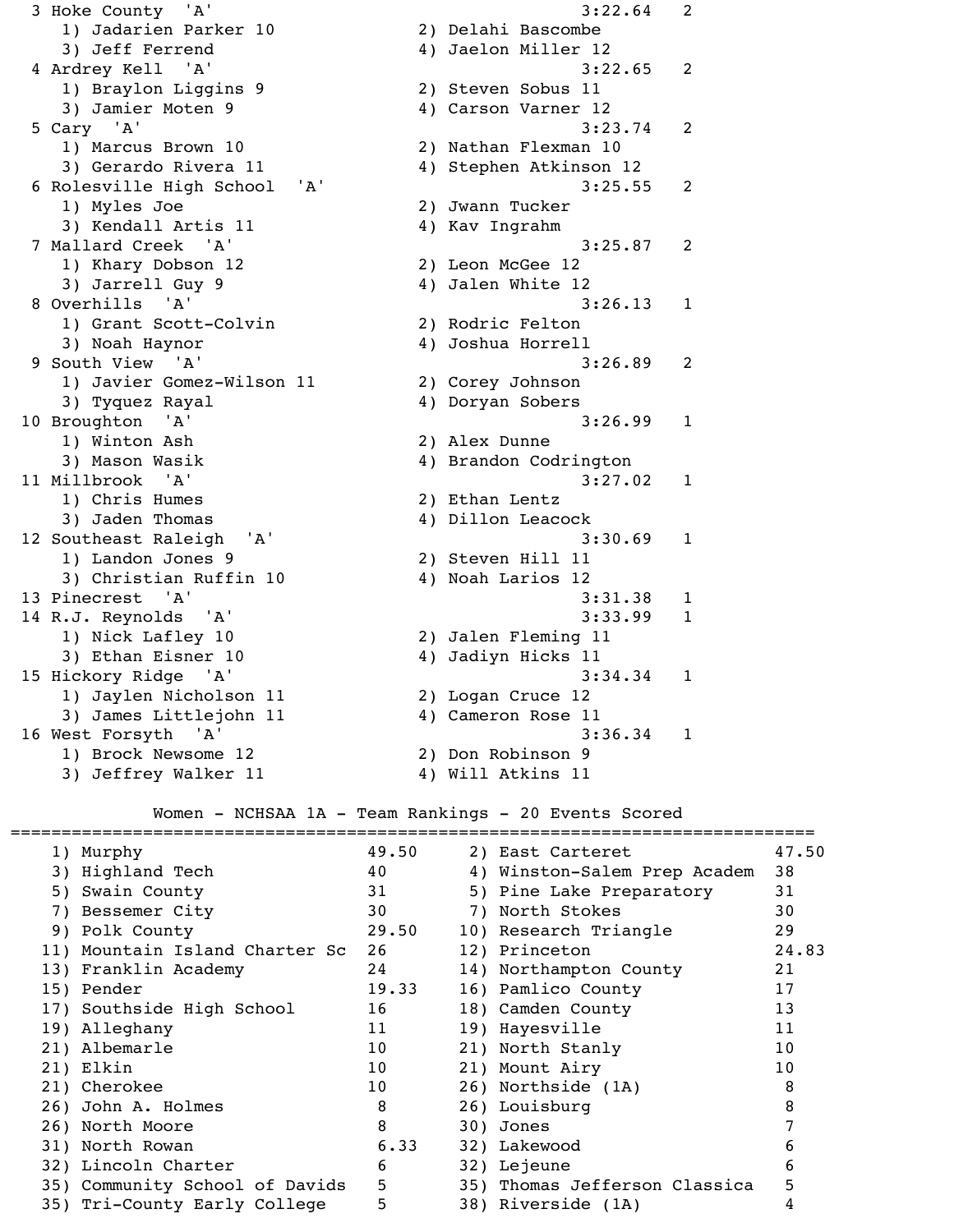| 38) Hiwassee Dam         | 4 | 40) Voyager Academy          |  |
|--------------------------|---|------------------------------|--|
| 40) Neuse Charter School |   | 40) Rosman                   |  |
| 40) Andrews              |   | 40) South Creek              |  |
| 45) Queens Grant         |   | 45) Christ the King Catholic |  |
| 45) Rocky Mount Prep     |   | 45) Gates County             |  |
| 45) KIPP Pride HS        |   | 50) Union Academy            |  |

# Women - NCHSAA 4A - Team Rankings - 18 Events Scored

| 1) Panther Creek           | 56.50 | 2) Providence               | 47              |
|----------------------------|-------|-----------------------------|-----------------|
| 3) Southeast Raleigh       | 40    | 4) Myers Park               | 36              |
| 5) Reagan                  | 31    | 6) North Mecklenburg        | 28              |
| 6) Mallard Creek           | 28    | 8) Garner                   | 27              |
| 9) West Forsyth            | 26    | 10) Pinecrest               | 23              |
| 11) Cardinal Gibbons       | 22    | 12) Berry, Phillip O.       | 20              |
| 12) Ragsdale               | 20    | 14) Ardrey Kell             | 19              |
| 14) Grimsley               | 19    | 16) Leesville Road          | 18              |
| $17)$ Z.B. Vance           | 17    | 17) Heritage                | 17              |
| 19) Jordan                 | 13    | 19) Laney                   | 13              |
| 21) South View             | 12    | 22) Hough, William A        | 11              |
| 22) Pine Forest            | 11    | 24) Rocky River High School | 10              |
| 24) Athens Drive           | 10    | 24) Butler                  | 10 <sup>°</sup> |
| 27) Wake Forest HS         | 9     | 27) Apex Friendship         | 9               |
| 29) Hoggard                | 8     | 29) West Mecklenburg        | 8               |
| 29) Lake Norman            | 8     | 32) Green Hope              |                 |
| 32) Apex                   | 7     | 32) Cary                    |                 |
| 35) Hoke County            | 6     | 35) Enloe                   | 6               |
| 35) Olympic                | 6     | 38) Richmond Senior         | 5               |
| 38) Rolesville High School | 5     | 38) Jack Britt              | 5               |
| 41) Ashley High School     | 4     | 41) Harding University      | 4               |
| 41) Page                   | 4     | 41) Hickory Ridge           | 4               |
| 45) Broughton              | 3     | 46) Knightdale              | 1.50            |
| 47) Middle Creek           |       |                             |                 |

# Men - NCHSAA 1A - Team Rankings - 18 Events Scored

| 1) John A. Holmes              | 40             | 2) Tarboro                    | 36              |
|--------------------------------|----------------|-------------------------------|-----------------|
| 3) Polk County                 | 35             | 3) Murphy                     | 35              |
| 5) Mountain Island Charter Sc  | 34             | 6) Research Triangle          | 30              |
| 6) Pender                      | 30             | 8) Swain County               | 29              |
| 9) Community School of Davids  | 25             | 10) South Davidson            | 24              |
| 10) Andrews                    | 24             | 12) Albemarle                 | 22.50           |
| 13) Queens Grant               | 21             | 14) Mount Airy                | 20              |
| 14) Lincoln Charter            | 20             | 16) Union Academy             | 17.50           |
| 16) Lejeune                    | 17.50          | 18) Pine Lake Preparatory     | 17              |
| 19) Cherokee                   | 14             | 19) Northampton County        | 14              |
| 19) Bishop McGuinness          | 14             | 22) South Stanly              | 12              |
| 23) Princeton                  | 11             | 24) Weldon                    | 10 <sup>°</sup> |
| 24) Elkin                      | 10             | 24) Rocky Mount Prep          | 10 <sup>°</sup> |
| 24) Gates County               | 10             | 28) KIPP Pride HS             | 9               |
| 28) Pamlico County             | 9              | 30) Voyager Academy           | 8               |
| 30) Hayesville                 | 8              | 32) Franklin Academy          |                 |
| 32) Robbinsville               | 7              | 34) Louisburg                 | 6               |
| 34) Rosewood                   | 6              | 34) Eastern NC School for the | 6               |
| 37) Southeast Halifax          | 5              | 37) Perquimans County         | 5               |
| 39) Southside High School      | 4              | 39) Highland Tech             | 4               |
| 39) West Columbus              | 4              | 39) South Stokes              | 4               |
| 39) North Rowan                | 4              | 44) North Stanly              | 3               |
| 44) Thomas Jefferson Classical | 3              | 44) Woods Charter School      | 3               |
| 47) Avery County               | $\overline{2}$ | 47) Hiwassee Dam              | 2               |
| 47) North Stokes               | $\overline{2}$ | 47) Manteo                    | 2               |
| 47) East Surry                 | 2              | 47) Winston-Salem Prep Academ | 2               |
|                                |                |                               |                 |